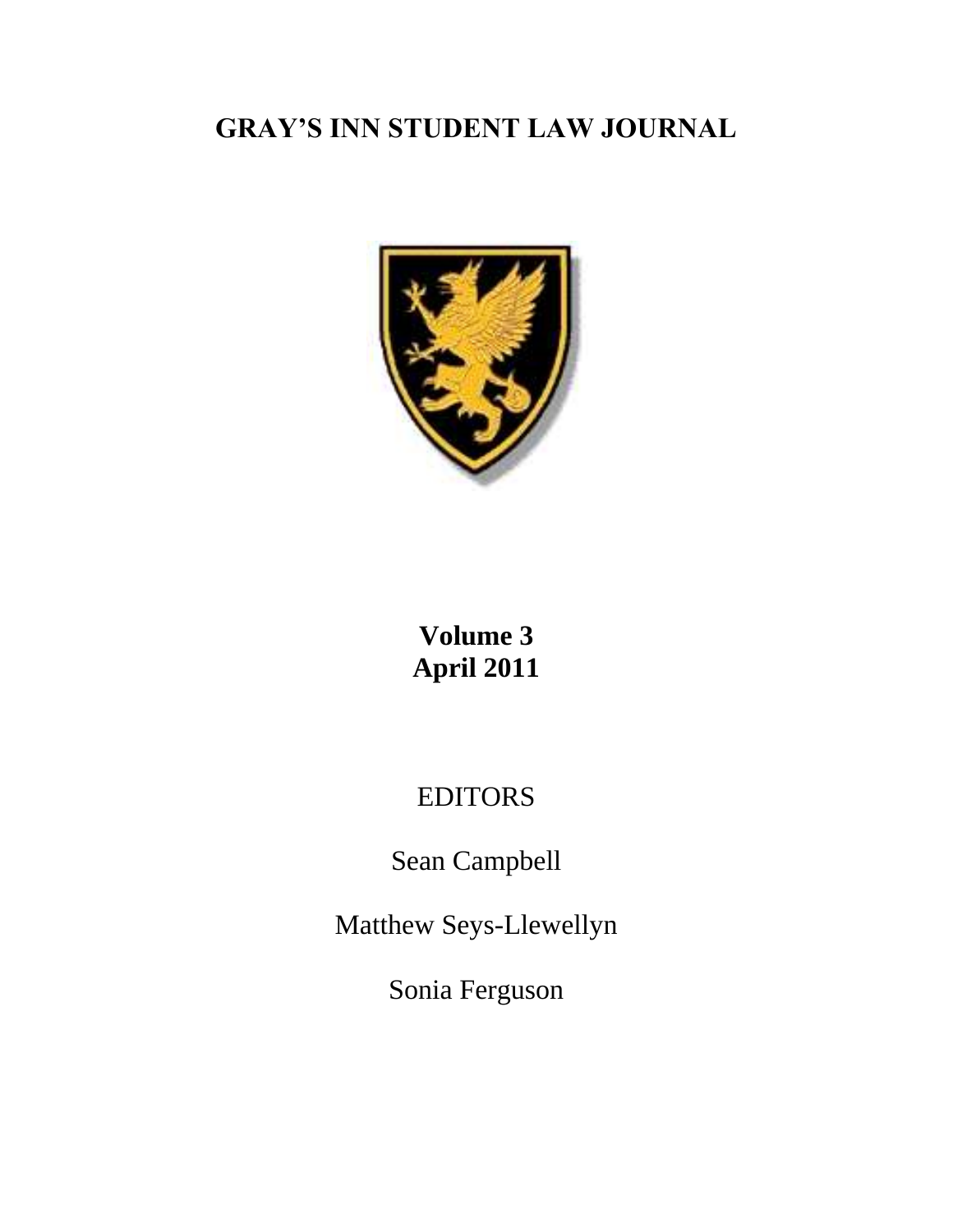| The Roots of Reform of the Penal System in England and Wales<br><b>ALEX ROBINSON</b>              | 3   |
|---------------------------------------------------------------------------------------------------|-----|
| The Mismatch of Stakeholder interests in Prison Privatisation<br><b>RANA NAZEER AHMED</b>         | 19. |
| House of Cards Contracts – the End User License Agreement in Onward Sales<br><b>SEAN CAMPBELL</b> | 28  |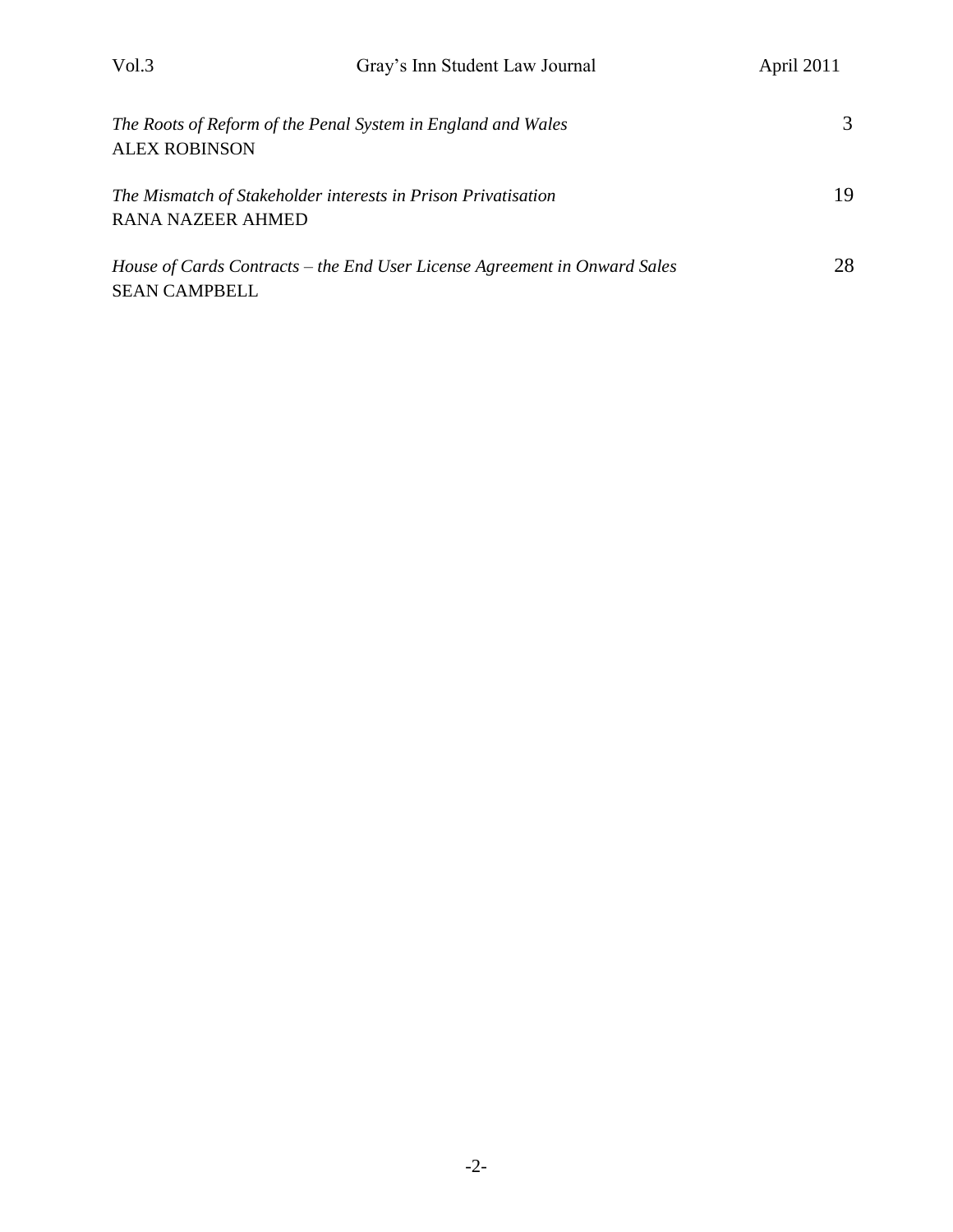# *The Roots of Reform in the Penal System of England and Wales* ALEX ROBINSON

#### **Abstract**

*To understand how our penal system can be reformed one has to respect the history of our penal system. Evidently, society and attitudes to prisoners have changed dramatically from the Victorian era, and even society has changed vastly since the beginning of the modern penal era.*

*Nonetheless, even with major changes in prison regime, there are still problems in prison surrounding overcrowding, lack of access to education and employment, and poor conditions. There is still a high reoffending rate. Political pressure is placed on the prison system by certain areas of the media and public pressure to deliver "just desserts" to offenders. There are problems with a lack of financial resources, there is unwillingness by some sentencers to allow offenders to serve their sentences in the community and there are still staffing problems. Taking into account these factors there is still another possibility of another system meltdown which was seen in 1990 at Strangeways and other establishments.*

*This article highlights areas which have improved; and also proposes suggestions that the authorities ought to consider to improve the penal system, increase the public"s confidence in the justice system, reduce reoffending and make our communities safer.* 

#### **History of prisons and prison reform**

There have been some key moments throughout the history of prisons, not many will be as important as in 1773 penal reformer John Howard became High Sheriff of Bedfordshire. The effect of his reforms and his attitudes to the fair treatment of prisoners still resonates today through the Howard League for Penal Reform.

-3-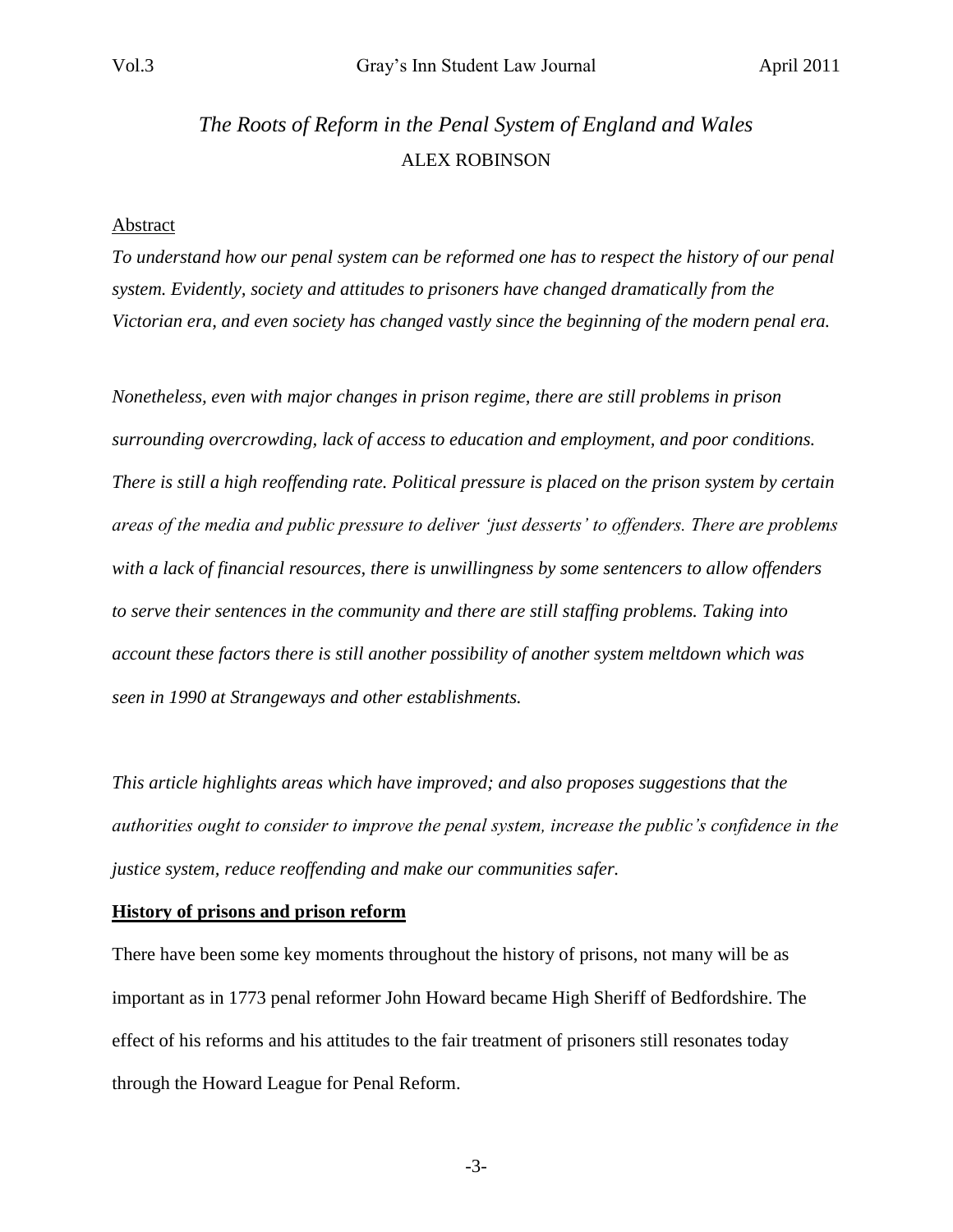Although prisons had existed hundreds of years before Howard"s appointment, the records of the conditions of the prisons and the inmates were often not recorded. Moses Pitt, himself a prisoner at Fleet Prison published *The Cry of the Oppressed* in 1691 which highlighted the terrible conditions at the prison<sup>1</sup>. In 1777 John Howard published a dossier of prisons in England and Wales which noted their conditions, facilities for prisoners and cost prisoners had to pay to their gaolers. A description at Warwick gaol noted that some inmates were detained in pits *"Menfelons have a day room: their night room is in an octagonal Dungeon about twenty-one feet diameter.....close, damp and offensive"<sup>2</sup>* at Wolverhampton gaol *"No court-yard, no sewer, no employment...The prison is greatly out of repair; and so insecure that Prisoners, even for the slightest offences, are kept in irons"<sup>3</sup> .* Howard highlighted many areas of reform including a revamp of buildings that prisoners were housed in, Howard suggested *"...Every prison should be built on a spot which is airy, and if possible near a river or brook, I have constantly found prisons near a river to be cleanest and most healthy.<sup>4</sup> "* 

This ideology was undoubtedly moving away from the dank medieval dungeons and pits which were a commonplace before Howard"s criticisms. Furthermore, Howard suggested prisoners ought to have individual cells and be separated*. 5*

<sup>1</sup> English Prisons, An Architectural History, Brodie, Croom & O Davies 29 citing R Condon *Reforming English Prisons 1773-1813*

<sup>2</sup> John Howard, *The State of Prisons in England and Wales, 1777,* 270

<sup>3</sup> Ibid, 329

<sup>4</sup> Ibid, 40-41

<sup>5</sup> Ibid 43-44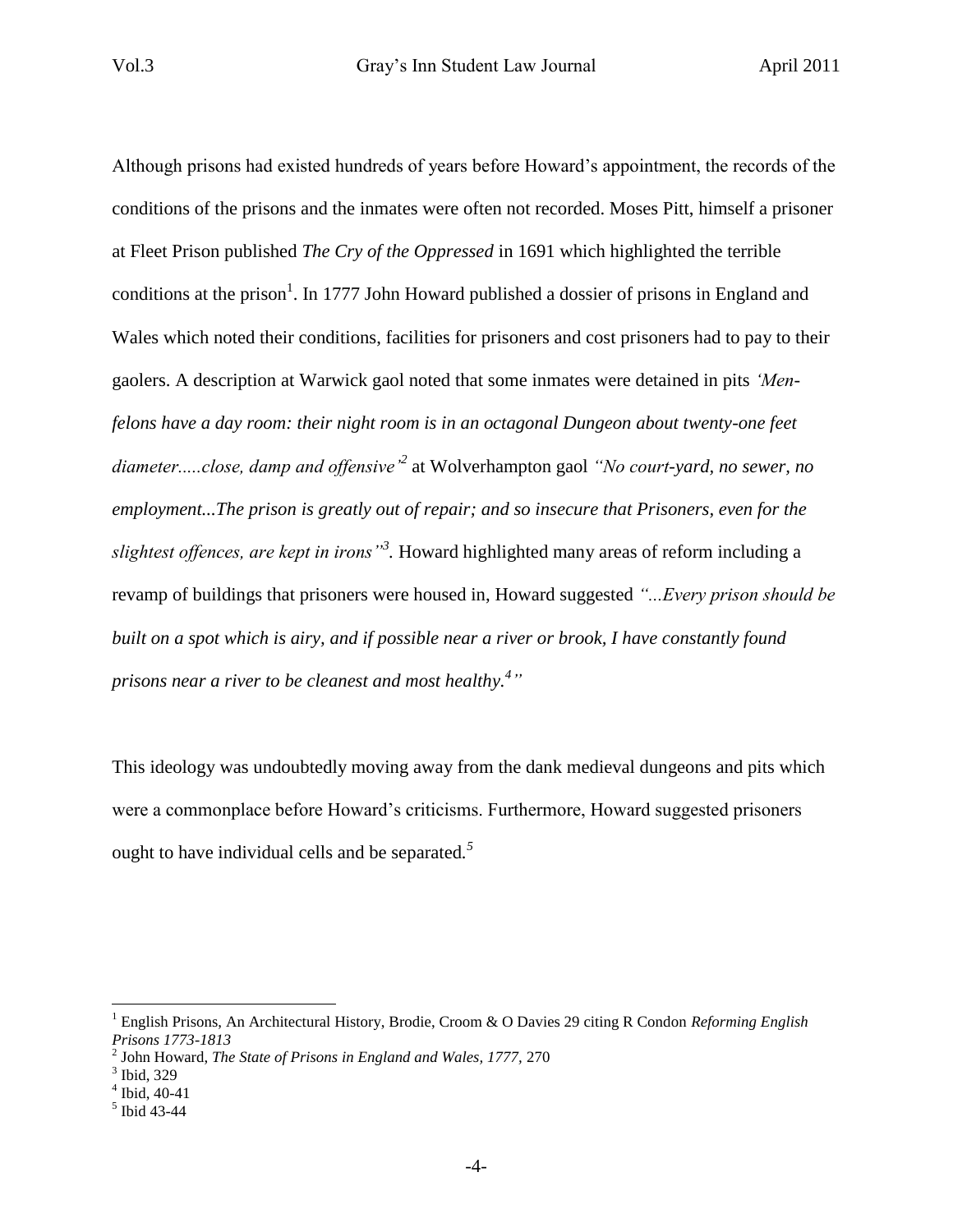Howard"s ideal started to become reality, a select committee report in 1820 led to the enactment of *The Gaol Act 1823<sup>6</sup>* the purpose of which was to introduce standards of decency and consistency in the running of prisons. Additionally *the District Courts and Prisons Act*  1842<sup>7</sup> permitted that should two separate authorities want to build a prison they could submit their plans to the Home Secretary, for approval. This laid the foundations for Pentonville prison to be constructed and the decline of local, privately run gaols. Ultimately this was crucial in the development of prison layout and treatment of prisoners. The layout of a prison and its location is a key indicator important factors in respect of how prisoners are going to be treated whilst inside, the single-cell plan of Pentonville indicated that prisoners were going to spend a majority of time alone, whilst the radial plan ensure that the officers and warders could easily monitor the prisoners.

As a result of Pentonville"s construction more radial prisons were built and by 1877 it was becoming increasingly difficult to run a local gaol as an independent authority due to *The Prisons Act 1865<sup>8</sup>* as this prevented independent managing of prisons and any authority which failed to comply with the rules in the act would lose their funding from the government.

Ultimately, in 1878 in which *The Prison Act 1877<sup>9</sup>* was enacted, this introduced the Prison Commission which nationalised the system ending privately run gaols. Despite these reforms, the conditions were generally appalling, although prisoners were separate from each other they spent much of their time isolated and were given unproductive tasks.

<sup>&</sup>lt;sup>6</sup> 4 Geo. IV, c. 64

 $7,5,8,6,$  Vic. c. 53

<sup>8</sup> 28 & 29 Vic. c. 126

<sup>&</sup>lt;sup>9</sup> 40 & 41 Vic. c. 21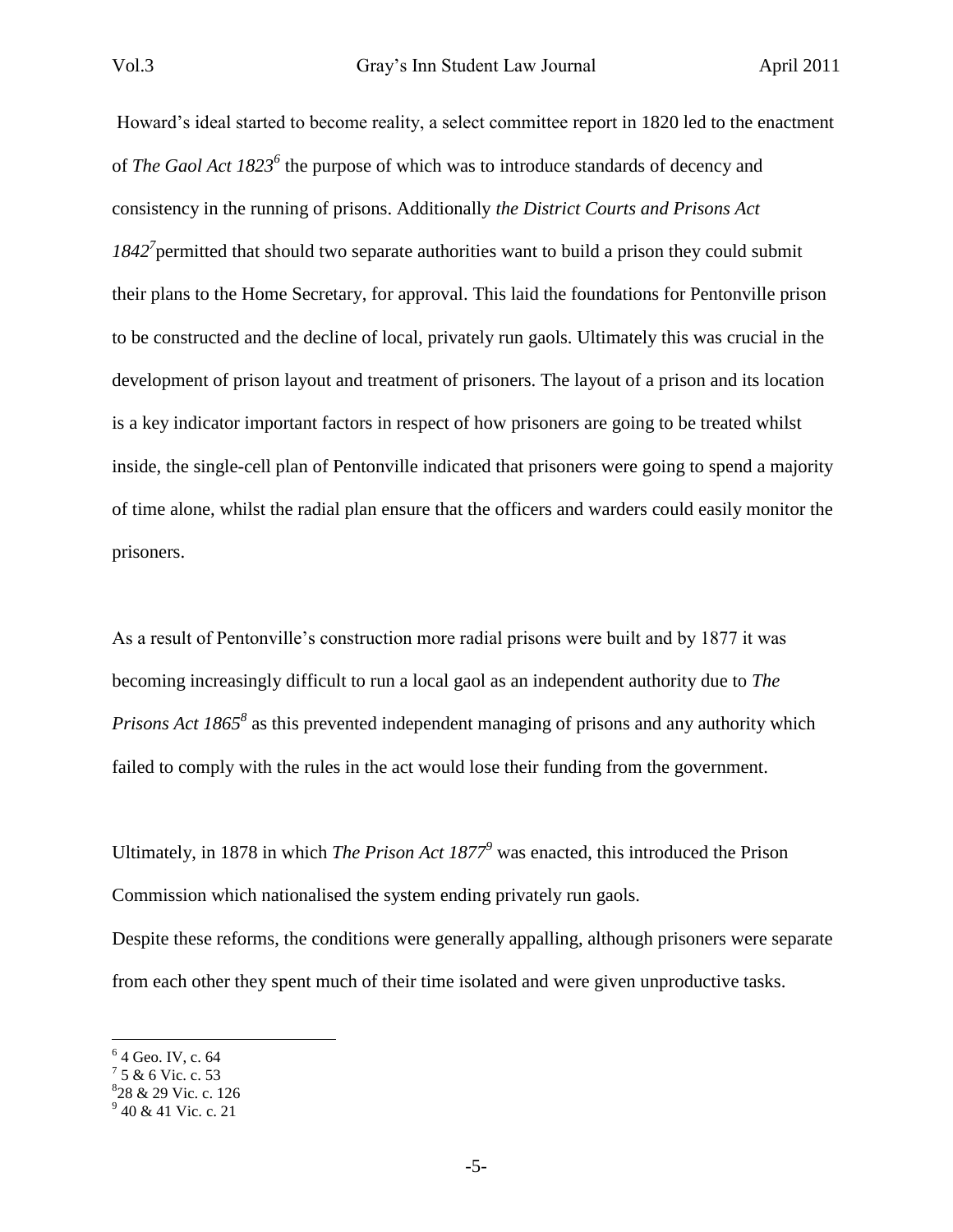Additionally, the current classification of prisoners was inadequate they had little or no contact with visitors on the outside and, amongst other things the standard of food was poor<sup>10</sup>.

In 1895 the Gladstone Committee recommended a number of reforms, such as special treatment for certain categories of inmates, abolishing unproductive labour, introducing associated work which gave prisoners skills enable them to earn a livelihood after release. Over the next couple of decades there were numerous prison closures and the prison population fell to 7,938. This can chiefly be attributed to the fact that in the 1910s many prisoners would be enlisted; others obtained paid-employment, restrictions on the sale of alcohol accounted for a drop in relation to drunkenness. Following the war the in the 1920s, there was an increase in the use of borstals, probation and other community based sentences, higher wages improved living standards and educational standards were raised $11$ .

It was not until the 1960s that the next major development took place in the Prison system. Similar to the changes made in the 1840s, this development involved prison buildings and was an indication of a changing attitude towards treatment of prisoners. In 1963 the Prison Department replaced the Prison Commission and the Home Secretary contrasted the former flagship prison of Pentonville to the new flagship prison, Blundeston which was open in 1963. The Prison Committee remarked that inner-city based Pentonville was *"completely cut off from the outside world, into which the prisoner was discharged totally unprepared for freedom"<sup>12</sup>*. Whereas Blundeston, located rurally, was surrounded by a fence instead of a wall which permitted the

<sup>&</sup>lt;sup>10</sup> SOURCES OF INFORMATION ON PRISONERS, HISTORY AND ARCHITECTURE 2002, Prison Service HQ Library

<sup>&</sup>lt;sup>11</sup> English Prisons, An Architectural History, Brodie, Croom & O Davies 172

 $12$  Ibid, 198, citing Report of The Work of the Prison Department 1963, vii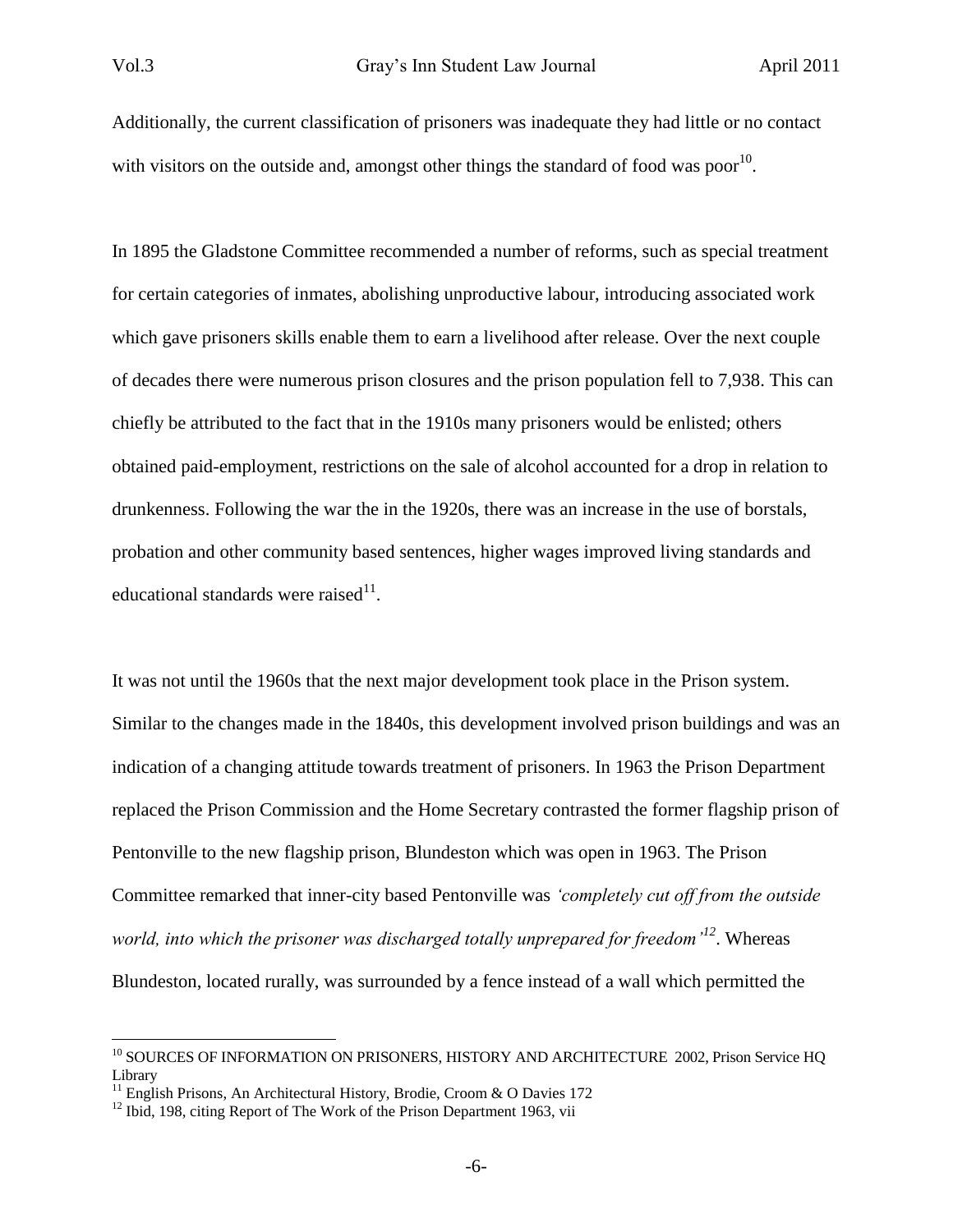inmates to look out across the open countryside. Additionally the internal layout of Blundeston was vastly different to Pentonville, instead of the radial plan which was extremely common within Victorian prisons, Blundeston was built to have four separate wings, effectively, communities within their own right, holding 75 inmates.

This layout was to allow prisoners to be managed and studied according to their needs rather than simply confining them in isolation. These changes ushered in the start of the modern prison era that we have today. Following a series of embarrassing high-profile escapes from older prisons the Mountbatten Report was commissioned. The report, amongst others areas, devised a categorisation of prisoners, Category A is reserved for prisoners whose escape would be extremely dangerous to the public and the security of the state. Category B is for those prisoners whom do not need to be in the highest category, but escape must be made highly difficult. Category C is for prisoners who cannot be trusted in open conditions even though they do not possess ability or resources to attempt to escape. Category D is for those prisoners whom can be reasonably trusted to serve their sentences in open conditions<sup>13</sup>. The report found that no prison could claim to be secure and that a new prison would need to be built to make escape impossible whilst still allowing a positive regime. Alternatively, this category A could serve as a medal of honour for some prisoners who may deliberately misbehave to achieve this status.

The next issue which ensued from the prison estate expansion from the 1960s was the prison population increase and subsequent overcrowding. The average population in the 1960 was 27,099 increasing to 39,028 in 1970, 42,264 in 1980, and 44,975 in 1990. By 2000, the prison

<sup>&</sup>lt;sup>13</sup> Mountbatten Report 1967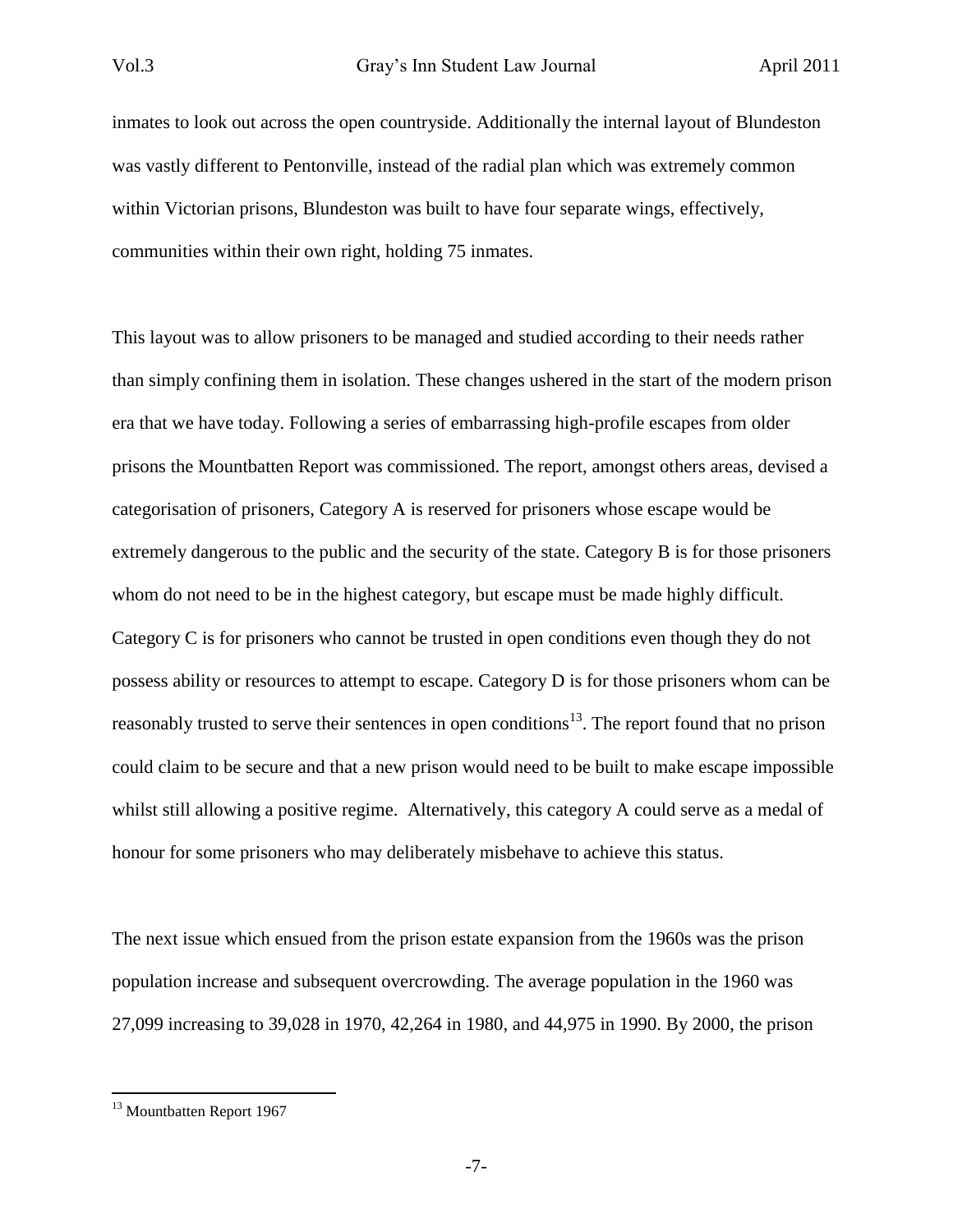population had rocketed to  $64,602^{14}$  and currently stands at  $85,447^{15}$ . Although there are many issues that can contribute to a failing of the prison system, the high prison population, as highlighted by *Cavadino & Dignan* in their radical pluralist account of the penal crisis, is caused by many reasons, such as, social pressure, new imprisonable offences which will ultimately lead sentencers to pass custodial sentences<sup>16</sup>.

Cavadino & Dignan's account indicated how politics can directly affect the prison population. Tony Blair promised to be *"tough on crime tough on the causes of crime"<sup>17</sup>* this was similar to Michael Howard"s statement that *"prison works"<sup>18</sup>*and *"If you don't want the time, don't do the crime. No half-time sentences for full-time crimes." <sup>19</sup>*

The strain placed on sentencers and on the prison system from these policies was enormous, within twenty-one years the prison population has nearly doubled without a corresponding increase in new prison building. It occurs to this author that political parties are using crime prevention and prisons as vote winner without considering the consequences on the individual prisons and the over-worked staff. With respect to staffing, these policies lead to industrial relationship problems, a collapse of staff morale, and a decrease in staff-management relationships and decline in staff-prisoner relationships. As pointed out by *Cavadino & Dignan,*  these problems lead to a crisis of legitimacy, which can lead to disorder.

<sup>&</sup>lt;sup>14</sup> http://www.parliament.uk/briefingpapers/commons/lib/research/briefings/snsg-04334.pdf, 18 <sup>15</sup> Weekly Prison population figures  $1<sup>st</sup>$  April 2011

http://www.hmprisonservice.gov.uk/resourcecentre/publicationsdocuments/index.asp?cat=85 <sup>16</sup> Cavadino & Dignan, The Penal System 30, 2007

<sup>&</sup>lt;sup>17</sup> 1997 Labour Party Manifesto

 $18$  Conservative Party Conference  $6<sup>th</sup>$  October 1993

<sup>&</sup>lt;sup>19</sup> Conservative Party Conference October 1995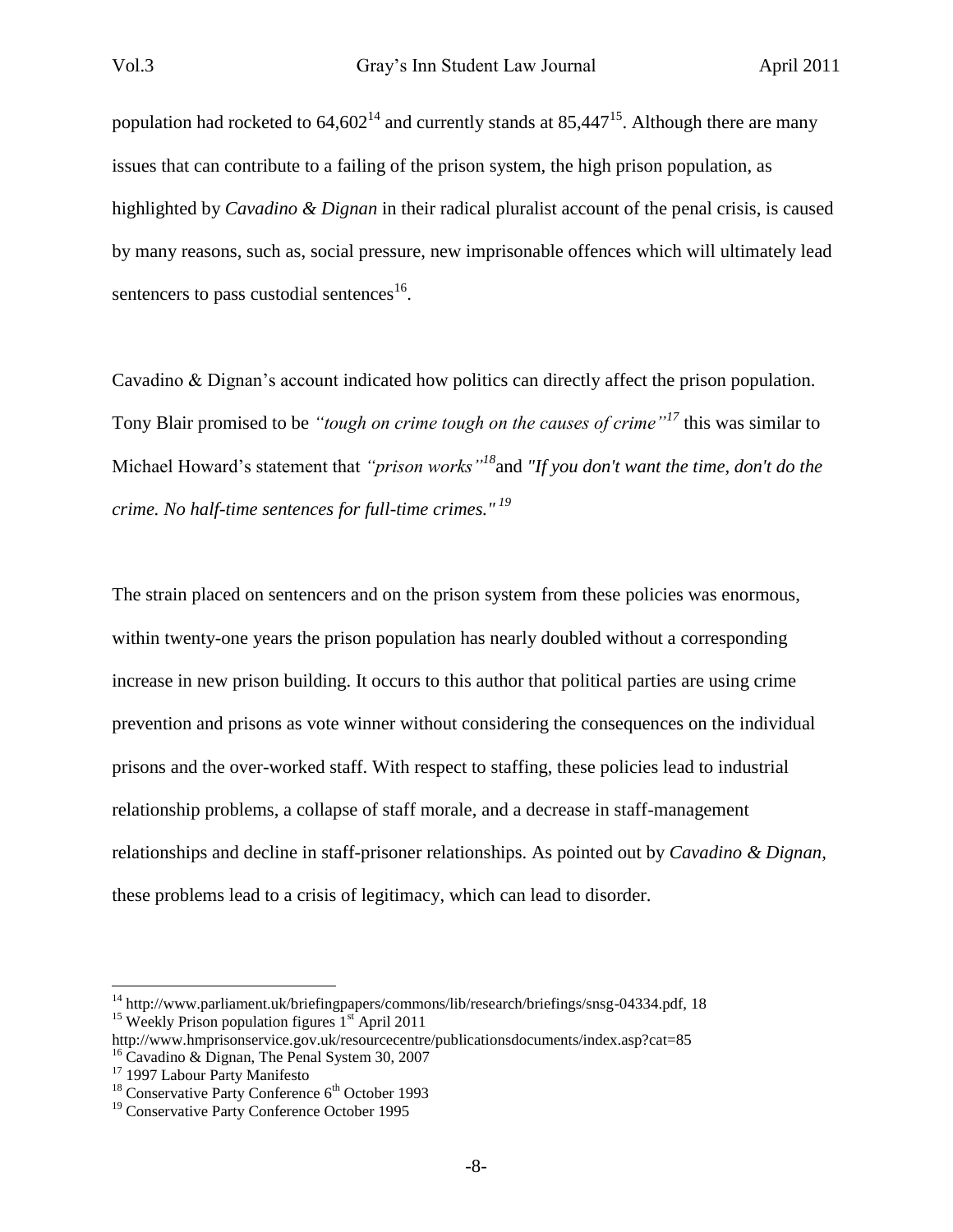The recent disturbance at Ford prison was a perfect example of the above. Alarmingly, The Independent Monitoring Board  $(IMB)^{20}$  had highlighted problems with Ford in their annual reports in the years before the January 2011 disturbances. They had remarked, amongst other areas, on the inadequate level and vulnerability of staff at night<sup>21</sup>, high levels of sick absence amongst staff<sup>22</sup>, some accommodation buildings are not for purpose<sup>23</sup> and contraband was being smuggled with ease into the prison due to the difficulty of patrolling the perimeter fence<sup>24</sup>. Other examples of similar disturbances have occurred at Ashwell<sup>25</sup>, Moorland<sup>26</sup> and Warren Hill<sup>27</sup>.

The most destructive series of riots in British penal history started in April 1990. The riot at Strangeways<sup>28</sup> took place between  $1<sup>st</sup>$ -25<sup>th</sup> April, the prison was gutted, one inmate died, 47 prisoners and 147 staff were injured, the estimated cost of damage was £60million. As news of the disturbance spread round the prison estate there were major incidents at Glen Parva, Dartmoor, Bristol, Cardiff and Pucklechurch Remand Centre<sup>29</sup>. Although disturbances on the scale of Strangeways were a new concept for the prison system, there had been numerous incidents during the 70s & 80s, including prisoners peaceably demonstrating in order to secure improved living conditions<sup>30</sup>.

 $^{20}$  The IMB are independent watchdogs that monitor the day-to-day life of a prison. The Prisons Act 1952 and the Immigration and the Asylum Act 1999 require every prison and Immigration Removal Centre to be monitored by an independent Board. The board are appointed by the Home Secretary from members of the community in which the prison or centre is situated: http://www.imb.gov.uk/about/about-us.htm

 $^{21}$  HMP Ford, Annual report of the Independent Monitoring Board 2006/2007

<sup>&</sup>lt;sup>22</sup> HMP Ford, Annual report of the Independent Monitoring Board 2007/2008

<sup>&</sup>lt;sup>23</sup> HMP Ford, Annual report of the Independent Monitoring Board 2008/2009

<sup>&</sup>lt;sup>24</sup> HMP Ford, Annual report of the Independent Monitoring Board 2009/2010

http://www.imb.gov.uk/reports/Ford\_2009-2010.pdf

 $^{25}$  Now closing as a result of the damage from the riot

<sup>26</sup> http://www.bbc.co.uk/news/uk-england-south-yorkshire-11699179

 $^{27}$  http://www.bbc.co.uk/news/uk-england-suffolk-11683032

<sup>28</sup> Renamed HMP Manchester

 $29$  Rebuilt as HMP/YOI Ashfield, opened in 1999

<sup>30</sup> *The Future of the Prison System:* King & Morgan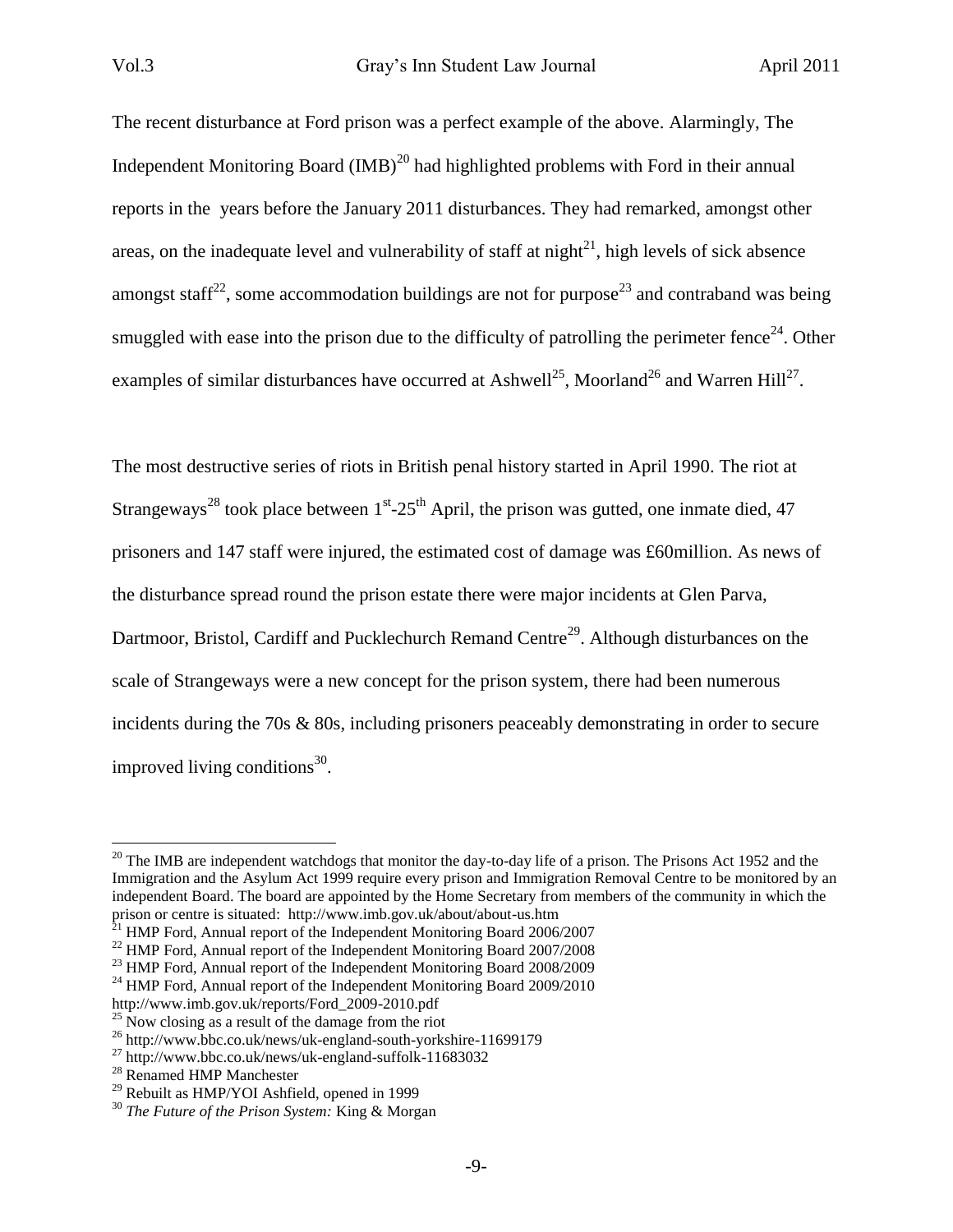Hull suffered a major disturbance over five days  $1976<sup>31</sup>$ , there were incidents at Gartree in October 1978, in 1979 there were disturbances at Wormwood Scrubs and in May 1983 there were disturbances at Albany<sup>32</sup>.

Prior to the April 1990 disturbances the worst incidents in the prison system occurred over a 4 day period from 29<sup>th</sup> April to 2<sup>nd</sup> May 1986. This was following widespread industrial action by the Prison Officers Association. Forty-six prisons were involved, forty-five prisoners escaped and the damage that ensued was estimated at costing £5.5m<sup>33</sup>. A report prepared by the Chief Inspector of Prisons identified a number of areas of discontent amongst inmates and staff including overcrowding, impoverished regimes, lack of sanitary conditions and extensive periods of inmates being locked in their cells. Staff had raised concerns of poor working conditions and substantial overtime. It was these incidents which started the transformation but the disorder of 1990 served to accelerate these reforms.<sup>34</sup>

The riots of 1990 led to an inquiry chaired by Lord Woolf, which aimed to answer what happened during the riots, whether the riots had been handled properly, the causes of the riots and how future riots could be prevented?<sup>35</sup>

#### **Sanitation**

In Lord Woolf"s report it was highlighted that "slopping out" was inhumane and ought to be abolished . For those not familiar with this practice, 'slopping out' is the act of a prisoner using a

<sup>31</sup> *Brief History of Hull Prison* http://www.justice.gov.uk/inspectorates/hmi-prisons/docs/hull%282%29-rps.pdf

<sup>32</sup> *English Prisons, An Architectural History* 220

 $33$  Ibid

 $34$  Ibid.

<sup>35</sup> Woolf Report 1991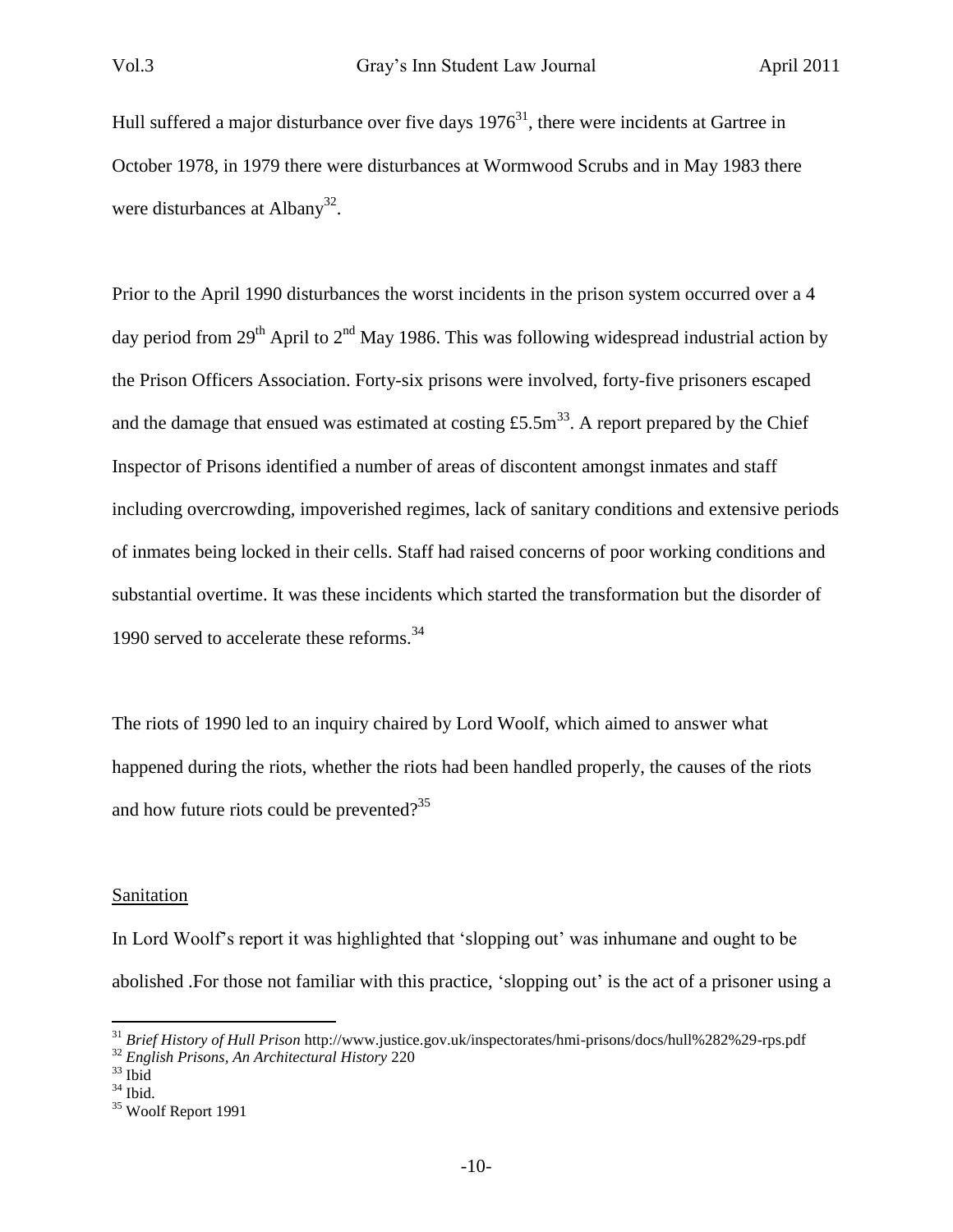bucket in his cell as a toilet and at morning unlocking of his cell, the prisoner would "dispose of their human waste" with the rest of the inmates, into a sluice room. Imagine the conditions, three grown men in a cell built for one man, with three buckets each filled with waste, imagine trying to sleep and live in these conditions? There is no conceivable way that society can expect these individuals to be rehabilitated if they have to live in these conditions. "Slopping out" legally ended in 1996; however fifteen years on due to lack of in-cell sanitation, slopping out still exists in some areas of ten prisons<sup>36</sup>. As the IMB report indentifies, at Bulwood Hall some inmates have been given plastic pots<sup>37</sup>to use as toilets, pots have been issued at Gloucester because the night sanitation system is inadequate<sup>38</sup>. Other recent reports have identified that a lack of in-cell sanitation has resulted in inmates expelling their excrement out of cell windows onto yards or roofs<sup>39</sup>. The 2010 inspection report for Gloucester remarked:

*"The physical environment was simply degrading. C wing was in very poor condition ...Cells were small and badly ventilated. They had no toilets or basins and prisoners could only access these by an electronic call system or they had to rely on pots and slopping out."<sup>40</sup>*

"Slopping out" must cease, it is degrading to inmates, it creates an unpleasant environment not only for prisoners but also for staff, it could also impinge on the health of staff and inmates. As highlighted in the IMB report there are a number of violations of specific articles and regulations

<sup>&</sup>lt;sup>36</sup> 'Slopping Out?' A report on the lack of in-cell sanitation in Her Majesty's Prisons in England and Wales, National Council for IMB. 2010

<sup>37</sup> Ibid, 9

 $38$  Ibid

 $39$  Ibid

<sup>&</sup>lt;sup>40</sup> HMCIP report of HMP Gloucester 2010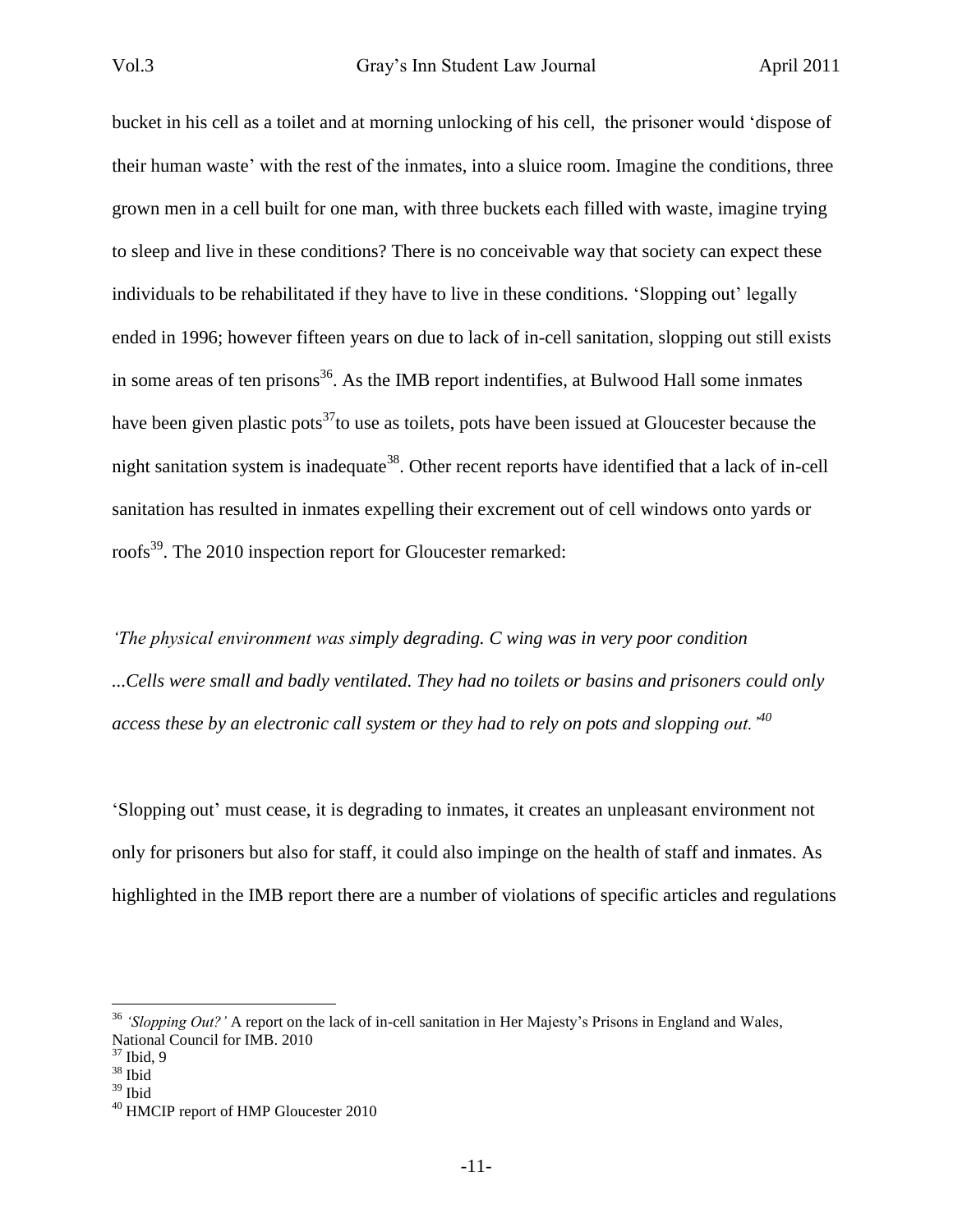in relation to prisoners, Article 10 of the International Covenant on Civil and Political Rights states:

*"All persons deprived of their liberty shall be treated with humanity and with respect for the inherent dignity of the human person"*

Furthermore, Principle 1 of Basic Principles for the Treatment of Prisoners: *"All Prisoners shall be treated with the respect due to their inherent dignity and value as human beings"*

The Standard Minimum Rules for the Treatment of Prisoners, Rules 9-21 states: *"The sanitary arrangements shall be adequate to enable every prisoner to comply with the needs of nature when necessary in a clean and decent manner."<sup>41</sup>*

The solution to this would be, only inmates who are trusted enough to be given their own keys to their cell to be able to access the toilets during lock-up, if that is not desirable then in-cell sanitation ought to be installed, if the prison still cannot accommodate that requirement, the cell ought not to be used and the prisoner should be placed somewhere else in the establishment or transferred to another prison.

#### **Overcrowding**

 $\overline{a}$ 

Overcrowding is still a major issue in our prisons; it is discussed in the Green Paper: Breaking the Cycle*<sup>42</sup>* that community sentences can be utilised to cut down the prison population. This

<sup>&</sup>lt;sup>41</sup> *Slopping Out?'* A report on the lack of in-cell sanitation in Her Majesty's Prisons in England and Wales, National Council for IMB. 2010 citing Andrew Coyle: *A Human Rights Approach to Prison Management: Handbook for Prison staff 2002.* P16. International Centre for Prison Studies: London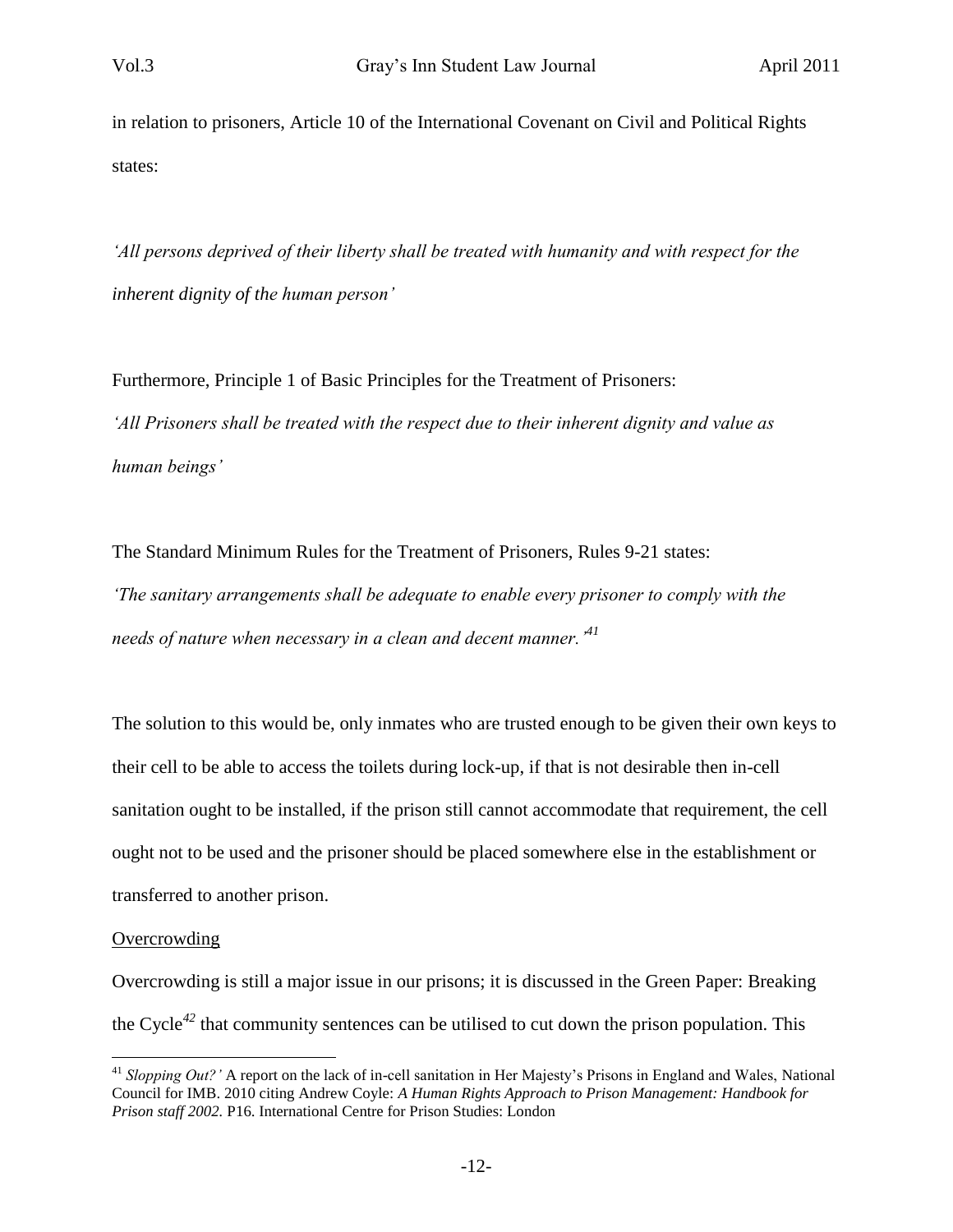author is convinced this is the correct approach, although one is of the view that Kenneth Clarke may need to do more to win over certain pockets of society and the media<sup>43</sup>. Community sentences can be handed down by way of *Section 177 Criminal Justice Act 2003* which provides twelve different orders that can be handed down by sentencers. The logic is to tailor the sentence to the offence and the offender rather that the prescriptive nature of prison. For example, if an offender was convicted of domestic violence it would be improbable that they would receive a 'subsection E' order, which is a curfew<sup>44</sup>. Under the *Section 177 Criminal Justice Act 2003* legislation, the sentencer has the power to hand down "*subsection C"* order consisting of a requirement that the offender must attend a group programme designed to address the activities and patterns of behaviour that contribute to committing crime like domestic violence<sup>45</sup>. Economically, this option is sensible as it costs an estimated £45,000 per annum per and individual in prison.<sup>46</sup> Whereas the costs of administrating community sentences are far more cost effective in that, many cost less than £10,000 per annum per prisoner.<sup>47</sup>

The problem with sending offenders to prison for low level offences is they will become "students at the College of Crime", often sharing cells with hardened offenders. The low level offenders are likely to learn new skills to commit crime and will often reoffend. This not only furthers the argument for more community sentences but highlights why individuals are reoffending. A 2007 study by the Home Office found that 65% of all prisoners were reconvicted

 $42$  Breaking the cycle: Effective Punishment and Rehabilitation Orders

<sup>43</sup> http://www.dailymail.co.uk/news/article-1373830/Blow-Kenneth-Clarke-80-say-prison-sentencessoft.html?ito=feeds-newsxml,

 $^{44}$  http://www.cjsonline.gov.uk/offender/community\_sentencing/curfew/

<sup>45</sup> http://www.cjsonline.gov.uk/offender/community\_sentencing/programme\_requirement/

<sup>46</sup> Hansard,3.03.2010: C. 1251W,

<sup>&</sup>lt;sup>47</sup> http://www.howardleague.org/fileadmin/howard\_league/user/pdf/Community\_sentences\_factsheet.pdf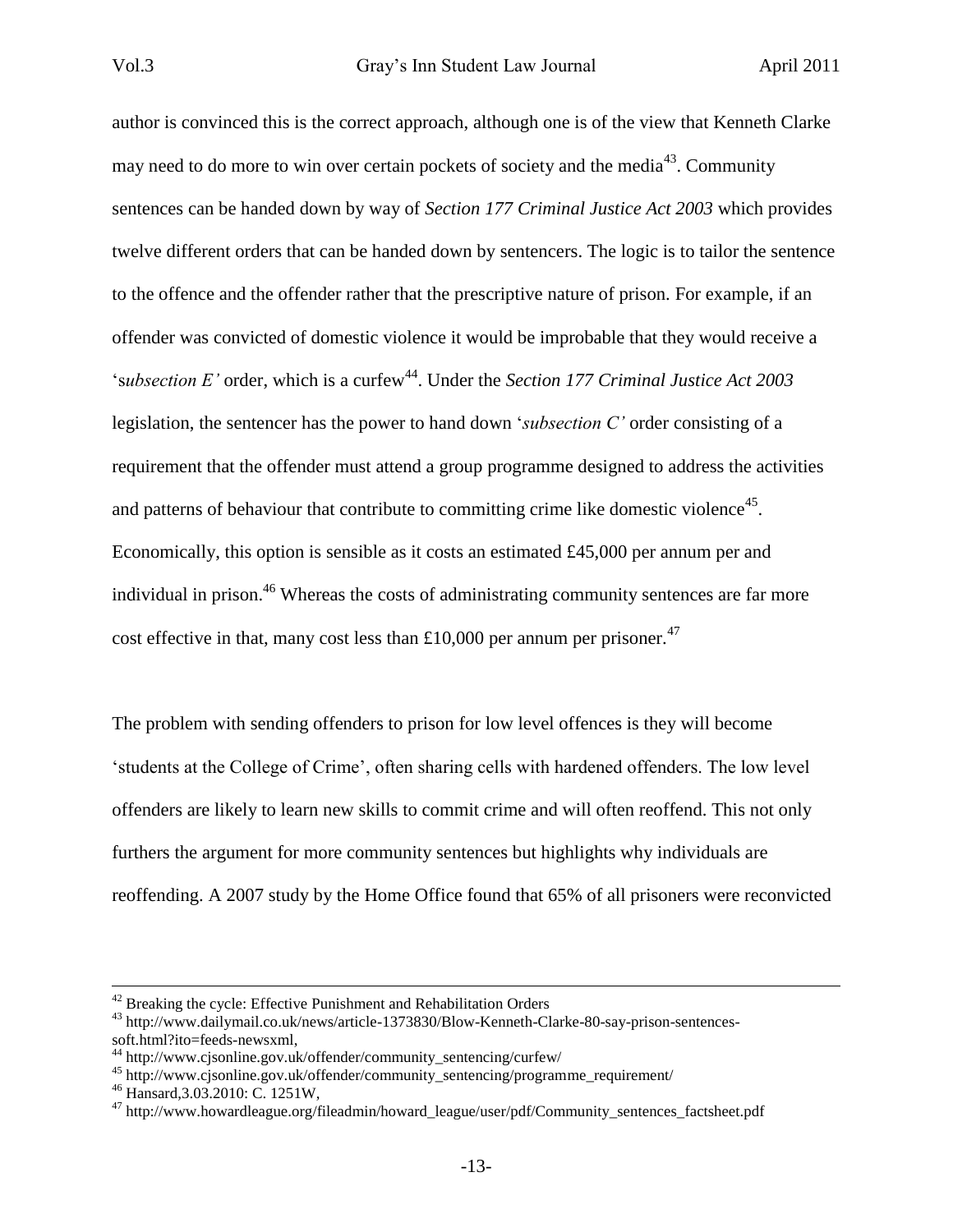within two years of being released<sup>48</sup>. It is worrying that this percentage of reconvictions are on the increase, Prison statistics in England and Wales published by the Home Office show that from 1993 to 1997 there has been a small but significant increase in reconvictions from 53.4% to 58.2%<sup>49</sup>. Reconvictions can happen for other reasons, if an offender has been incarcerated for a lengthy period it is possible that they will have lost any employment they had, their career options are limited due to their criminal record, there may be family breakdown and loss of their home. It would be reasonable to assume that the offender will have decreased or no self worth, therefore in absence of stability on the outside they will quickly return to a life of crime.

#### Media

 $\overline{a}$ 

A major factor that hinders the workability of prisons is media intrusion, unfortunately this is an area that one cannot contain, but this author would request that journalists in future take more care when publishing articles as they can be very misleading. As certain parts of the media are able to pressure the government by constantly criticising their penal policies it has the potential to persuade the government to act differently with their policies.

If a person who has no experience of prison picked up a copy of *The Sun* they could be forgiven for thinking that prisons are better than the average hotel. Apparently, offenders are allowed to watch the latest blockbusters<sup>50</sup>, they have been granted money for music lessons<sup>51</sup> and their

<sup>48</sup> http://www.howardleague.org/why-prison-system-needs-reform/

 $^{49}$  http://www.homeoffice.gov.uk/rds/pdfs/prisonstats2000.pdf p.154

<sup>50</sup> http://www.thesun.co.uk/sol/homepage/news/2915943/Taxpayers-pay-350000-for-prisoners-to-watch-DVDs.html

<sup>51</sup> http://www.thesun.co.uk/sol/homepage/news/2895471/400k-for-lags-music-lessons.html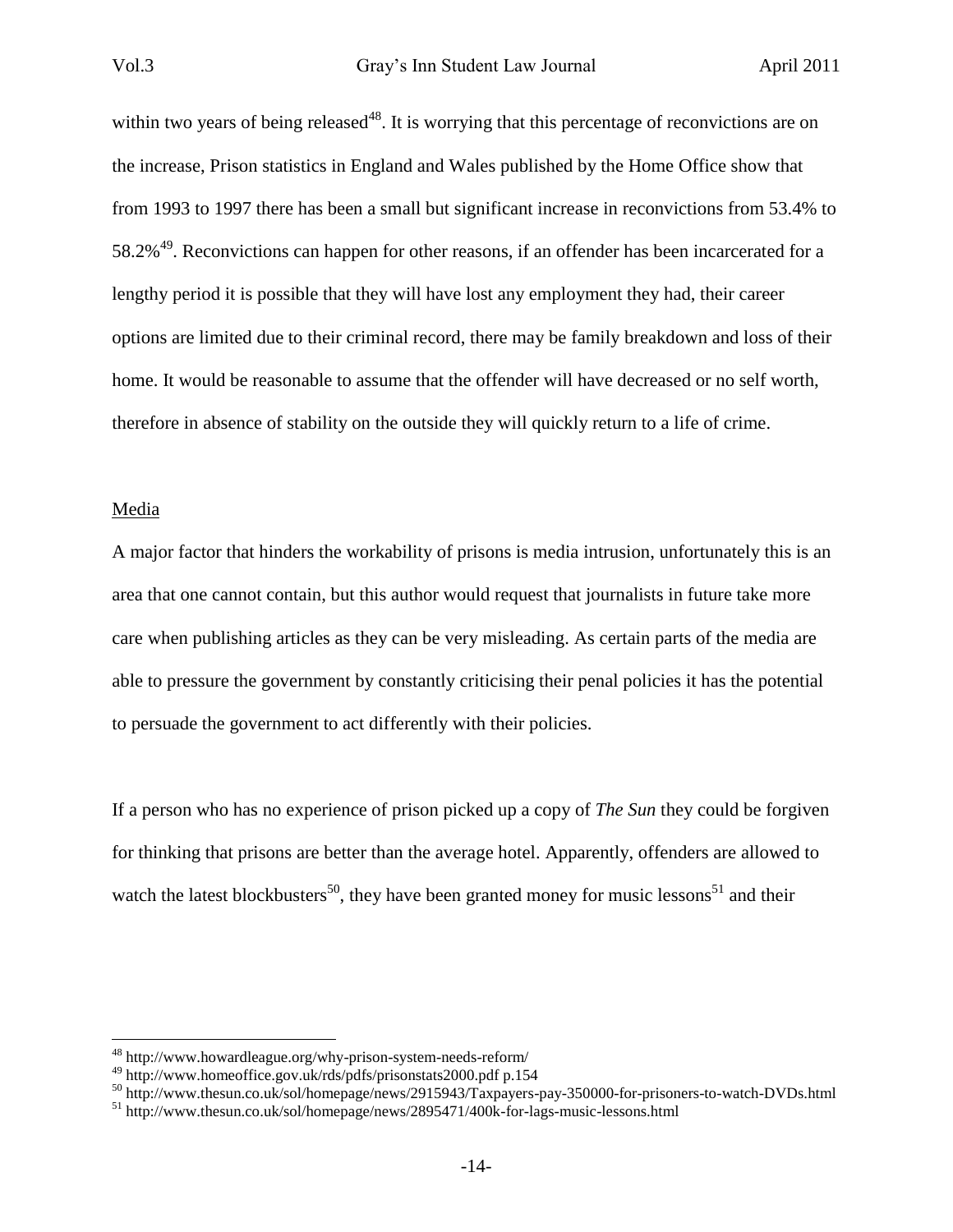prison life consists of *"playing on a PlayStation, swilling home-brew and binging on chocolate cakes"<sup>52</sup> .* 

Clearly those reports undermine the confidence the general public has of the prison system, reading the contributions by other readers' highlights that. Nonetheless this is an area which this author believes will never improve. The sensationalist media has been reporting about the ease of prison for years and the readership has swallowed it up, of course, it angers people, that"s the intention of the article but, one has to wonder if many journalists ever consider the true impact of prison. This author contemplates if those journalists who promulgate that prison is easy were themselves at the wrong end of a miscarriage of justice or made a careless mistake and were soon locked up in a cell 22 hours a day; where they had to 'slop-out', share a cell with a hardened criminal, gain limited purposeful activity, have little or no contact with their family and no guaranteed stability on release, would they still suggest that prison is easy?

#### Purposeful activity and long sentences

As there are many crimes that warrant a custodial sentence, often a lengthy sentence, it is important for prisoners on these sentences to have a constructive regime including employment in the prison and participating in education. Therefore, as prisoners are provided education to address their offending behaviour and to improve their employability this may mean that they are less likely to reoffend on release.<sup>53</sup> Additionally, providing prisoners with employment can also assist offenders to learn new skills whilst serving their sentence. It is important that prisoners have an opportunity to participate in purposeful activity; otherwise they will be left to wallow in

<sup>52</sup> http://www.thesun.co.uk/sol/homepage/news/2839193/Lags-cushy-life-Facebook-boast.html#ixzz0kLZiRTt7

 $53$  Prison Service Order  $4205$  – Education in prisons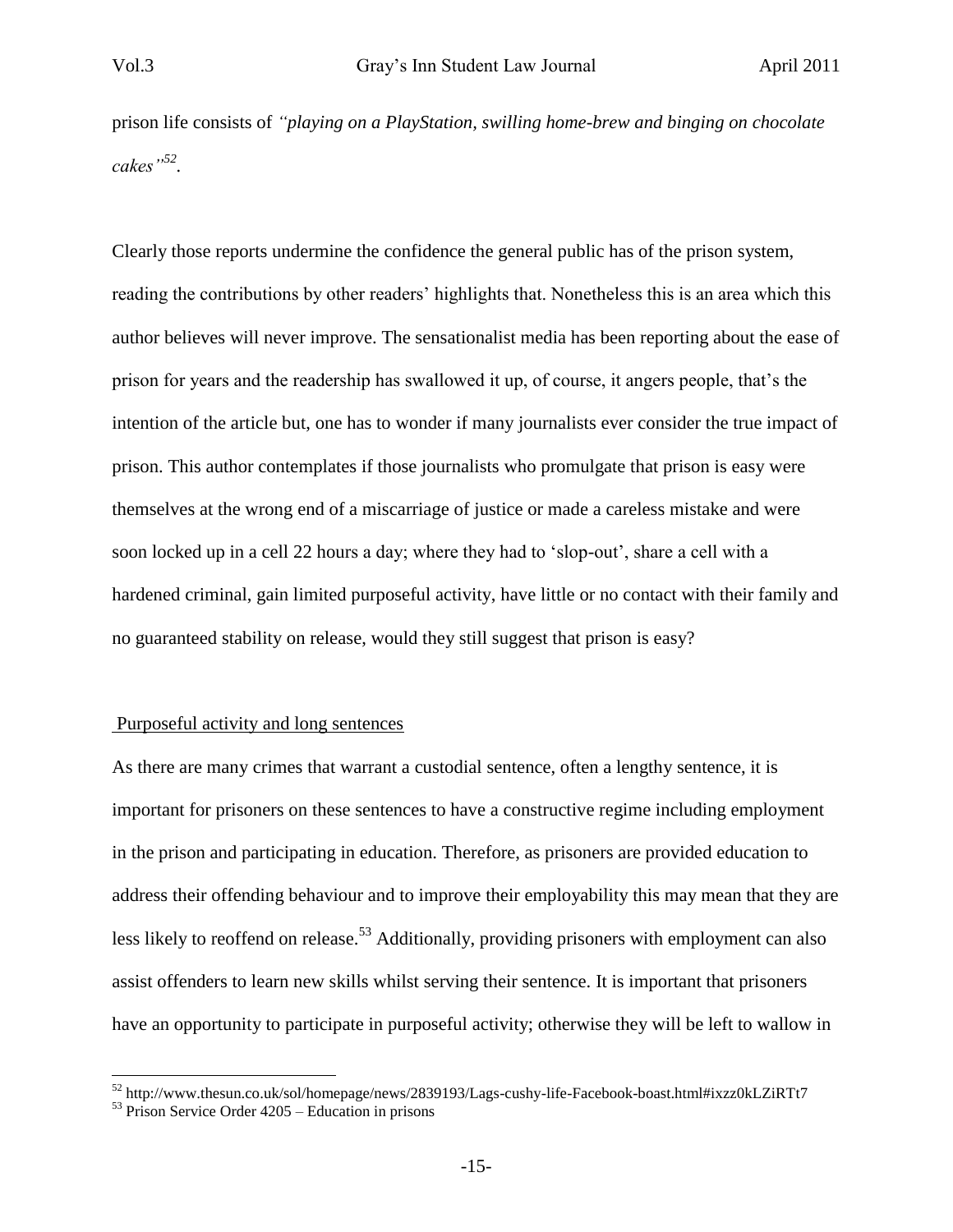their cell and will leave prison having not gained anything. At Pentonville the 2009 inspection identified there was no part-time work available, inmates spent a lot of time in their cell and the education provision was only satisfactory<sup>54</sup>.

As of Section 225 of the Criminal Justice Act 2003, courts can impose an indeterminate sentence for public protection (IPP); if the court feels the offender poses a significant risk to the community<sup>55</sup>. Whilst the IPP is a relatively new sentence it has been at the brunt of criticism from prisoners, prisoner's families<sup>56</sup> and prison reformers. However, it is important that offenders know their release date, having the degree of uncertainty that the IPP brings can only serve as damaging to the offender. If the offender has to participate in specific courses as part of their sentence but due to funding cuts the course has limited places or is not being offered in their establishment then they will not be given parole and will still be left waiting.

#### Prisoner's voting rights

This has been a huge area of debate recently, on  $10<sup>th</sup>$  February this year MPs voted for keeping a blanket ban on prisoners being able to vote whilst serving a prison term. The state should not be allowed to deny the right to vote on the grounds that the individual has broken the law or contravened someone else"s human rights. Allowing the right to vote is part of the democratic process, to deny those a right to vote on the above basis is adding to the punishment of prison, prison is there to keep people in custody not to allow the government to violate human rights.

<sup>56</sup> *Locked up with no end in sight:* 

<sup>&</sup>lt;sup>54</sup> HMCIP, Annual Report on an announced inspection of HMP Pentonville 2009, 14

<sup>55</sup> Section 225 (1) (a) "*a person aged 18 or over is convicted of a serious offence committed after the commencement of this section, and*

*<sup>(</sup>b)the court is of the opinion that there is a significant risk to members of the public of serious harm occasioned by the commission by him of further specified offences."*

*<sup>:</sup>*http://www.insidetime.org/articleview.asp?a=920&c=locked\_up\_with\_no\_end\_in\_sight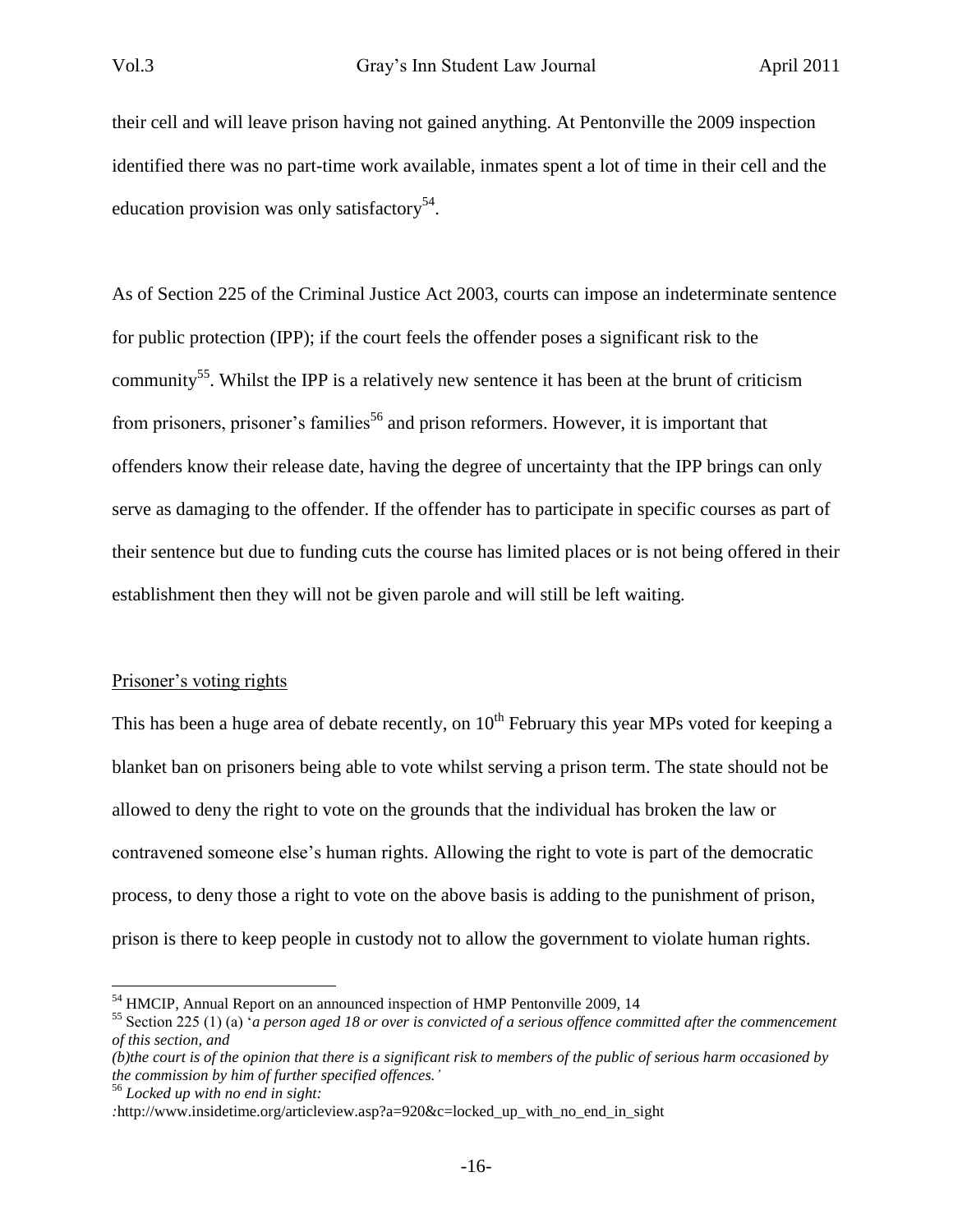Denying them the vote also removes them from the democratic process and expels the prisoner further from society.

#### Conclusion

Prisons are institutions for the most dangerous members of society, if sentencers continue to send offenders to prison rather than dealing with them by using other available disposals, then prisons will never work. A radical approach to dealing with prisons needs to be taken and that is to focus on rehabilitation, whilst the offender is inside, with the appropriate facilities a secure environment could be ideal for educating or training an offender to lead a crime-free life on the outside. Community orders need to be increased, if there are offenders working in the community and improving the community, the public will see for themselves that in many circumstances these sentences are far more appropriate than a short spell imprisoned in which little is achieved.

Community sentences can cut costs dramatically; they allow an offender to remain with relative freedom, more importantly, they serve as a warning to the offender that if they do not comply with the terms of their order or commit further offences they may end up in prison.

Furthermore, the Ministry of Justice should act quickly on issues raised by prison inspectors and independent monitors, as acting on problems raised can prevent major incidents that cost millions of pounds to remedy.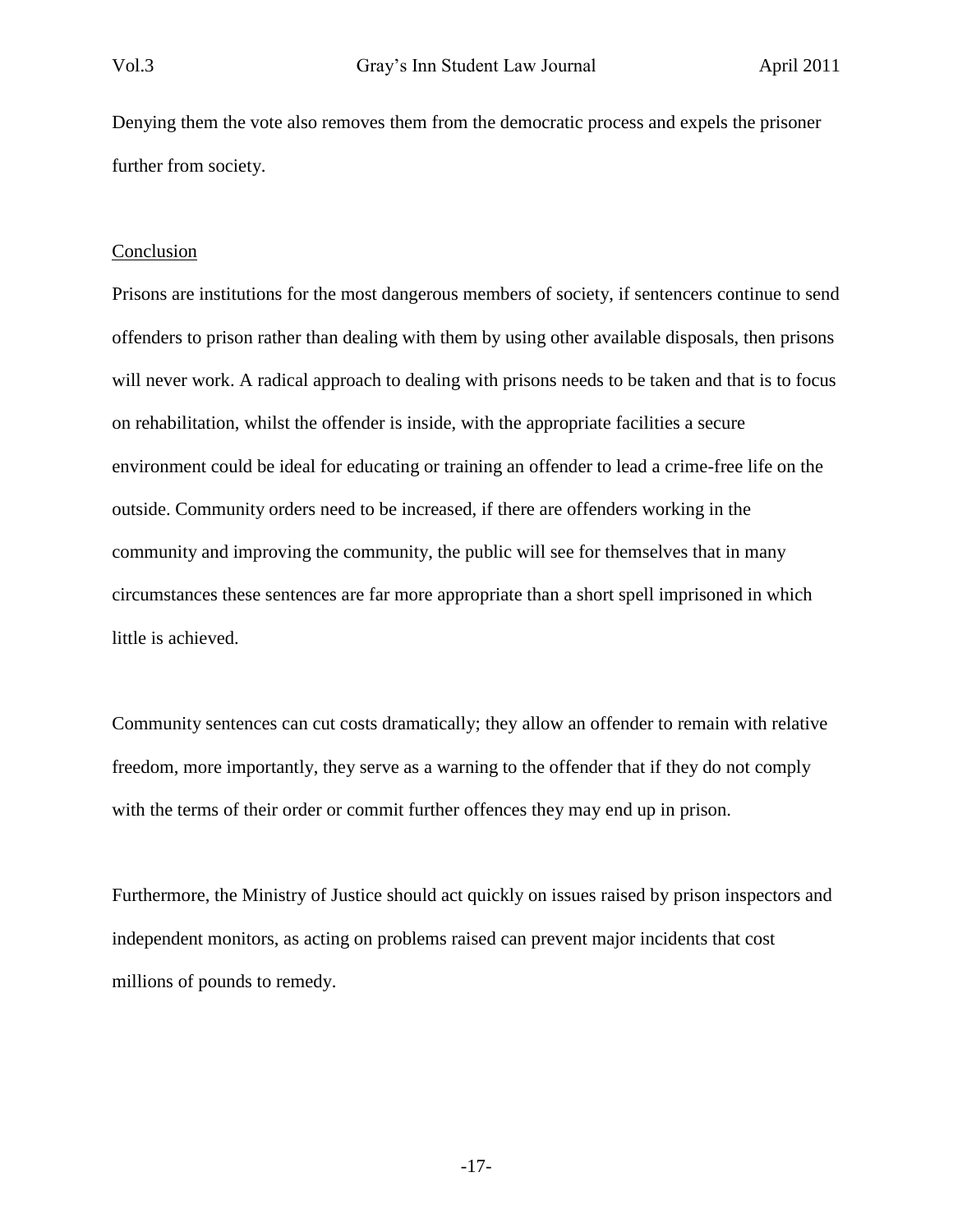.

It is hoped that the media and the public are patient with Kenneth Clarke"s proposals, the prison system cannot improve overnight but if the system is allowed to run as it is at the moment, as proved with Strangeways it only takes one major incident to bring the system crumbling down. Simply locking up offenders, with no effort to rehabilitate them, will not make our communities safer, it will not cut costs, it will not reduce crime and there will be no confidence in the system. Vast radical approaches as highlighted in this article are required if there is going to be any successful reform of our system.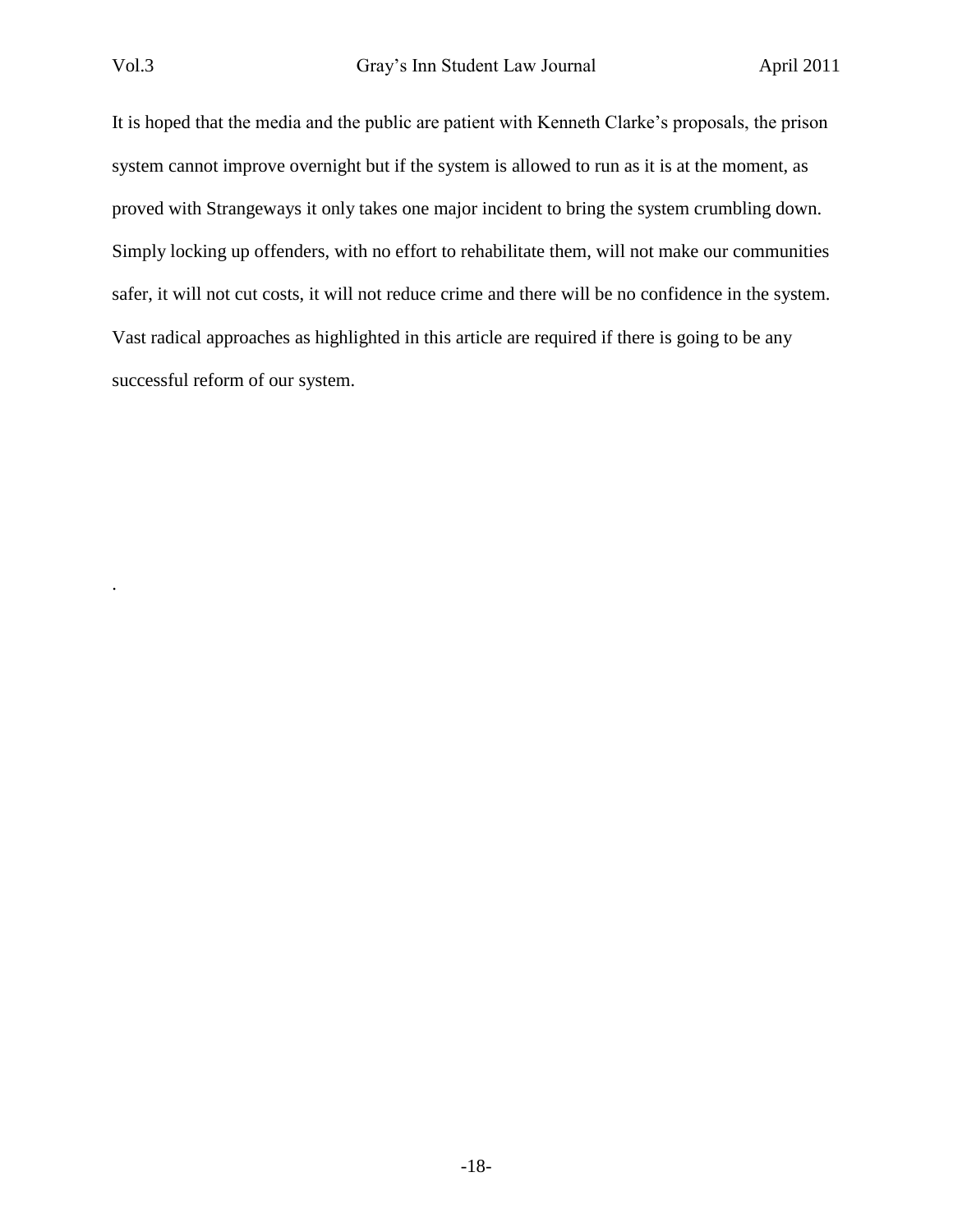# *The Mismatch of Stakeholder interests in Prison Privatisation* RANA NAZEER AHMED

#### Abstract

*This article examines the interplay between the interests of the public at large in having an efficient prison system that reduces overall criminality and reduces cost to the taxpayer contrasted with the solely financial needs of the private financiers that now building and run a significant proportion of our prison system. Specifically the article critically examines the contradictory interests in rehabilitating offenders as the public has an obvious need to reduce crime, while reduced crime is tantamount to reduced profit for private investors.*

#### Introduction

Prison privatisation originated in the UK in 1984 when the Adam Smith Institute proposed that allowing private companies to run prisons would increase creativity in organisation, reduce red tape and lower operating  $costs^{57}$ . This is classic conservative economics which could be seen as a natural expansion of the mass privatisation seen under Margaret Thatcher. Even within the prison system some facilities such as provision of catering and library services were privatised pre-CJA, but the issue of privatising the right (and duty) to incarcerate prisoners was far more controversial than merely saving pence on buying in goods.

The UK government subsequently carried out an initial investigation of privatised prisons in other jurisdictions (by visiting private Prisons in the US, and conducting a cost-benefit analysis albeit in purely financial terms) before approving the Adam Smith Institute logic and recommending that tenders be invited for future prison building schemes<sup>58</sup>. This led to the enabling provisions on Private Finance Initiatives covering the entire criminal justice system being implemented by the Criminal Justice  $Act^{59}$ .

<sup>&</sup>lt;sup>57</sup> ASI Research. 1984. Omega Report on Justice Policy. London: Adam Smith Institute

<sup>&</sup>lt;sup>58</sup> Contract Provision of Prisons, Fourth Report from the Home Affairs Committee, Session 1986/87, 6 May 1987

<sup>59</sup> Criminal Justice Act 1991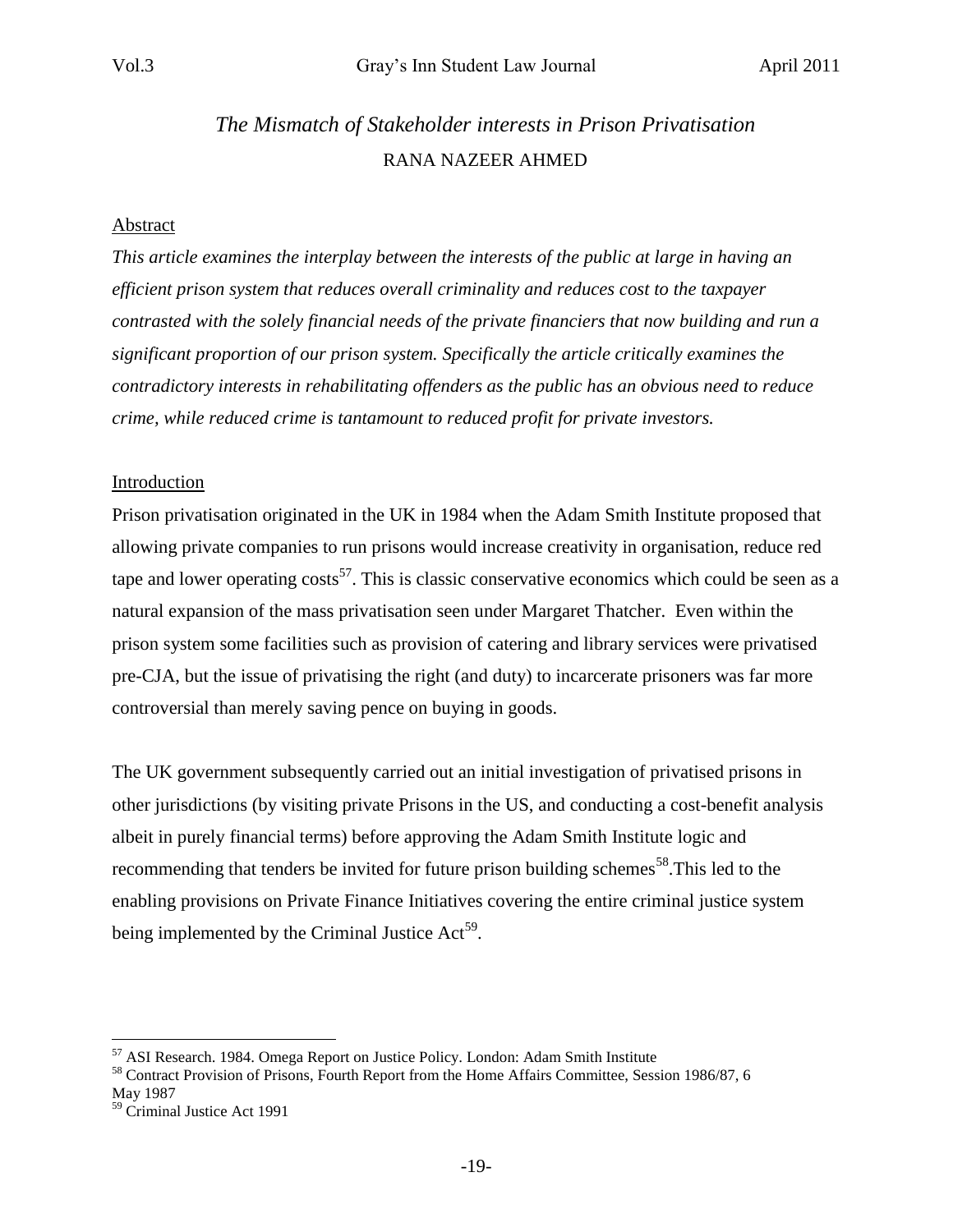On 31 March 2011 Kenneth Clarke announced in Parliament<sup>60</sup> that security firm G4S would as of October 2011 run Birmingham prison. This is the latest in a long line of privatisations in the penal system which was initiated by Mr Clarke back 1992 when he was Home Secretary.

## Recent Developments

This is however the first time that a public prison has been privatised .On previous occasions the private prisons were new builds under the "Design, Construct, Manage and Finance" (DCMF) scheme which saw private finance turn a raw building site into a new prison, and subsequently run the prison. This involves the crown retaining the freehold site, but granting a lease and contract for provision of prison places to the private contractor for a fixed duration of 25 years. The idea behind the scheme is that private capital will be at risk rather than large public spending for each new prison, and commercial competition should result in lowered operating costs as investors innovate free to establish new working practises rather than being encumbered with existing public sector systems. This should therefore lead to provision of "value for money"<sup>61</sup> for the taxpayer.

Mr. Clarke appears to have awarded G4S the contract on this low bid basis, despite the fact that a parliamentary question in 2007 demonstrates that the costs of private places are on average more expensive than public sector prison places<sup>62</sup>. Mr. Garnier asked the Secretary of State for the Home Department what the average cost of housing a prison per year was and, while the Prison Service does not routinely collate cost-per-place data, the following tables were provided by Mr. Sutcliffe in response:

| Table 113641 A: public sector prison costs by function |                             |  |
|--------------------------------------------------------|-----------------------------|--|
| <b>Function name</b>                                   | Cost per prison place $(f)$ |  |
| Male category B                                        | 25,881                      |  |

<sup>&</sup>lt;sup>60</sup> Alan Travis, 'Troops on standby after Kenneth Clarke privatises Birmingham prison' The Guardian (London, 19 June 2008) <http://www.guardian.co.uk/society/2011/mar/31/birmingham-prison-privatisation-troops-kennethclarkee> accessed 9 April 2011

<sup>61&</sup>lt;br>National Audit Office, Examining the Value for Money Deals under the Private Finance Initiative, House of Commons 739 Session 1998-99: August 13, 1999 (TSO, London, 1999), para 1.5

 $62$  Hansard HC, 9 January 2007, c546W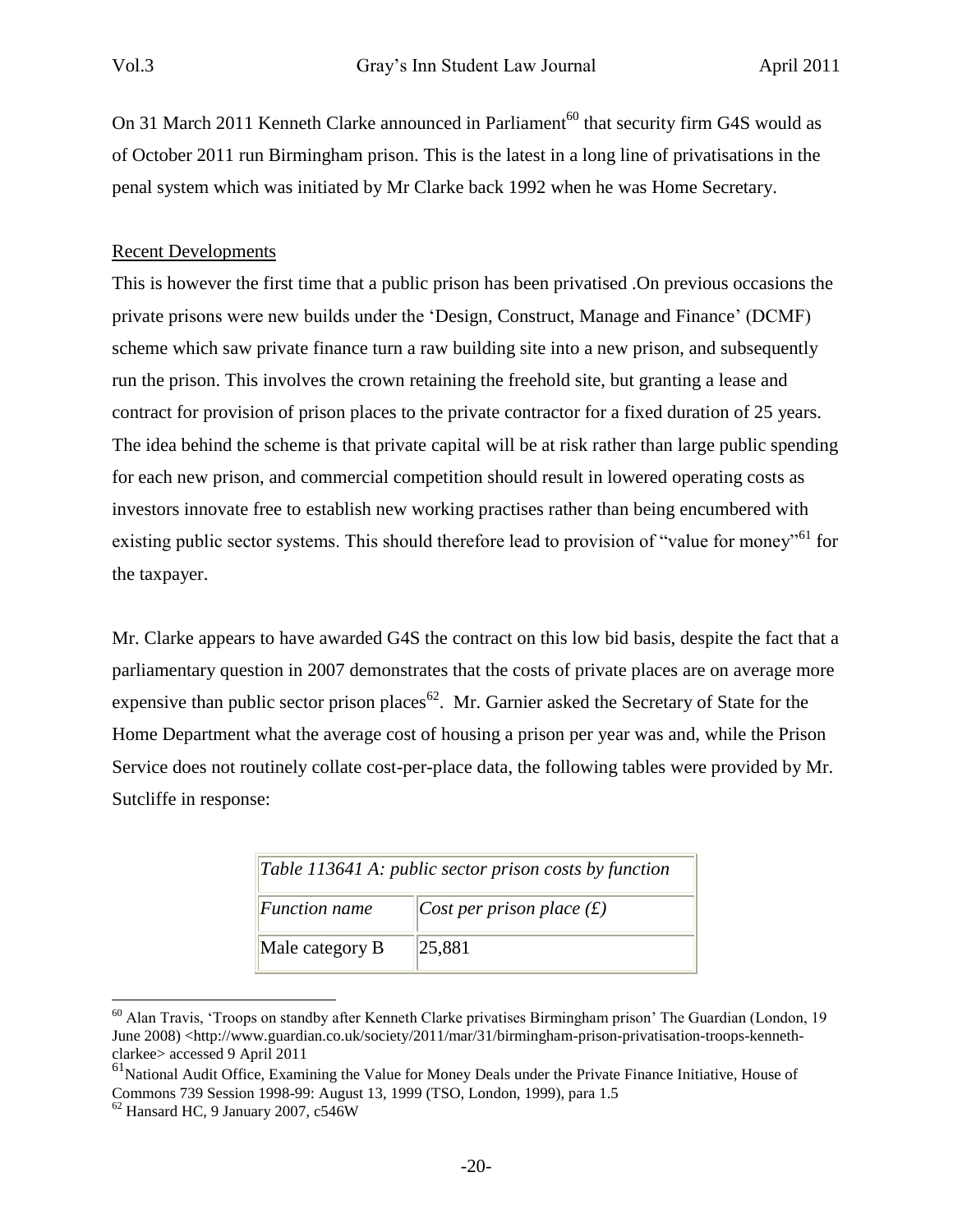| Male category C | 21,976  |
|-----------------|---------|
| Male dispersal  | 43,904  |
| Female closed   | 34,617  |
| Female local    | 37,366  |
| Female open     | 23,932  |
| Male closed YOI | 32,887  |
| Male juvenile   | 42,143  |
| Male local      | 31,912  |
| Male open       | 120,183 |
| Male open YOI   | 27,413  |
| Semi open       | 23,571  |
| Prison totals   | 28,486  |

| Table 113641 B: contracted sector prison costs by function |                             |  |
|------------------------------------------------------------|-----------------------------|--|
| <i>Function name</i>                                       | Cost per prison place $(f)$ |  |
| Male category B                                            | 26,813                      |  |
| Male category C                                            | 20,855                      |  |
| Female closed                                              | 44,400                      |  |
| Male juvenile                                              | 48,669                      |  |
| Male local                                                 | 33,805                      |  |
| Prison totals                                              | 33,722                      |  |

This data broadly demonstrates that on average public prison places are 18% more expensive than private prison places, although in specific area such as Category C men"s prisons a modest saving was found in the private sector.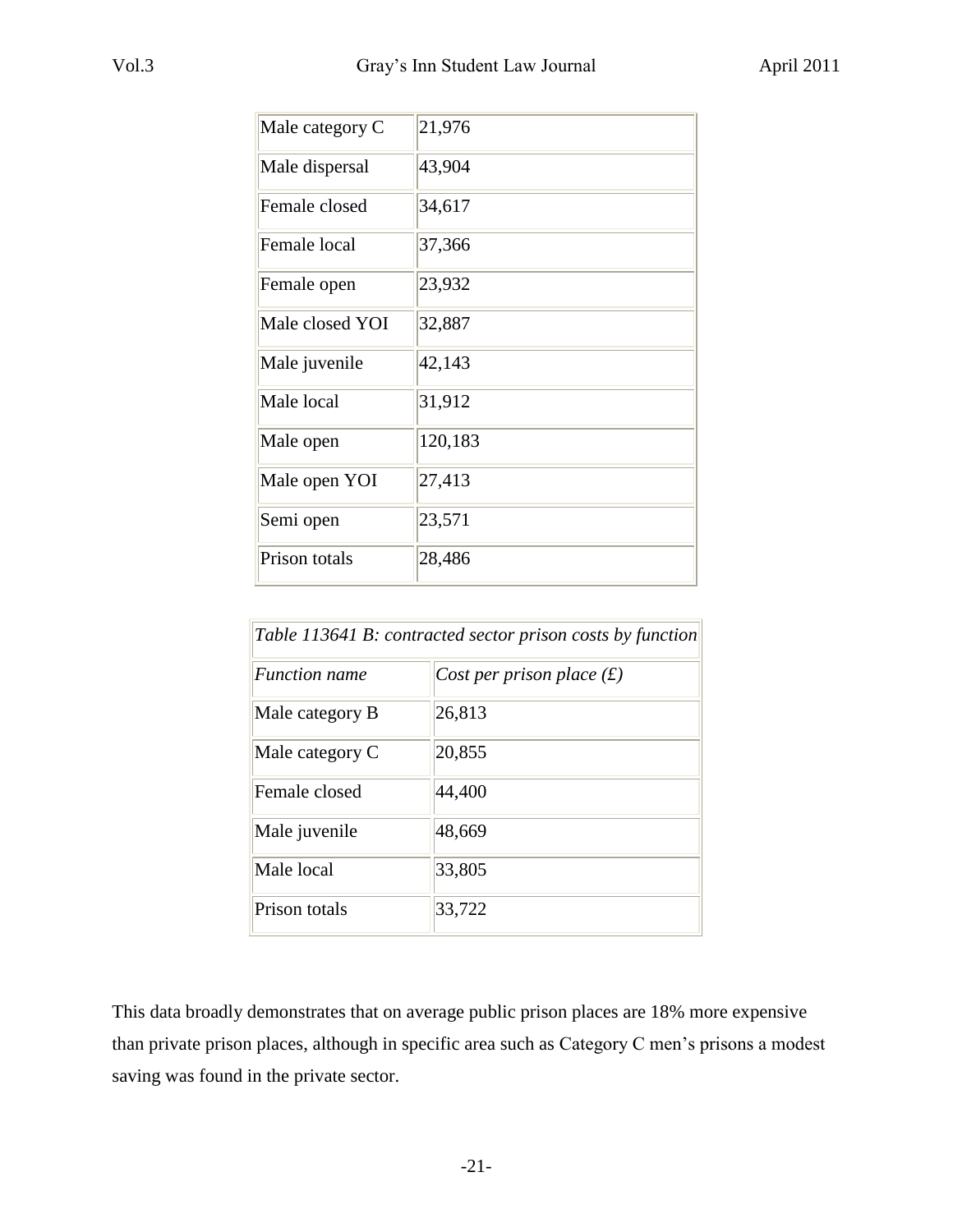This clearly undermines the purpose in using a privatised model, especially when the rehabilitative purpose of imprisonment is contrasted with the financial interest in having more prisoners rather than less which was recently dubbed a 'Perversion of Purpose'<sup>63</sup>.

This has attracted further criticism from the Prison Reform Trust as these companies are incentivised to hide any malpractice as many of the contracts contain bonuses' for meeting targets<sup>64</sup>, and thus there is a real danger that shareholder interest in profit will override public interest<sup>65</sup>. This isn't an unexpected danger as these dangers were highlighted as far back as 1996 by crime management charity NACRO by ambassador Elliot Currie in their 30<sup>th</sup> anniversary lecture series which considered US implementation of private finance in the prison system, and warned than Britain would encounter exactly the same dangers and pitfalls<sup>66</sup>.

## The International Perspective

Some countries have declared private prisons to be unconstitutional<sup>67</sup> on the basis that "the state" has a monopoly in the organised use of force. The right to enforce criminal law, especially by putting people behind bars, is a fundamental, and as a result of this decision, inalienable, power of the state and the privatisation of the responsibility to keep order and to guard the public security violates the sovereignty of the state in the use of force."<sup>68</sup> Subsequent commentary has queried if this decision would have been the same had the organisations taking responsibility for the system been of a charitable rather than for profit nature<sup>69</sup>.

In the United States Californian Senate Leader Gloria Romero commented that "[p]ublic prisons are morally and fiscally accountable to the taxpayers of California. Private prisons are

<sup>&</sup>lt;sup>63</sup> E. Genders, "Prison privatisation, performance targets and value for money? Fundamental fallacies and the perversion of purpose" (2003) 62 The Key (Spring) 6

<sup>&</sup>lt;sup>64</sup> National Audit Office, Examining the Value for Money Deals under the Private Finance Initiative, House of Commons 739 Session 1998-99: August 13, 1999 (TSO, London, 1999), para.2.2

<sup>&</sup>lt;sup>65</sup> Prison Reform Trust, Prison Report 53 (Prison Reform Trust, London, 2000); Prison Reform Trust, Monitoring the Private Sector (2001), www.prisonreformtrust.org.uk

<sup>&</sup>lt;sup>66</sup> Elliot Currie, "Is America really winning the war on crime and should Britain follow its example?" (NACRO 30th Anniversary lecture, 1996)

<sup>67</sup> Human Rights Department v Minister of Finance, Unreported, November 11 2009 (Israel)

<sup>68</sup> President Beinish at para 22 Human Rights Department v Minister of Finance, Unreported, November 11 2009 (Israel)

 $^{69}$  Amy Ludlow, PRISON PRIVATISATION IN ISRAEL : IMPORTANT TRANSNATIONAL LESSONS, Cambridge Law Review 2010 p329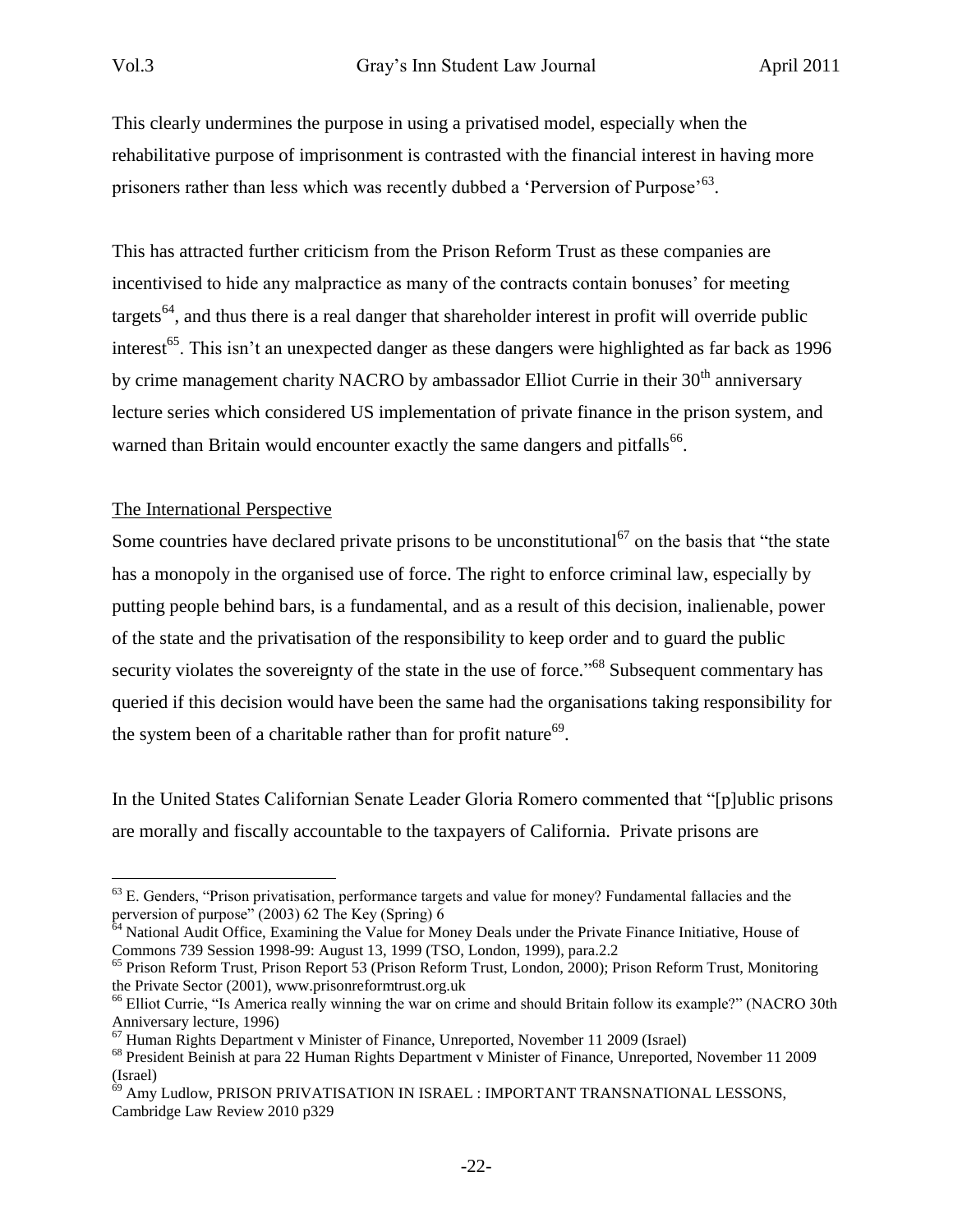accountable to their shareholders, with a binding obligation to maximize profits. If the Governor goes through with these private prison contracts, he risks exposing the state to costly civil lawsuits. California can"t afford this mistake. I call on the Governor to do what is ethical and constitutional and withdraw these contracts immediately.<sup> $n^{70}$ </sup> As a result of the ensuing discussion the Governor withdrew privatisation plans on the basis that they would contravene Section 1 of Article VII of the California Constitution.<sup>71</sup>

In protest against the first ever privatisation of a previously public prison (moving away from the DCMF model) Colin Moses, chair of the Prison Officers' Association has begun to instigate a campaign of industrial action at existing prisons in protest<sup>72</sup>. It should be noted however it is not irreversible as HMP Buckley Hall was transferred back to Her Majesty"s Prison Service after a re-tender in  $2000^{73}$ . This is a purely contractual system however as the original tenders are fixed for 25 years, and this allows for, in theory, optimal renegotiation of the contracts. It is not a deliberate constitutional safeguard.

There are currently 13 private prisons run by firms Kalyx, Serco and G4S security, and the current drive to expand the interests in out of a motivation to find 10% cost savings across all prisons over the current parliamentary term. These 13 prisons hold 9,892 prisons which is approximately 11.6% of the current prison population<sup>74</sup>. With the HMP Birmingham privatisation, and the building of Featherstone 2 by G4S this is likely to jump to almost 15% based on projected capacity at Featherstone 2.

In order to achieve these initial raw cost savings the welfare and adequacy of the penal system is being put at risk. Staff in private prisons are paid less, have a higher staff turnover frequency and consistently receive lower 'Healthy Prison' ratings from HM Inspectorate of Prisons<sup>75</sup>. Ashfield Prison had inmates withdrawn by the Youth Justice Board due to repeated rioting, and poor

<sup>70</sup> Gloria Romero, 26 October 2006, floor speech, US Senate

<sup>71</sup> Prison Privatisation Report International No. 74, October 06 Public Services International Research Unit (PSIRU) University of Greenwich, London.

<sup>&</sup>lt;sup>72</sup> Jo Adetunji, 'Birmingham Prison Privatisation' [>http://prisonofficer.org.uk/about8.html>](http://prisonofficer.org.uk/about8.html) accessed 17 April 2011

<sup>73</sup> Group 4 loses prison contract". BBC News. October 22, 1999. <http://news.bbc.co.uk/1/hi/uk/482224.stm> accessed 9 April 2011

<sup>&</sup>lt;sup>74</sup> NOMS Monthly Prison Population Bulletin, February 2011

<sup>75</sup> Bromley Briefing Prison Factfile (December 2010), pp56-7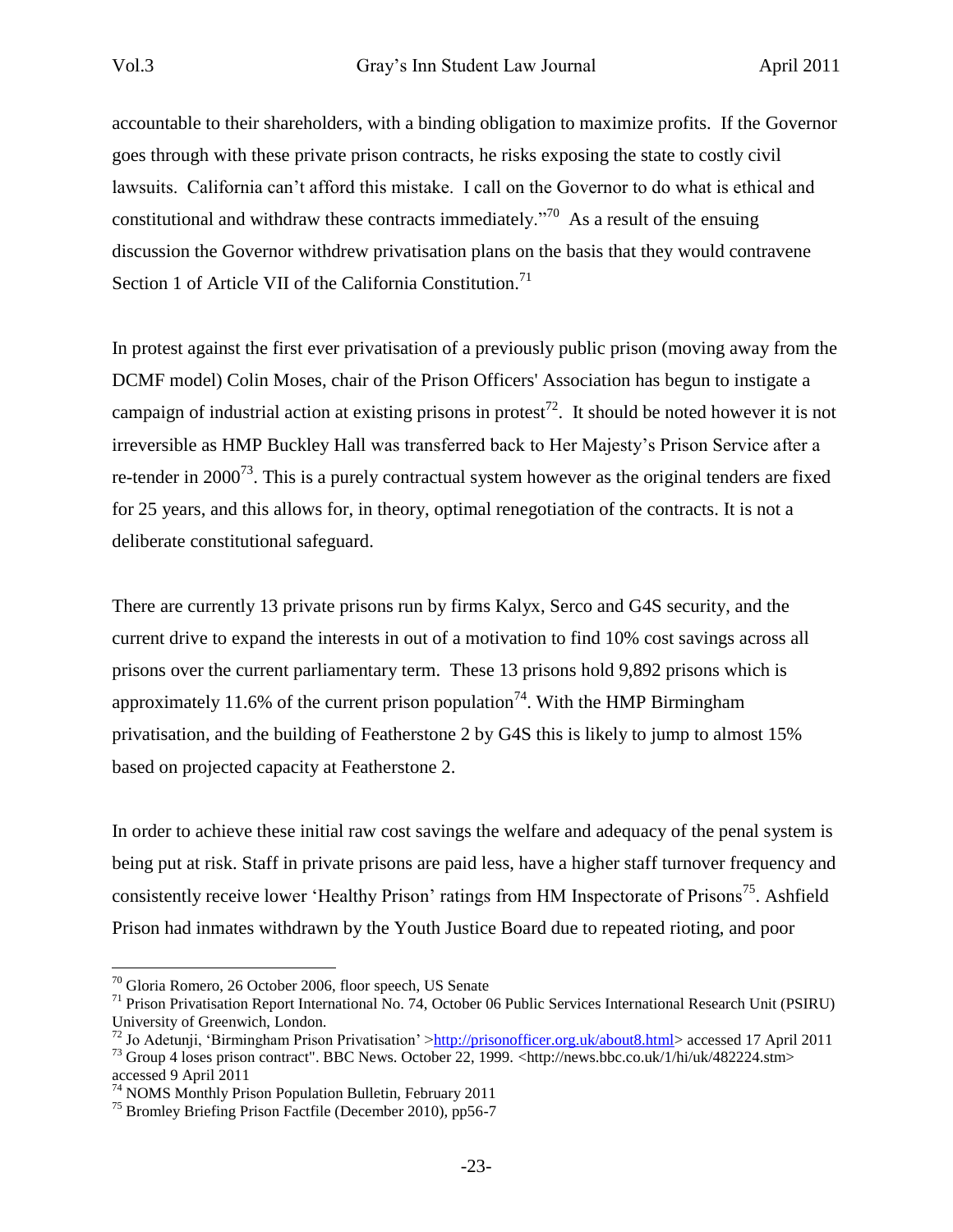management<sup>76</sup> and is a clear cut example of how problems can escalate when profit is paramount to prison safety: the same freedom from government mandated routines that can lead to lower costs can lead to mismanagement: the systems and routines exist for a reason.

If these corners are cut high rates of recidivism are likely to increase costing society in more than merely financial terms in the long run as the social costs far outweigh the relatively minor initial cost savings given by the low bid tender from G4S. Private finance initiatives do remove the need for initial capital investment by the state but at a "severe risk of projects being financed by debt leveraging."<sup>77</sup>

## The way forward

 $\overline{a}$ 

It is submitted that in order for a prison to succeed it must focus on two fundamental aims:

- 1. Rehabilitate the offenders capable of rehabilitation as efficiently as it is possible.
- 2. If the first should prove impossible, the system must safeguard the rights and liberty of the public at large by isolating the few criminals incapable of reform.

The current system currently does neither as demonstrated by Appendix A to the 2009 cohort Reoffending of Adults report published by the Ministry of Justice<sup>78</sup> which shows that more than a third of those released from prisons go on to re-offend (and this is only those whom are caught!).

The cost of processing these prisoners through the system is thought to exceed £100,000 per prisoner according to analysis by Reuters<sup>79</sup>, with an unprecedented proportion of the population in prison (indeed, some are even held in police stations due to overcrowding under Operation Safeguard).

<sup>&</sup>lt;sup>76</sup> "Youngsters removed from 'worst' jail". BBC News. <http://news.bbc.co.uk/1/hi/england/2726981.stm> accessed 9 April 2011

 $77$  William, A, "Cost effectiveness and comparisons of private versus public prisons", Baton Rouge, 1996 <sup>78</sup> Ministry of Justice, "Reoffending of Adults appendix A tables"

<http://www.justice.gov.uk/publications/docs/tables-adults-2009.xls> accessed 17 April 2011 <sup>79</sup> Jennifer Hill, 'Cost of prisoners under-estimated by a third' [http://uk.reuters.com/article/2007/05/21/uk-britain-](http://uk.reuters.com/article/2007/05/21/uk-britain-prisons-idUKL2021229120070521)

[prisons-idUKL2021229120070521](http://uk.reuters.com/article/2007/05/21/uk-britain-prisons-idUKL2021229120070521) accessed 17 April 2011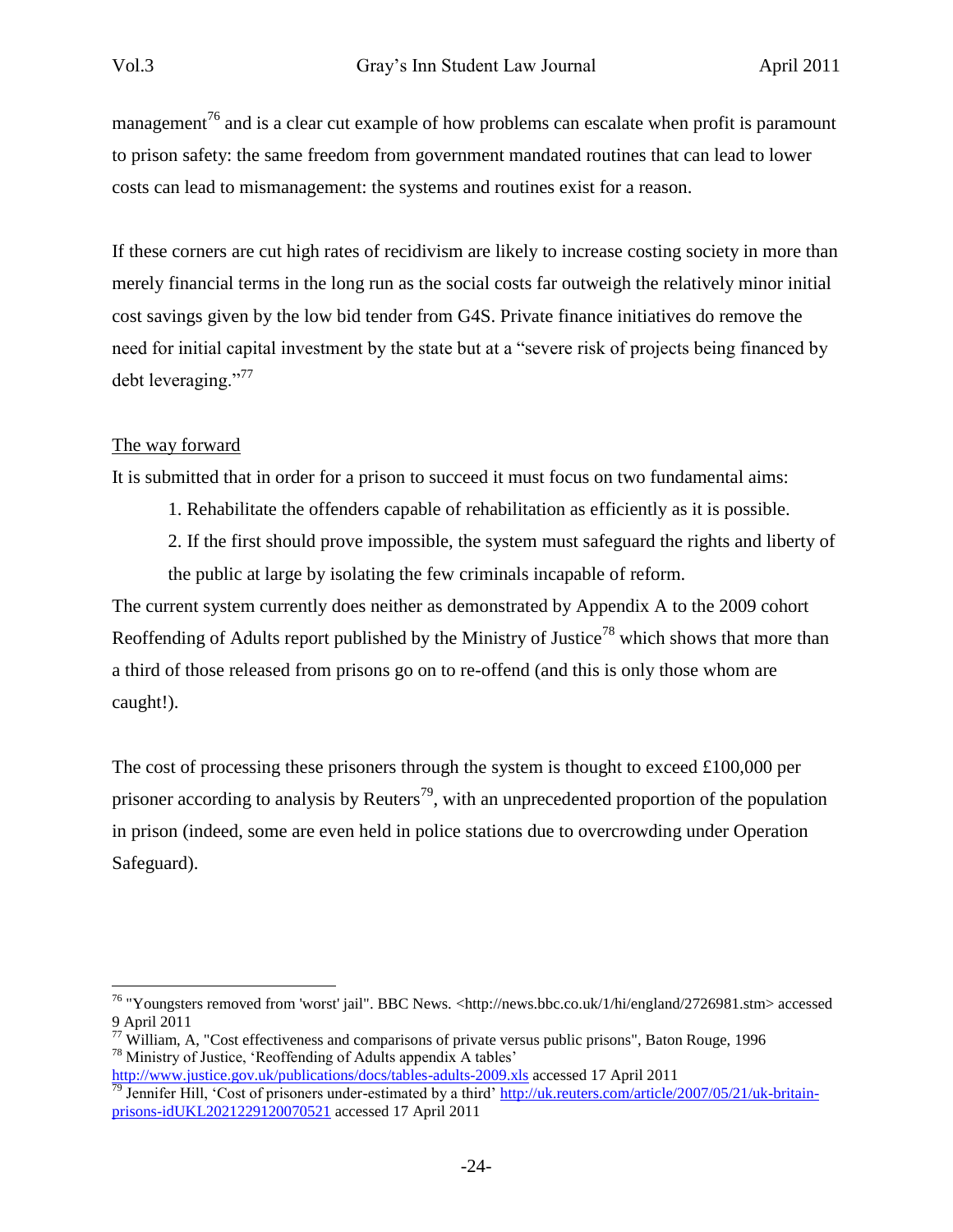The conservative party (as of Jan 13th 2010) dropped plans for an extra 5000 prison places that was previously expected to form part of their election manifesto<sup>80</sup>. This leaves no mainstream political party willing to build more prisons. Therefore either one or more political parties must make a 'u-turn', or a more creative method of solving overpopulation must be found.

The realistic 'solutions' in this regard are threefold. Either cut the average prison length (Politically unlikely given no-one wants to be seen as "soft on crime"). Secondly, one could reduce the number of offences which result in incarceration (which again could be seen as "soft"), or, thirdly, work to reduce the rate at which criminals re-offend. The latter is the most socially responsible - what better way to cut crime than to reduce the recurrence of criminality?

In 2006 the Co-operative Financial Services tested a pilot scheme of giving bank accounts to criminals upon leaving prison $81$  - this enabled them to get work and accommodation. It also resulted in a 30% drop in re-offending rate. Further trials by Equal Engage the following year tested using ex-prisons to advise prisoners on their release on how to resettle back into the community, with hands-on "been there, done that" experience. This was financed by the European Social Fund and helped an initial 277 prisoners. It was expected that they would conform to the national reoffending rate and thus 96 were expected to reoffend, however only 18 did so – a remarkable  $6.5\%$ !<sup>82</sup>

With the costs outlined above at stake, a cut this low could see literally billions in savings on both a direct and indirect basis (the immediate savings of not having to process, and the indirect benefit of those fully rehabilitated becoming contributing members of society). The US has begun to embrace the ethos of treating prisoners as people capable of rehabilitation with the proliferation of the Community Court system. Here the question asked is not "How long should I send you to jail?" but "How can I help you, the offender?"

<sup>&</sup>lt;sup>80</sup> 'Tories accused of U-turn on prison places pledge ' [http://news.bbc.co.uk/1/hi/uk\\_politics/8392027.stm](http://news.bbc.co.uk/1/hi/uk_politics/8392027.stm) accessed 17 April 2011

 $81 \text{ Co}$ -operative 'News,  $19/08/10 - 1000$ <sup>th</sup> Prisoner banks on fresh start' [http://www.co](http://www.co-operativeinvestments.co.uk/servlet/Satellite?c=Page&cid=1263305237429&pagename=Corp/Page/tplCorp&currart=1282288591437&currmth=8)[operativeinvestments.co.uk/servlet/Satellite?c=Page&cid=1263305237429&pagename=Corp/Page/tplCorp&currart](http://www.co-operativeinvestments.co.uk/servlet/Satellite?c=Page&cid=1263305237429&pagename=Corp/Page/tplCorp&currart=1282288591437&currmth=8) [=1282288591437&currmth=8](http://www.co-operativeinvestments.co.uk/servlet/Satellite?c=Page&cid=1263305237429&pagename=Corp/Page/tplCorp&currart=1282288591437&currmth=8) accessed 17 April 2011

<sup>&</sup>lt;sup>82</sup> 'Project Equal Engage'<http://www.perspective-uk.com/en/projects.html> accessed April 17 2011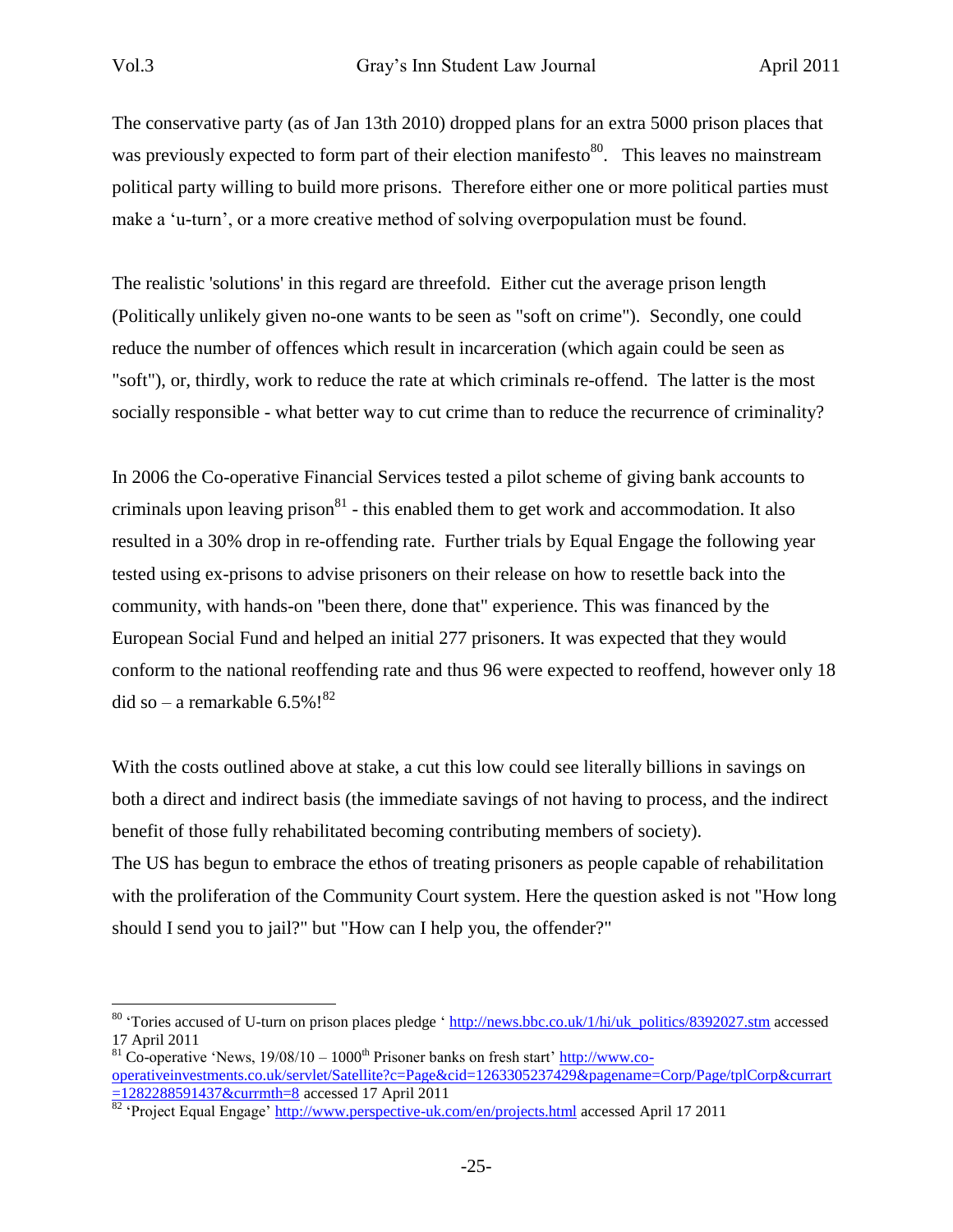Convicts are given help with problems, such as redressing housing issues, combating drug addiction. The system prides itself on being "justice that works" through three aims - swift justice, visible justice, and payback to society.

Prisoners are helped with their issues, but are expected to make good the damage done through community service projects that deal with the needs of the community, such as programs to clean up graffiti. The US has seen phenomenal success with this approach. One community court in Manhattan saw re-offending rates fall to just  $5\%$ <sup>83</sup> mirroring the 6.5% rate seen the EU trials. The way forward is not more prisons, nor indeed is it more prisoners.

Prisoners must be given the chance to help themselves, to re-integrate into society, and to mitigate the damage done by their crimes through community service. Thousands could be helped by therapy, but the UK has just one dedicated therapeutic criminal centre (another success, this time dating from the 60s, that never saw wide-scale implementation) $84$ . This however may change with the current "Care Not Custody" plans outlined in the Ministry of Justice green paper 'Breaking the Cycle<sup>35</sup> which will see over 100 such sites for mentally ill prisoners to receive treatment albeit on a much smaller scale at each site. These will provide a full range of drugs, mental health and other rehabilitative counselling services. The benefits are obvious - cleaner streets, less crime, a small prison population, and a huge saving to the tax payer.

This isn't a "soft" option. It's the right option - it would unconscionable to allow prison populations to escalate in a vicious circle as offenders are given less help and less time by the prison service, and therefore reoffend more. It is a tide that must be turned, and it is in the public interest to see reoffending rates as low as possible for both economic and political reasons, so reform in this area must focus on the needs of the community rather than becoming an area of political tug of war.

<sup>83</sup> The Midtown Community Court Project' [<http://www.courtinnovation.org/project/midtown-community-court](http://www.courtinnovation.org/project/midtown-community-court) accessed 16 April 2011>

<sup>84</sup> "Criminal Rehabilitation",<http://www.ourmessage.org/> accessed 28 March 2011

<sup>&</sup>lt;sup>85</sup> Ministry of Justice 'Breaking the Cycle: Effective Punishment, Rehabilitation and Sentencing of Offenders' (London, 19 June 2008) <http://www.justice.gov.uk/consultations/docs/breaking-the-cycle.pdf> accessed 9 April 2011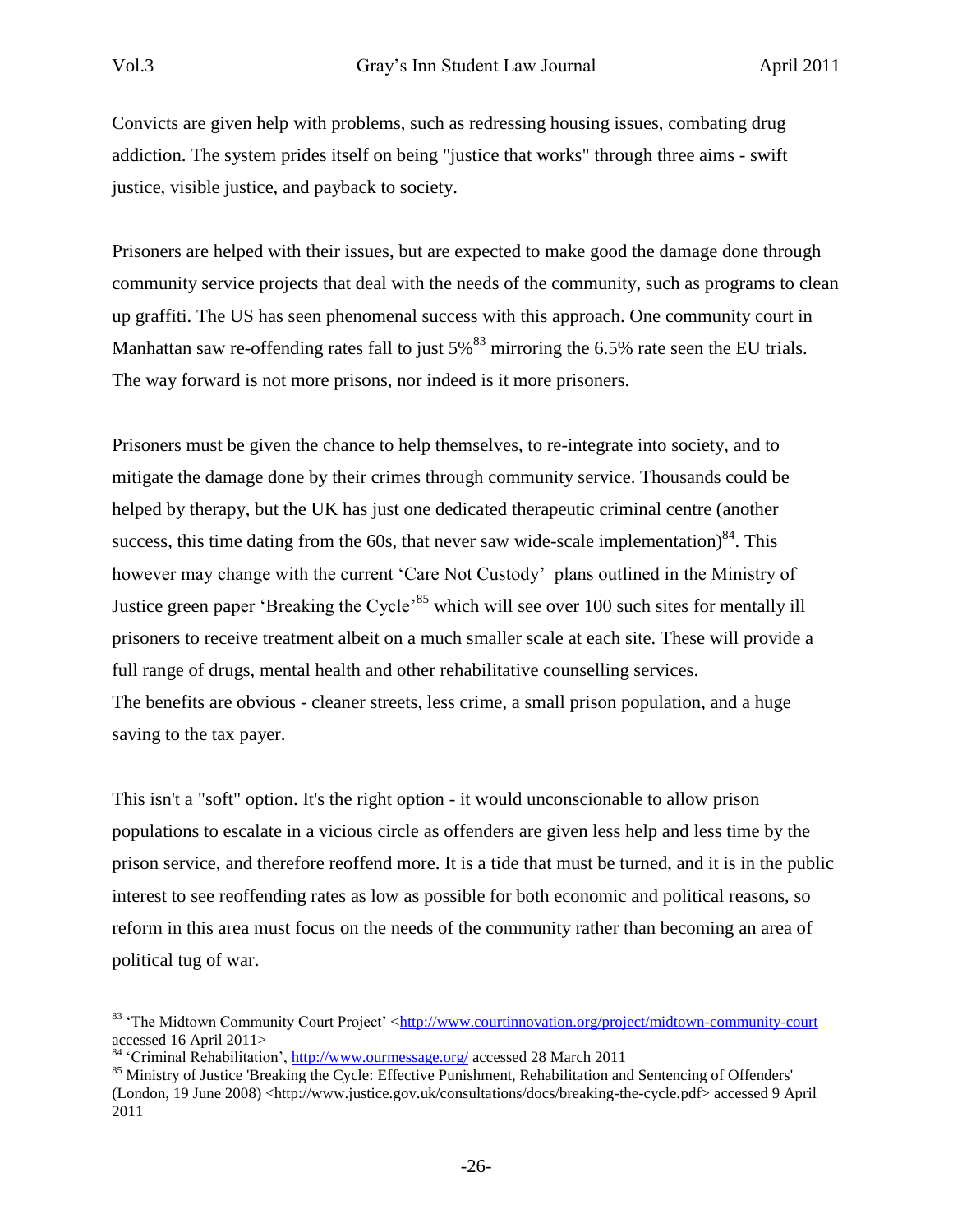Ken Clarke announced<sup>86</sup> on April  $16<sup>th</sup>$  that the coalition government is aiming to cut the number of prison by places by 3,000 over the next four years. This is to be achieved by two measures. Firstly, a greater discount will be given on sentence for an early guilty plea, although how much of a discount this will be has yet to be announced. Secondly the coalition government intends to allow private initiatives in prisons whereby private companies will be paid on the basis of target cuts in reoffending rates. This is an encouraging step in the direction of rehabilitation, but it is questionable whether this needs to be done while lining the pockets of private investors.

Clear cross-party action needs to be taken urgently to rectify a situation that is stifling the efficacy of our prison service. This means adopting the community approach, but also removing private prisons from the system. It is utter absurdity to consider that this community approach can be rectified with a desire to bolster balance sheets - private prisons depend on people being incarcerated in order to be a successful fiduciary. The two concepts cannot be reconciled, and private prisons must be returned to the public sector to maximise prisoner welfare, lower reoffending rates, and allow the mentally ill to access much needed medical treatment in order to reduce reoffending rates.

<sup>&</sup>lt;sup>86</sup> Ben Quinn 'Kenneth Clarke: prison is a waste of money' [http://www.guardian.co.uk/politics/2011/apr/16/ken](http://www.guardian.co.uk/politics/2011/apr/16/ken-clarke-prison-waste-money)[clarke-prison-waste-money](http://www.guardian.co.uk/politics/2011/apr/16/ken-clarke-prison-waste-money) accessed April 17 2011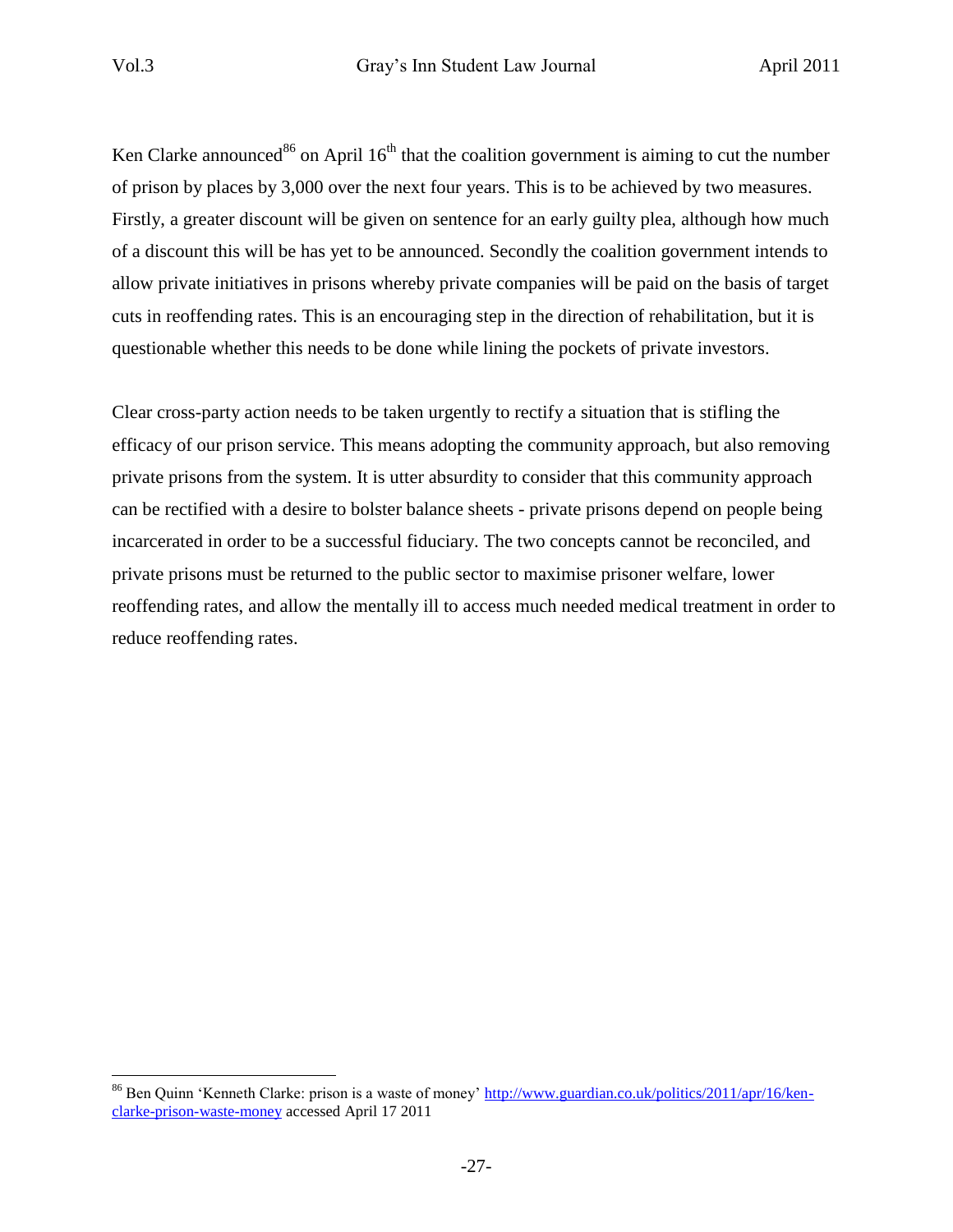# *House of Cards Contracts – the End User License Agreement in Onward Sales* SEAN CAMPBELL

#### Abstract

*Software usage requires the user to agree to additional terms on installation of the program. This is known as an "End User Licence Agreement" that can be click-wrap or shrink-wrap form. These agreements often include terms such as third party rights to terminate or modify the program, and in many cases users fail to read what they agree to. The article examines the validity of such agreements, how best to classify them, and the importance of consumer rights legislation for contracts agreed to here in the United Kingdom.*

#### Introduction

Software purchases are divorced from usage of the software bought because of contractual hurdles, specifically the terms contained within the End User Licence Agreement ("EULA"). These typically purport to restrict a consumer's ability to deal with the software by, for example, making copies, lending or otherwise dealing with the property. These terms are not necessarily problematic when basic intellectual property law is considered as they are primarily designed to protect the rights of the copyright and or patent holder. Things become problematic when EULAs go beyond these terms by imposing duties on the consumers, or giving rights to the publisher that they would not normally have in law. This could be for example, a term that any disputes are adjudicated in a jurisdiction favourable to the software provider such as Santa Barbara County California (used by many commercial providers, including Google).

Further, there are inherent theoretical and practical issues with End User Licence Agreements as a concept. These are broadly that, without evidence to the contrary, the agreements are post contractual in nature and should therefore be void, and secondly that no reasonable consumer could be expected to read potentially hundreds of pages of contract prior to using a product that they have already bought. One software house tested how often consumers read EULAs by inserting a clause offering \$1000 to the first consumer to email them on a given email address

-28-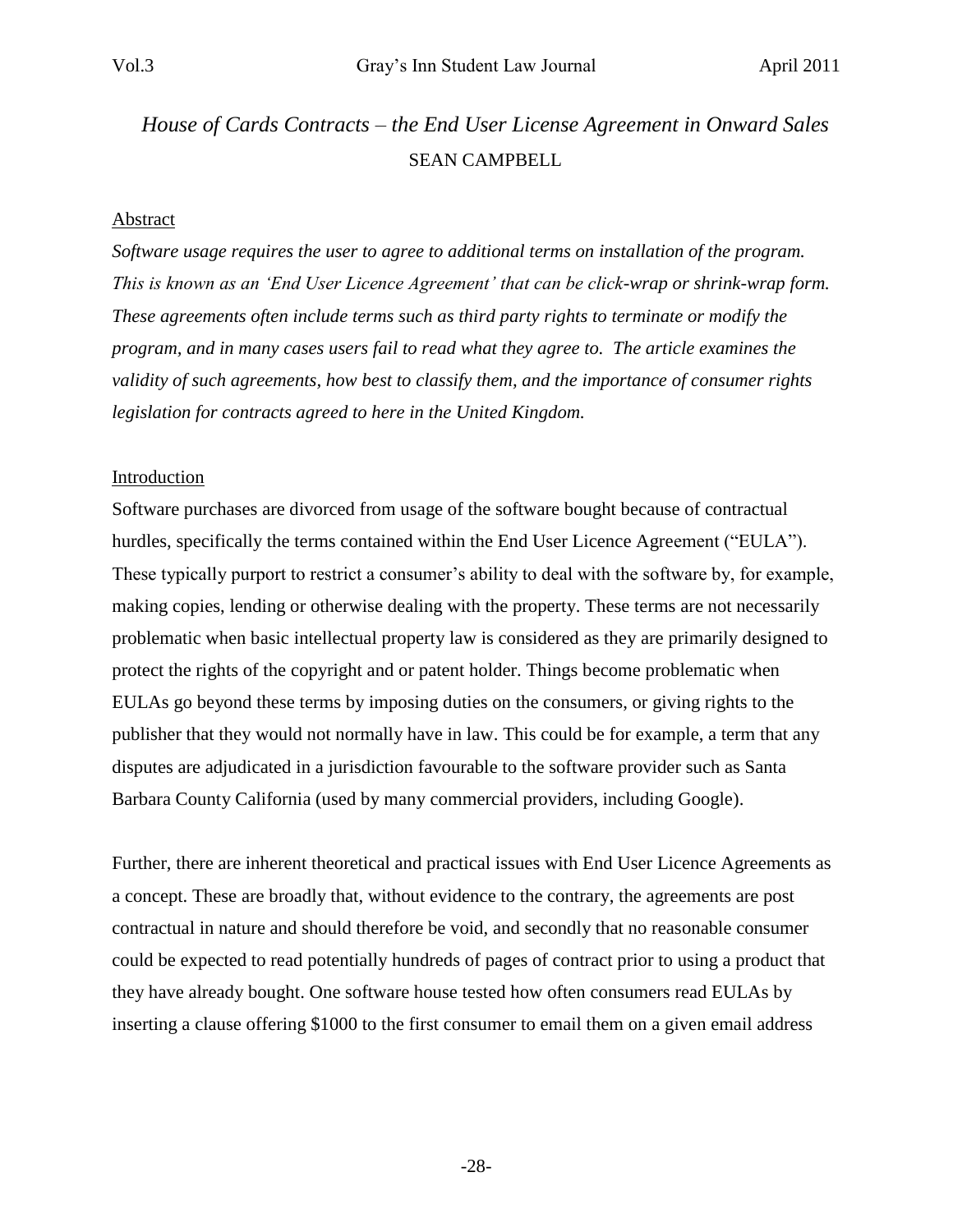contained in the middle of their EULA. It took 3.4million downloads of the Spycheck software before this sum was claimed – by an English barrister! $87$ 

This article examines if EULAs work within traditional contractual principles, and how the problems of preserving third party rights and interests can be addressed with practical solutions suggested for both the legal and technical issues raised by EULAs.

## International Protection

International law provides both solutions and problems in the area of EULAs as jurisdiction needs to be determined in any given dispute. EU law prevents the UK imposing standards above the rest of Europe as otherwise competition law will allow any software legal in another state to be published here, which would simply destroy the UK software industry by encouraging it to move elsewhere and export to the UK market while solving none of the issues.

The problem was partially addressed by the EU's response in the form of the E-commerce Regulations 2002<sup>88</sup> which require full contact details for companies to published on their website making contact in the event of a dispute much easier. It does not however address the underlying issue that any dispute is bound to fail by reason of the EULA agreed to by the consumer. The final added complication is the multitude of jurisdictions involved - the sale of the software, the use of the software, the acceptance of the terms, the drafting of the terms, the acceptanceauthentication servers, and the EULA's specified jurisdiction may all be different. This could mean weighing up seven jurisdictions to decide where any dispute should be heard, and as such deciding the validity of terms becomes enormously problematic. One simplification likely to happen in this regard is harmonisation of EU regulation, or even substantive international agreement as the UN have now met several times to discuss the general regulation of the 'Information Society'.

However, in the absence of unified international regulation, this remains a multi-jurisdictional issue regulated by several key areas of law (with an expansion into tort to be found in the US).

<sup>&</sup>lt;sup>87</sup> PC Pitstop, 'It Pays to Read Licence Agreements' < [http://www.pcpitstop.com/spycheck/eula.asp>](http://www.pcpitstop.com/spycheck/eula.asp) accessed April 18 2011

<sup>88</sup> E-commerce Regulations 2002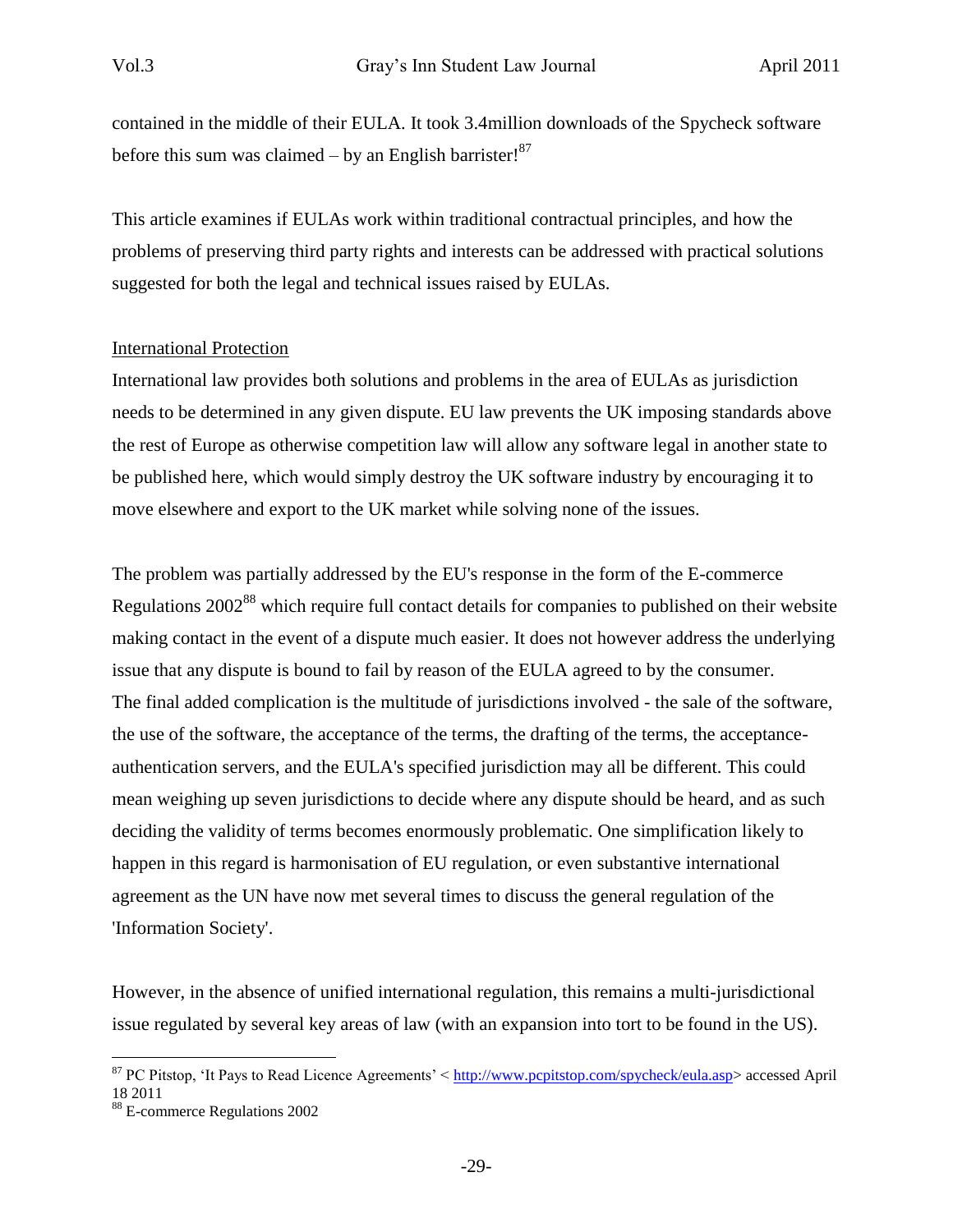EULAs should primarily fall within the realm of contract law, and be subjected to standardised usage rights for digital media, restrictions on disproportionate terms being imposed upon the consumer (unless explicitly brought to their attention). This would however require substantive international law achieve. The final issue to put the issue in context is that of termination, and what happens in the event that software is uninstalled by a consumer. From a practical perspective the result is that some registry files will always remain, and that the data won't cease to exist until other data over-writes it.

Many products have DRM technology bundled to prevent redistribution and or unauthorised use. All of the software examined leaves the DRM technology active *after* the program has been removed. Clearly the DRM is only installed in connection with usage of the software as no consideration has been provided for DRM otherwise. Thus surely when the program is removed, the DRM should follow suit - the 'package' of software/ service plus DRM should be kept or removed together. This provides further hurdles for the consumer to overcome as if the software (or the EULA, which are often modified post-contract as part of the EULA) prove unsuitable or unagreeable. An individual consumer could then be left with the choice of agreeing to a more oppressive EULA through continued use (implicit acceptance) or removing validly purchased software. Any DRM would then need to be manually removed by the consumer (which cannot contractually be done while the EULA remains in force). This is clearly an added burden for the consumer, who has no power to negotiate this.

Jurisdictional issues also exist within the context of EULAs as many contain 'choice of law' clauses pursuant to the Arbitration Act<sup>89</sup>. This allows for any given jurisdiction to be used to resolve a dispute under the EULA, and is favoured by large corporations such as Google as illustrated above. However when this has been litigated English courts have found themselves competent to adjudicate if, per Tugendhat J, "prospect of success on the merits of its claims and that it had a good arguable case that its claims fell within the provisions of CPR 6.20. The latitude afforded by the doctrine of *forum non conveniens* might succeed if the factual evidence

<sup>89</sup> S9 Arbitration Act 1996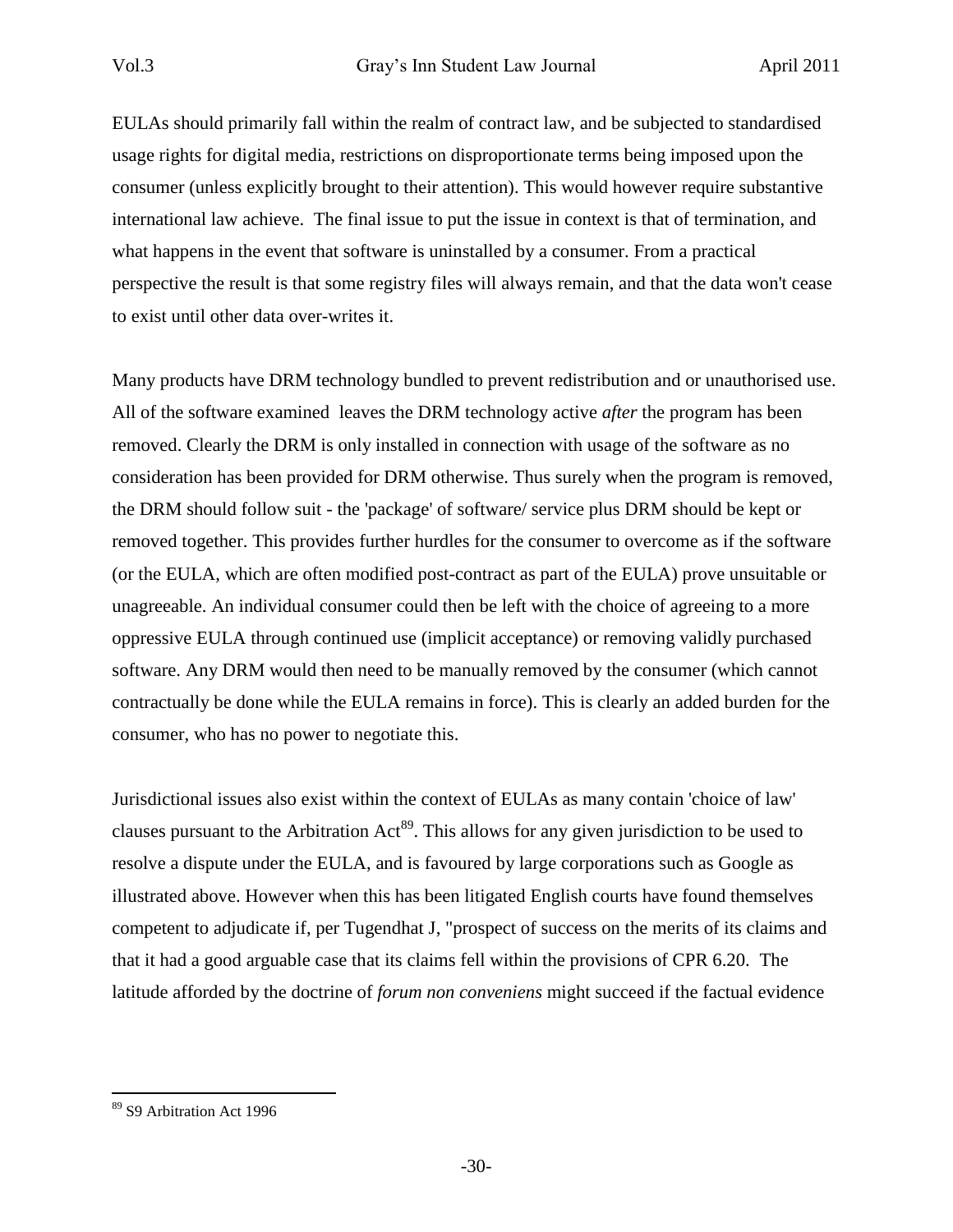of the breach is located in the United Kingdom, as this could be a good reason for the English Court to take jurisdiction instead of the nominated foreign court<sup>90</sup>.

Thus it may be that this particular section may be less effective when companies try to construe it against a meritous and arguable claim.

# Could EULAs work as a traditional contract?

The main problem as outlined above is that of consideration as prima facie the terms appear to be purely post contractual, and therefore void. The alternative would be that consideration attaches at the point the consumer accepts the EULA which logically does not work as the consumer has then taken the media on which the data resides without providing consideration. These could be split into two contracts: one for purchase of the media, and the other for use of the software visà-vis the EULA. Again, practically this fails on a number of levels as the media is not of use without the EULA, and the EULA is of no value without the media; it is tempting to argue here that these are two constituent parts of one whole that can be bought separately, but it the parts are not interchangeable – each EULA attaches only to one piece of software, so this neat separation cannot be a true solution.

The other option is to argue that there are two co-dependent contracts that stand or fall together. These 'House of Cards Contracts' are valid only together.

| Consideration attaches to point of sale | EULA is post contractual                |
|-----------------------------------------|-----------------------------------------|
| Consideration attaches to EULA          | Media has therefore been given freely/  |
|                                         | stolen?                                 |
| Two Contracts: Media, and EULA          | Separates transactions neatly but has   |
|                                         | commercial flaws - Media is not fit for |
|                                         | purpose on its own, EULA has no value   |
|                                         | without data on the media.              |

<sup>90</sup> The principles are contained within the famous case of *The Spiliada* [1987] A.C. 460 There two chartered ship had been corroded by the shipment of sulphur coming into contact with water and corroding the hull of the vessel, and a claim was bought in the Canadian courts. The claim in respect of the "Cambridgeshire" was more advanced and the expert evidence was in England, so the action in Canada was restrained by an anti-suit injunction, and the case in England allowed to continue despite the express choice of court clause in the charter.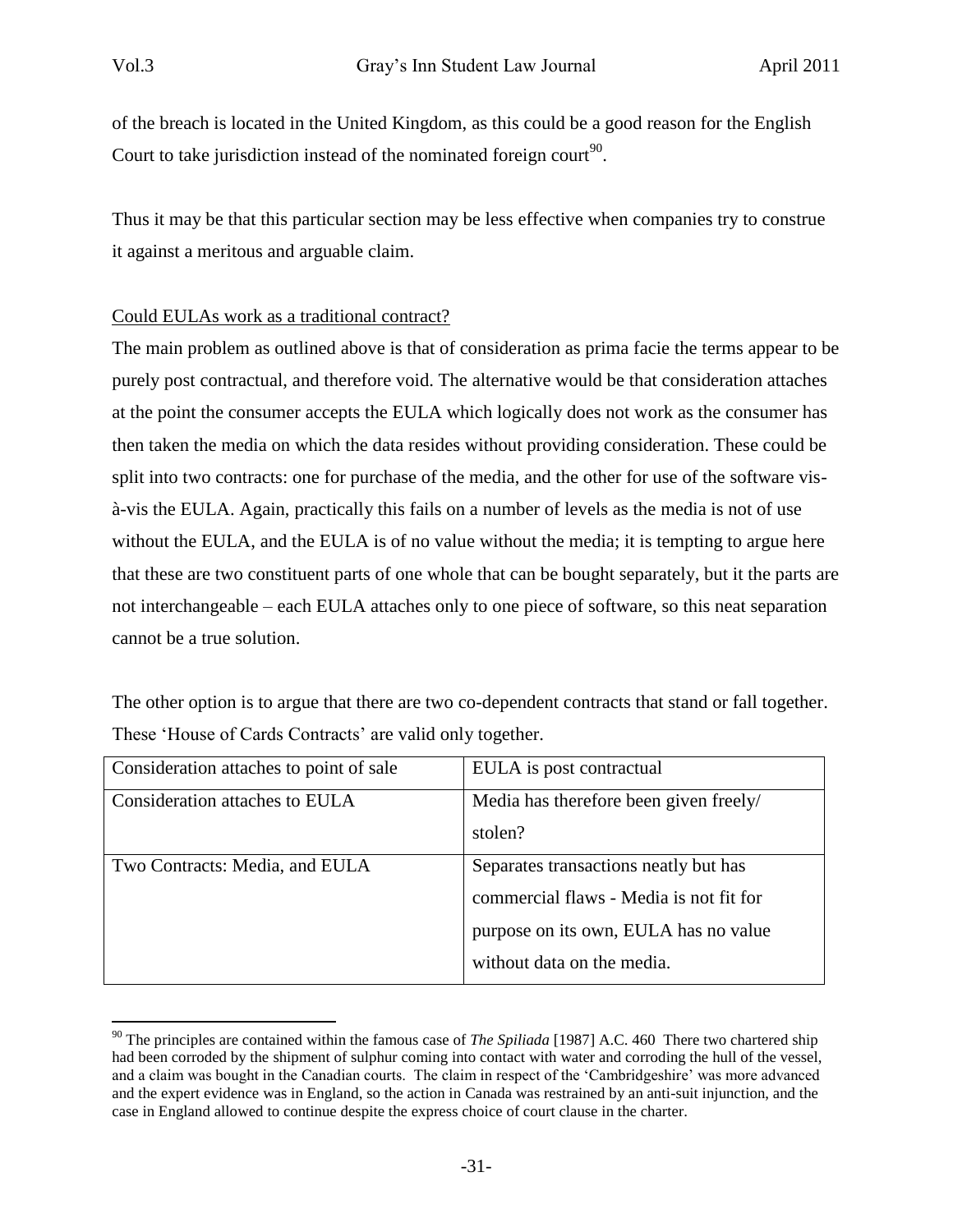| Two co-dependent contracts | Media is a token representing your right to |
|----------------------------|---------------------------------------------|
|                            | enter into a contract for the licence.      |
|                            | EULA is this latter contract.               |

*Figure one – This compares the competing forms of analysis.*

The fundamental problem with applying a contractarian viewpoint to the EULA is that of consideration. This article does not consider "online" purchases where EULAs may be viewed at or prior to the time or purchase, but considers "instore" purchases of software. Here, the consumer buys the shrink wrapped medium with no idea what sort of EULA is attached to usage of the software. At the time of purchase money has been exchanged for merely a used data storage medium such as a DVD, a plastic case, and some cover artwork. If this is a 'purchase' of the software then the EULA has no effect. The EULA, as denoted by its very name applies to a purchase of a licence. If however the EULA is valid then the right to deal with the software as an owner such as selling or giving it away is restricted. This could impact upon saleability - how would a birthday present consisting of a computer game operate at law? It is submitted that the only sensible way for a contractual analysis to work is that the purchase is of the media only, and that the EULA, and the pursuant licensed right to use the software come into effect at the point of installation (When "I agree" or "Next" is clicked to agree to the EULA).

This therefore denotes two transactions:

- 1. Sale of the physical medium.
- 2. Exchange of consent to EULA for the right to use the software.

This would appear to be more sensible that implying consent to the (unread) EULA at time of purchase, or pretending the financial exchange was at the same time of the EULA. If however the above is taken as true, then the purchase of the medium is absurd as ALL products will be on the same or similar media, and thus the price differential must reflect the product. This muddies the waters between which consideration attaches to which of the two transactions. Otherwise on a simple view one might pay £4.99 for a 700mb CD containing a budget game or £99.99 for a 700mb CD containing Microsoft Office. The media is the same in either.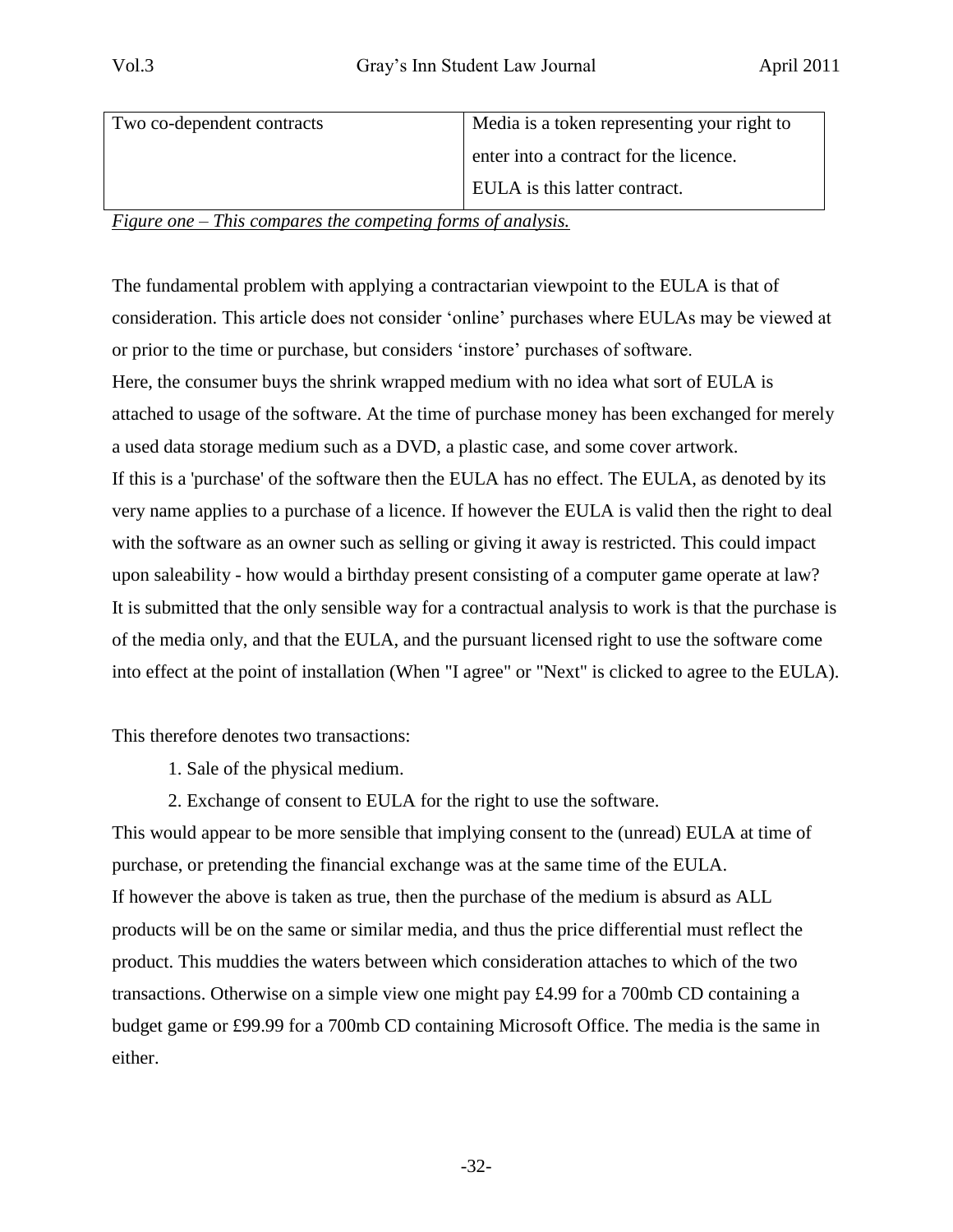Also, if these are two transactions, what rights does a consumer have if the EULA is unpalatable? The media would be unaffected by the EULA, and the contract for said media would not be affected, thus could any right of return (outside of the Distance Selling Regulations, or any store policy included within the contract) exist?

Thus if the contract is at point of sale, EULAs are likely post contractual, and therefore void. If there are two contracts then issues occur with consumer rights, and consideration. The final option is to use the notion that the purchase and subsequent acceptance of the EULA are one continuous transaction (essentially borrowing a twisted version of the continuous act principle from criminal  $law<sup>91</sup>$ . This would prevent any absurdity as to the nature of the contract and what consideration is to be provided on a conceptual basis, but still has a factual situation of a consumer spending money for a product the use of which is conditional on the acceptance of further contractual obligations.

If this situation were to arise it would mean essentially two contracts forming a "House of Cards" where they either stand together, or both are invalid - each is contingent upon the other. This would be a purchase of the media, which acts almost as a token to represent the purchasers right to enter into the latter contract for the licence. The token therefore is a physical representation of a right to enter into a contract for an intangible service rather than a good itself. If the EULA is then declined then neither contract works - the latter was never entered into, and the former is void *ab initio* allowing the consumer to receive a refund.

The problem here still remains that the consumer is spending money for a product in their eyes, and need to agree to further terms to use it - and many will simply click "I Agree" to get use of 'their' software. Similarly this does nothing to assuage concerns regarding whether the consent given is informed, or if the EULA has yet again gone unread.

Costs could also be incurred by the retailer if they are constantly processing and reversing transactions, so although co-dependent stack of cards contracts may be conceptually viable, it may be commercially expensive. The final issue with the co-dependent contract scenario is that

<sup>91</sup> Fagan v Metropolitan Police Commissioner [1969]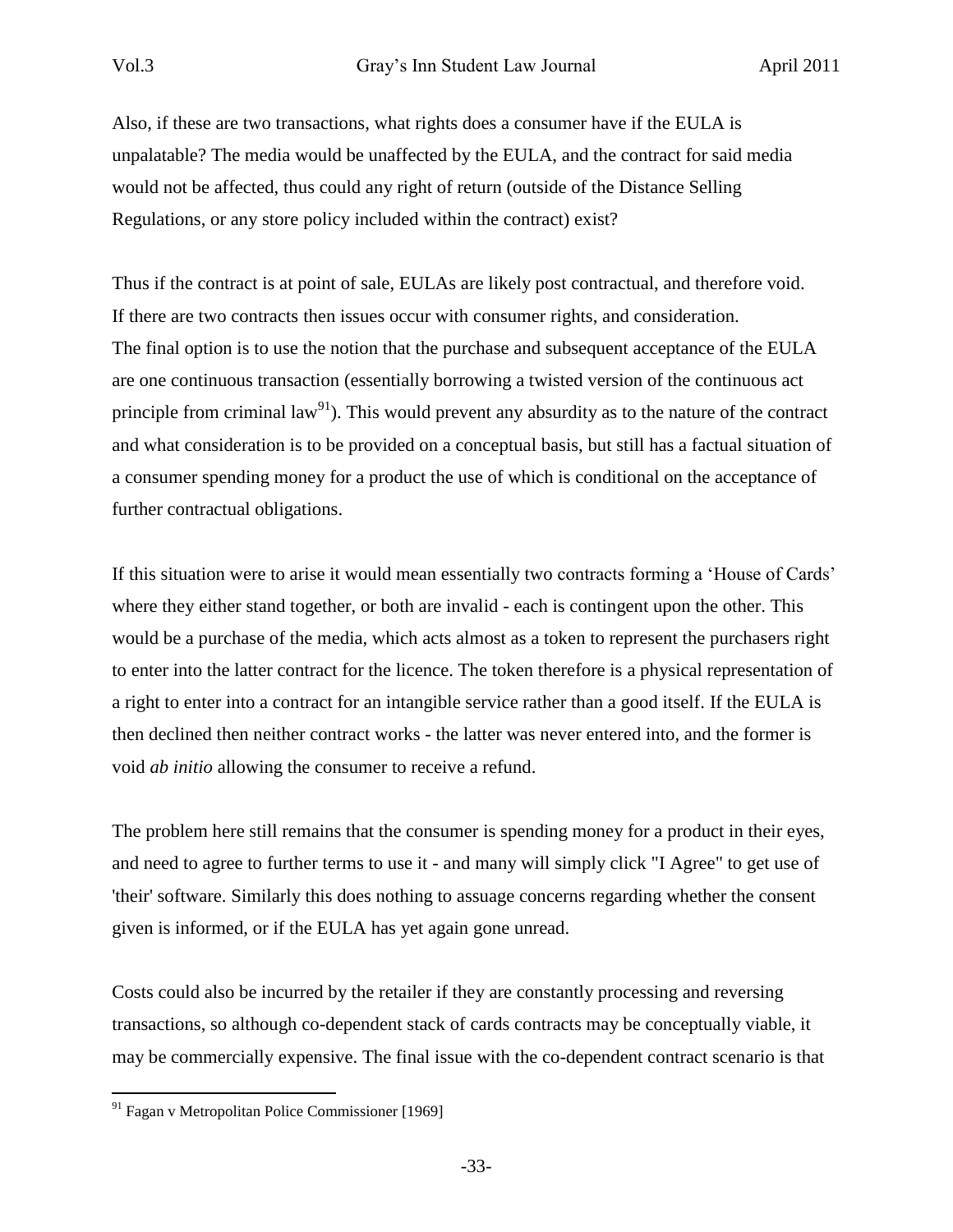the retailer will not know when the EULA has been agreed to, and thus when the money received for the token can be used. It is suggested the good practice would be to ring fence the monies for a reasonable period to allow for the consideration of the EULA by the consumer, and then to transfer the money into general funds at the end of this period. This period is however likely to be fairly short to maintain cash flow, so it must be made clear the length for which the token is valid: if it is not time limited this could cause problems years later. This could perhaps be solved by legislative intervention, although it is suggested that if this solution is to be adopted then it should done on a pan-European basis in order to avoid constricting the free movement of services within the union.

As regards intangible purchases many distributors use a generic 'terms of service' for the distribution website, but still retain the EULA for every individual method of software, which is often viewable only after purchase. It must be noted here however that some digital distribution platforms do now allow the user to browse the EULA prior to purchase such as STEAM, the largest digital distributor of computer games. There are clearly no issues with consideration with respect to this type of purchase, however the End User Licence Agreements used are still immensely complex and unlikely to be read and understood by the average consumer.

## What is being licensed?

EULAs licence software, but what exactly is the licence for? An End User Licence Agreement regulates what the licence is for and if the proposal set out below is adopted a key facts statement will be introduced for all such licences. One of the sections therein will be what the licence is actually valid for. This may be for 'one person' for a limited or unlimited duration which is fairly straight forward (although it would suggest the need to buy multiple copies in a family home). It may be for use at 'one address' in which case larger geographical locations will get greater use, which may not have been intended by the author of the EULA.

It may however, as is common in current EULAs, be for 'one computer'. Initially this seems to be very straightforward, but what constitutes one computer may vary over time. For example, a consumer may buy several items of software licensed for 'one computer' and then add more 'random access memory' to make it run faster, changing the computer in a strict sense. However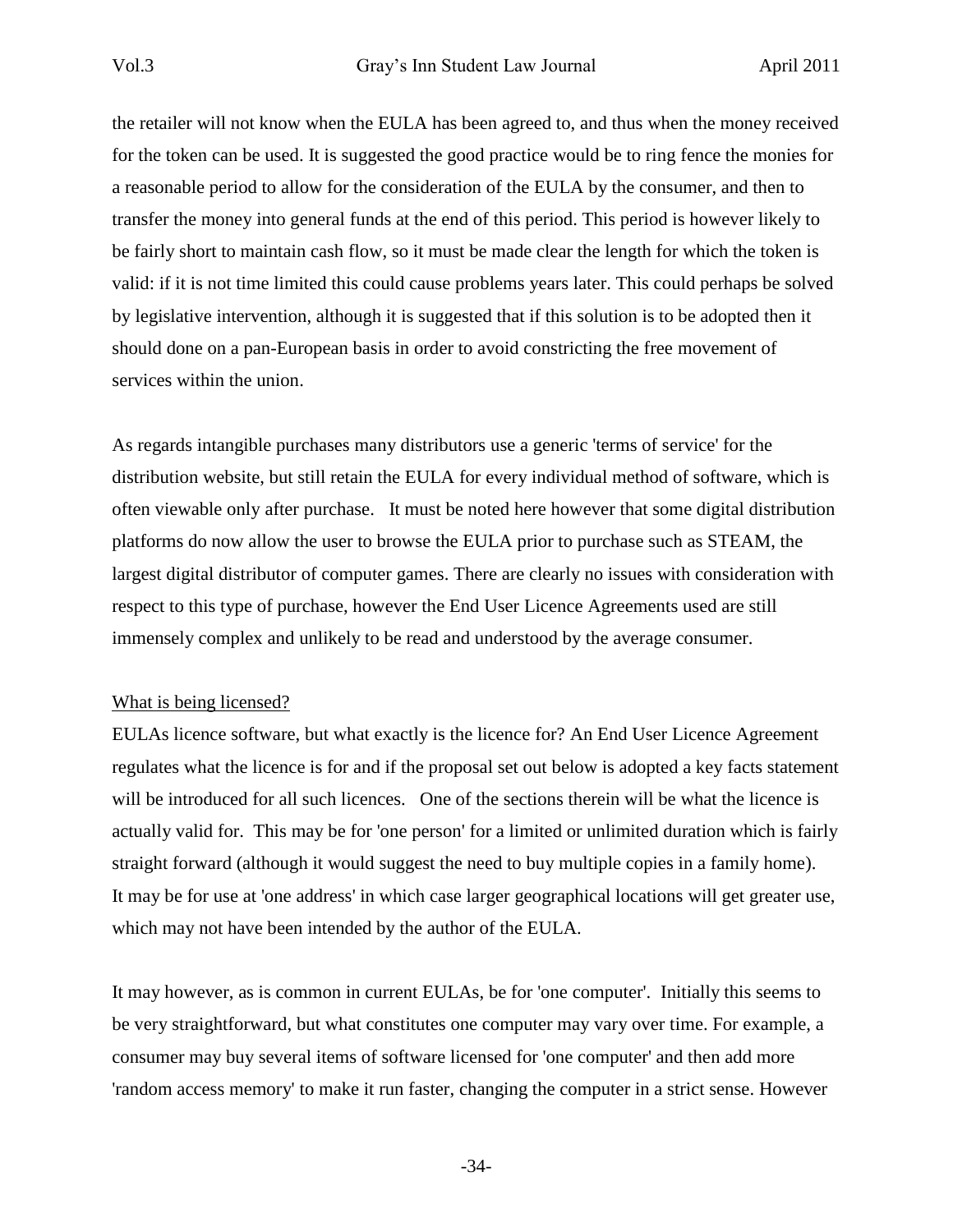the line must be drawn somewhere - otherwise a consumer could transfer a licence between computers by simply changing parts repeatedly - and thereby deny the licensor future revenue. The most logical solution is to tie the licence to the most major part of all - the motherboard. Firstly it is unlikely the average consumer will change it, and secondly motherboards have a limited technological lifespan as newer technology requires different connections, thus the licence will have to terminate at some point allowing the licensor to sell future software versions. Further, with the advent of 'micro-transactions' in which users pay for 'virtual' goods within games, the EULA can be even more fundamental - 'e-goods' bought for an online account may be deleted if even a minor infraction of the games rules is found. This could severely detract from a games ability to monetarise it's content if the EULA is too restrictive. It could also see user uploaded content become the intellectual property of the game owners $92$ .

The likelihood is this is factor which could escalate disputes over EULAs, and lead to a reconsideration of the factors considered, and their weighting. One academic went so far as to consider that " EULAs may not be enforceable in all cases if valuable property interests are at issue<sup>"93</sup>. This could be the case when a service provider withdraws the service entirely, or shuts a regional server denying users in that regional reasonable speed access to the service. If virtual goods are owned when this action is taken, the consumer may resort to litigation as a method of recourse. It would be unfair to the user to disregard a claim solely on the basis of the EULA. 'Courts cannot enforce excessive EULAs allowing owners to do whatever they like with valuable virtual property.'<sup>94</sup>

Domestically it would not be unforeseeable that this sort of term could fall foul of the Unfair Contract Terms Act. One American online game, Second Life, has even recognised the value of virtual property in their EULA, although they still retain a catch all indemnification clause<sup>95</sup>.

 $92$  City of Villains End User Licence Agreement, available at: http://www.plaync.com/us/help/eula\_cov.html  $[Accessed March 1st, 2010]$ 

<sup>93</sup> Charles Blazer, "The Five Indicia of Virtual Property" (2006) 5 Pierce L. Rev. 137 at 13.

<sup>&</sup>lt;sup>94</sup> F. Gregory Lastowka and Dan Hunter, "The Laws of the Virtual Worlds" (2004) 92 Cal. L. Rev. 1 at 51

<sup>&</sup>lt;sup>95</sup> http://secondlife.com/corporate/tos.php accessed March 23rd 2010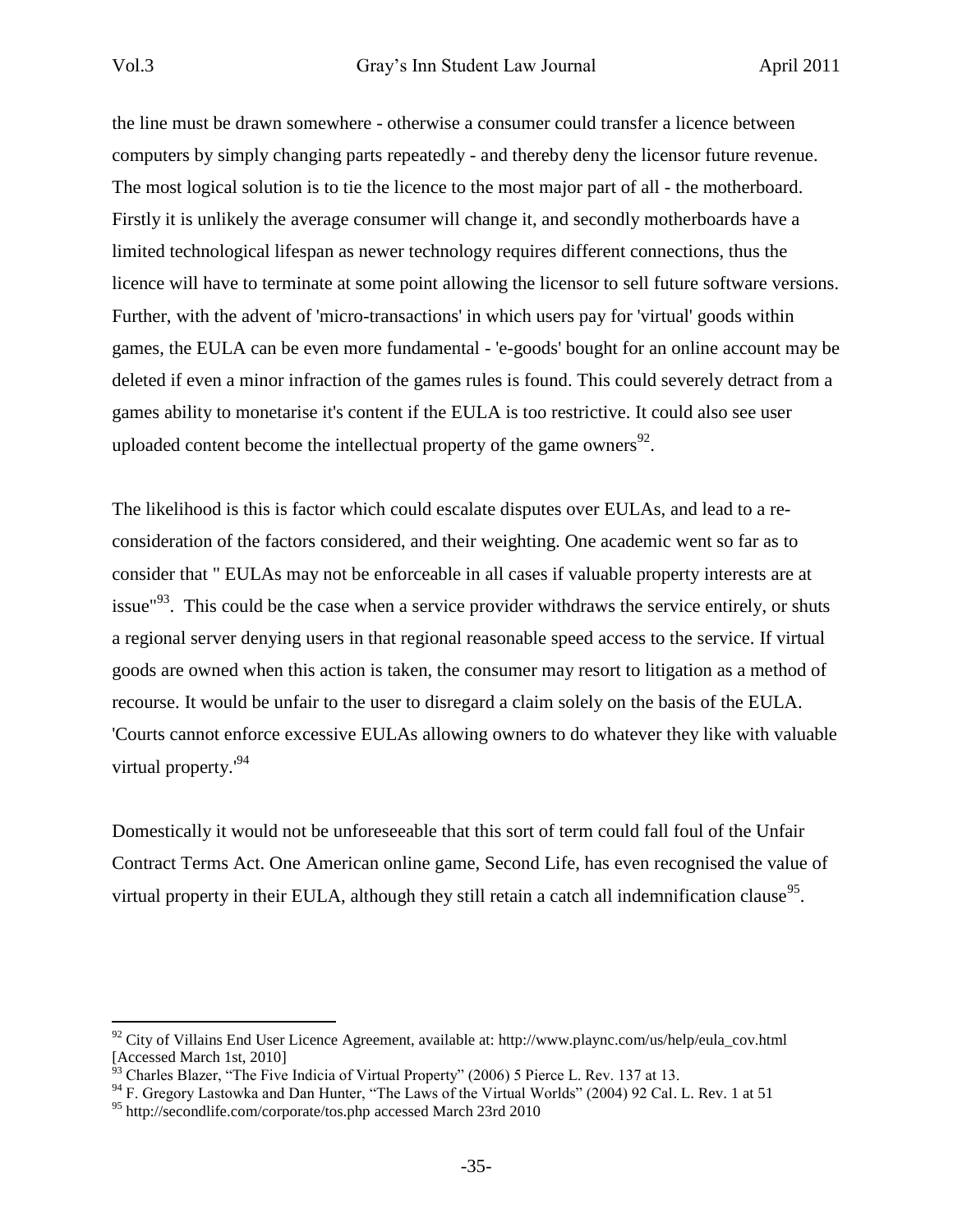The value of this virtual property has even been recognised by the US Government - as a potential tax revenue!<sup>96</sup> although this has yet to be passed into law.

Digital Rights Management technology ("DRM") is a software-driven encryption technology which "manages digital content distribution"<sup>97</sup>. Provision for this use of this is integral to the EULA. This has essentially two elements; one passive and one active. The former 'passive' element is concerned with digital watermarking - impregnating any and all copyrighted information with the corresponding ownership details: this means it is possible to tell who owns what by way of intellectual property rights, and is designed to prevent 'passing off' occurring on the internet, and stop information being disseminated so freely that it becomes public domain. However, many pirated programs still retain the logos, copyright information etc, that identify the owner throughout the product - little or no effort is made to conceal the true ownership of the intellectual property. Instead, it is simply bandied about freely, and without let or hindrance by anonymous e-pirates. Thus the passive technology is practically insufficient and fails to protect software ownership.

The latter method, of active digital content management, uses encryption to prevent the dissemination of copies - it is first and foremost an anti-piracy measure. This sort of front line practical defence against piracy is in the interest of both legitimate consumer and company, as without returns little or no software would ever be created.

However, in recent years, this has gone much further. As outlined with the Apple case in Norway, DRM has been used as an anti-competitive method tying digital distribution purchases to hardware purchases and thereby excluding competitors. This has a clear detrimental effect on the consumer. The real consumer issues arise however when large scale DRM is employed such as in Windows Vista, as the consumer agrees to in their EULA $^{98}$ . DRM is used to prevent disclosure of benchmarking against other products (s9), not being able to use 'virtualisation software' under s4 (unless you pay the £300 premium for 'vista ultimate' which does include permission to do so, but no actual extra software) . The "real kicker" according to Ed Boff,

<sup>&</sup>lt;sup>96</sup> Daniel Terdiman, "IRS taxation of online game virtual assets inevitable" (December 4, 2006), CNET News.com, http://news.com.com/IRS+taxation+of+online+game+virtual+assets+inevitable/2100-1043\_3-6140298.html accessed March 23rd 2010

 $97$  DRM: can it deliver? Nick Hanbidge Entertainment Law Review 2001

<sup>98</sup> download.microsoft.com/.../Windows%20Vista\_Ultimate\_English\_36d0fe99-75e4-4875-8153-889cf5105718.pdf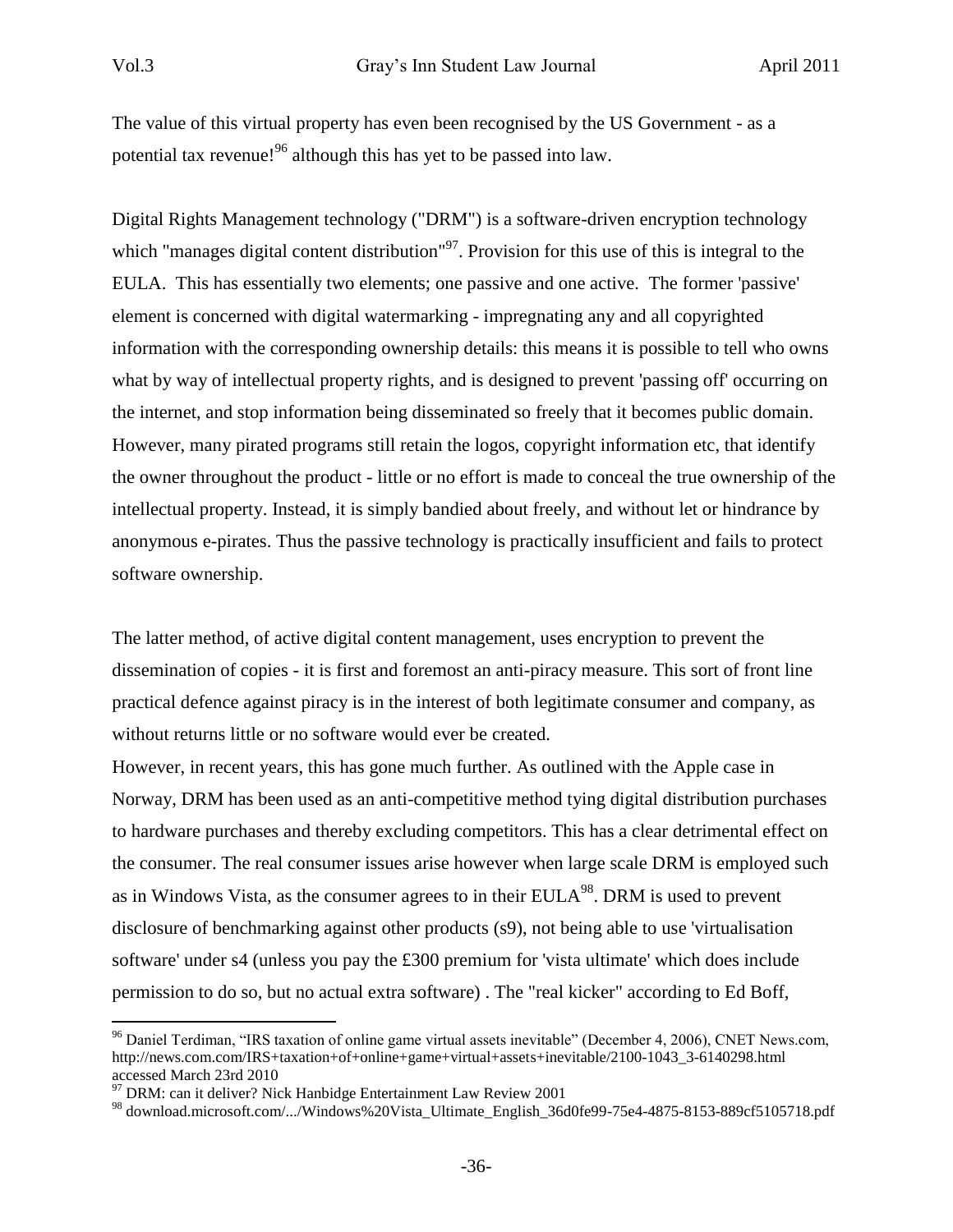former Microsoft Security Analyst<sup>99</sup>, comes with s6 which gives Microsoft the right to disable your hardware if they think you've used their proprietary software formats without permission (and warn you that subject to s4, they cannot authenticate rights in a virtual environment). Of course, virtualisation software is a limited component of the software market, and those that use it tend to be software developers, computer sciences students etc, but this enroachment has costs for the consumer. As Scott Granneman observed in IT Director back in 2006 "What's the result of Microsoft's actions? Less freedom and much higher costs to end users."<sup>100</sup>

The real danger is that these, and similar terms, as outlined in the Consumer Focus study above, are simply not read, and the law needs to recognise that the parties to these 'take-it-or-leave it' adhesion contracts are not of parity - the bargaining positions are massively different. The publisher has the weight of a large multi-national and the legal department that goes with that. The consumer has a some software already bought in store, an extremely long digital contract, and a very easily accessible "I Agree" button. The practical solutions outlined in chapter six would go a long way to equalise the position by ensuring informed consent. However, in order to obtain informed consent, consumers must realise what it is that they agree to when they assent to the installation of bundled DRM technology. DRM has many forms as most programs are proprietary, and the effects are often hidden deep within the EULA (or, worse yet, in a linked document!).

First and foremost, the linked document EULAs must be made illegal - it is unreasonable to expect consumers to go through a digital paper chase of online documents to find out what the terms they are agreeing to actually are. Secondly, EU law should be used to implement one easily recognisable and safe DRM standard technology - that the consumer understands the form of, and that the rights it will enforce are clearly labelled in the EULA.

Domestic Enforcement & Other Jurisdictions & The future of E-Commerce in Europe While no cases have been reported in England of the EULA being challenged for validity *by a consumer*, there have been many challenges internationally.

 $^{99}$  Ed Boff, "Get facts, not spin, about Vista's new license" http://blogs.zdnet.com/Bott/?p=158

<sup>100</sup> http://www.theregister.co.uk/2006/10/29/microsoft\_vista\_eula\_analysis/page3.html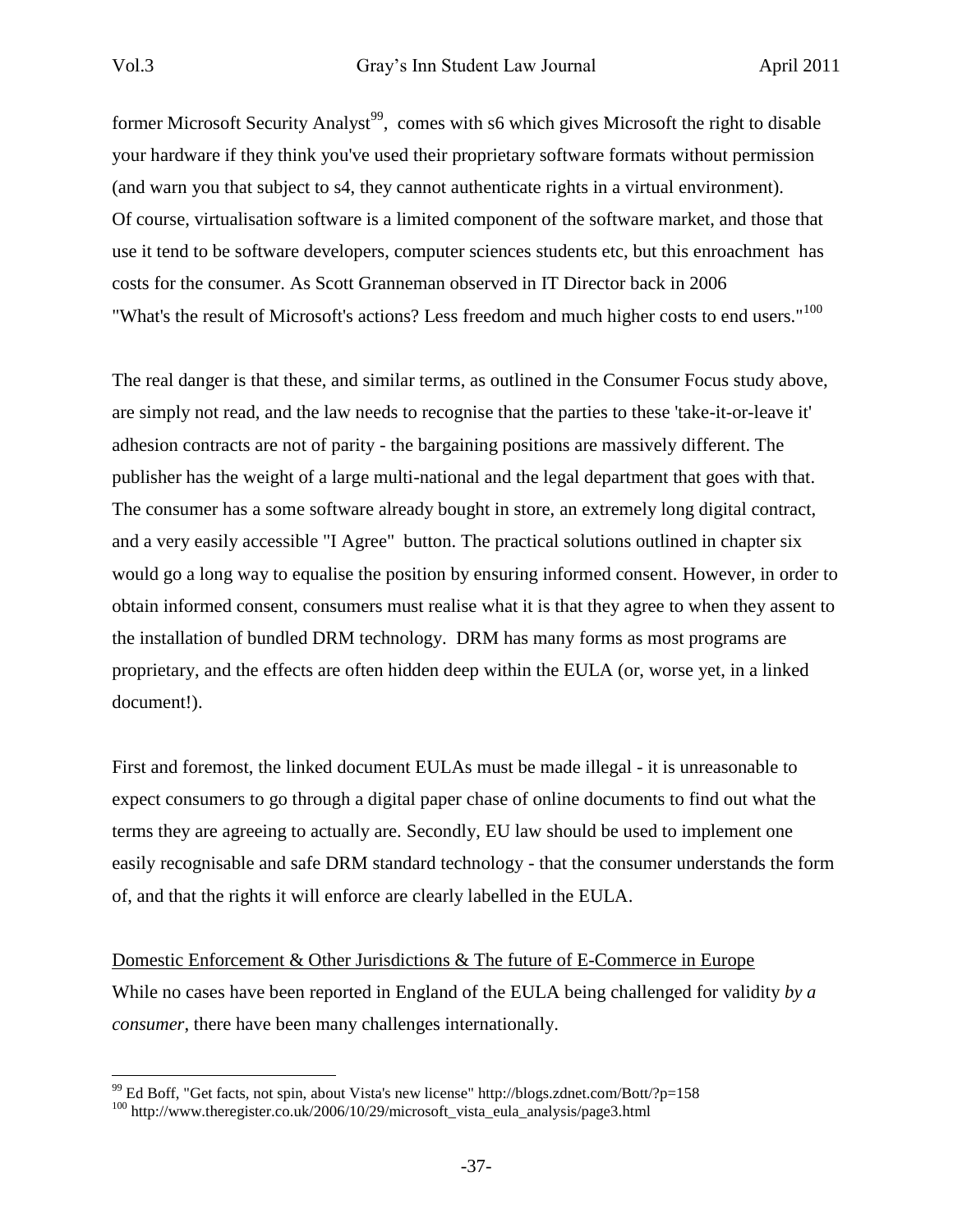In Scotland, it was held in the Beta Computers case that an unopened EULA was valid, as Lord Penrose considered that to hold otherwise would be to jeopardise the rights of the copyrightholder. This however must be considered in light of being in a business to business context, rather than one in which a consumer had a stake. It should also be noted that no arguments were put forth by counsel to the effect that criminal and intellectual property law would still protect the rights of copyright holders. It is submitted that perhaps these are the proper remits for this area of law, and that as such EULAs may be less necessary than Lord Penrose thought. One of the earliest cases arose in Canada<sup>101</sup>, in which the MSN EULA was challenged as the plaintiffs argued that individuals didn't read EULAs, and should not be bound by them. The court was unimpressed as the terms were unambiguous and click-wrap contracts were held valid under Canadian law. This decision may be influenced by an element of policy - otherwise ignorance would become a defence in EULA disputes, which could prove disastrous.

The early US law focused on the relative bargaining positions of the parties, and held in Davidson<sup>102</sup> that a company well accustomed to EULAs was bound by the term preventing reverse engineering of a product. Again, this could be a public policy issue as it leaves wide judicial discretion in dealing with future cases, and clearly protects the intellectual property interests of the claimant.

Some US Academic opinion however has a distinctly different flavour to it. Posner<sup>103</sup> illustrates the economics of one sided contracts, contending that e-consumers are demand-savvy and that consumers actively choose lower priced, but contractually complicated offerings as they prefer cost savings. Posner contends that if this were not so, the market would self adjust to reflect consumer demands so that more products were consumer contract friendly, but more expensive. This represents a typical libertarian free market economist view, and arguably gives the average consumer too much credit given the plethora of evidence outlined above (such as the Davidson case) that illustrate consumers are not EULA-savvy.

 $101$  Rudder v Microsoft Corp [1999] 2 C.P.R. (4th) 474 (Ont).

<sup>&</sup>lt;sup>102</sup> Davidson & Associates Inc v Internet Gateway. 334 F. Supp. 2d 1164 (E.D. Mo. 2004).

<sup>103</sup> ONE-SIDED CONTRACTS IN COMPETITIVE CONSUMER MARKETS, Lucian A. Bebchuk and Richard A. Posner, Michigan Law Review (2006)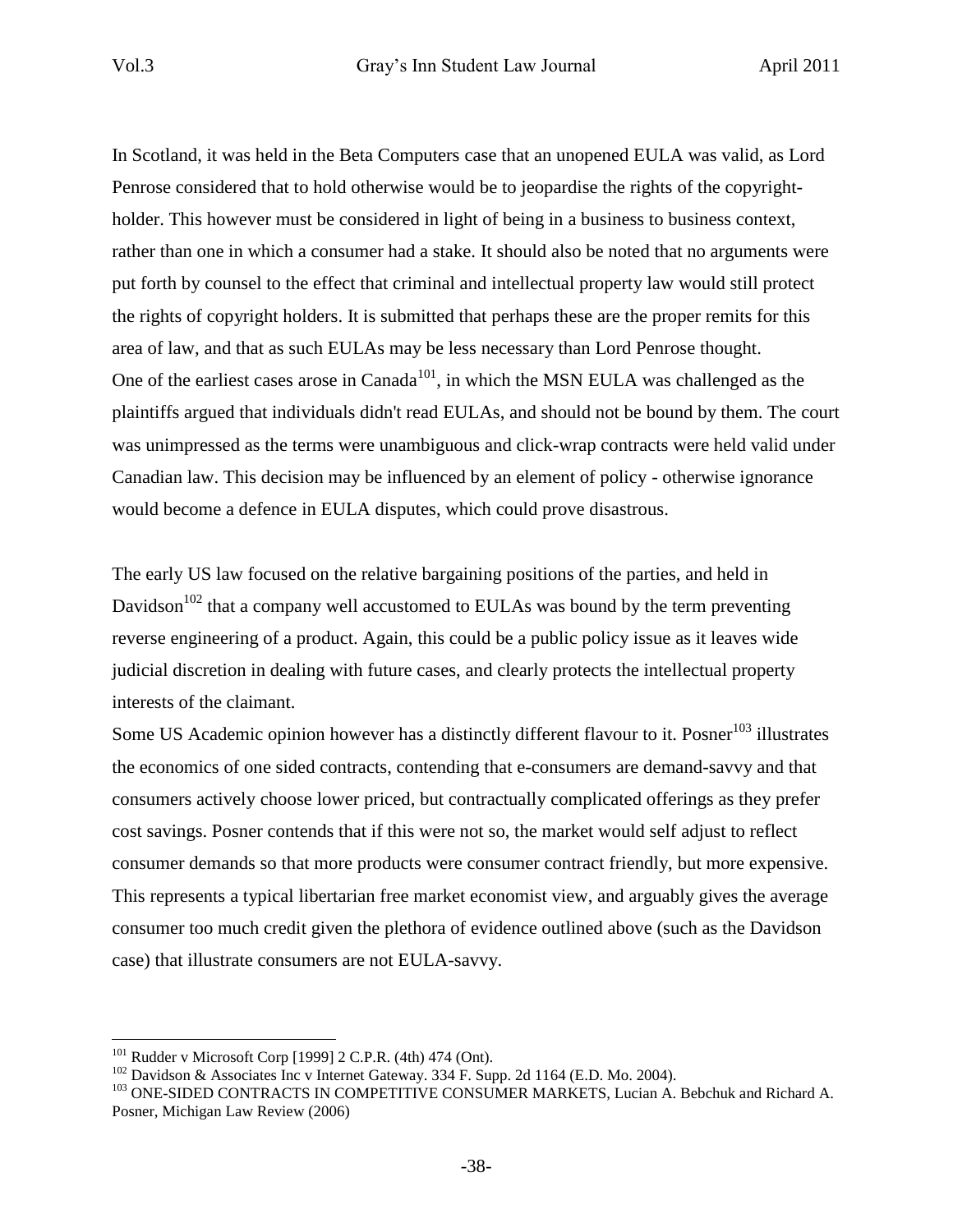Later US case law saw a divergence among the states, with the US District Court for the Northern District of California declaring PayPal's browse wrap contract unconscionable  $104$ , but New York Law was applied in DeJohn<sup>105</sup> to uphold a similar adhesion contract. The former case was declared procedurally unconscionable as the consumer had little but choice but to use the service despite the take it or leave it methodology of the contract. Further, the only recourse was through a disproportionately expensive arbitration service which denied natural justice. Conversely DeJohn used no high power or pressure tactics and displayed all terms openly and concisely. As such it appears the US is following a policy oriented jurisprudence allowing wide judicial discretion to deal with disputes on a case by case basis. This leaves much to be desired by way of legal certainty.

In contrast, the domestic cases, which all deal with a business to business context, are fairly uniform. In Ling<sup>106</sup> a business tried to use competition law to invalidate a Microsoft EULA as a restraint of trade. However, this is a clear policy decision akin to those in the states: the courts could not invalidate the EULA as to do so would be to condone and excuse Ling's alleged piracy. Similarly in Computer Future Distribution<sup>107</sup> delabelling by removal of the EULA of Microsoft products for resale (by including one copy in each bundle rather than one per licence), was prevented by injunctive relief.

The current case-law in England and Wales favours the publisher, but this may merely be down to policy reasons, as the there has yet to be a reported test case with similar attributes to the US cases examining when terms are valid. It is not impossible to imagine certain restrictive terms, such as those pertaining to overbearing DRM restrictions, being held UCTA invalid. The future of EULAs in the UK however may be dependent upon a European development of this area of law. Currently all computer programs are protected by copyright under EU law<sup>108</sup> although "in the absence of specific contractual provisions, including when a copy of the program has been sold, any other act necessary for the use of the copy of a program may be

<sup>104</sup> Comb v PayPal, Inc 218 F. Supp. 2d 1165 (N.D. Cal. 2002).

<sup>&</sup>lt;sup>105</sup> DeJohn v TV Corporation International 245 F. Supp. 2d 913 (C.D. Ill. 2003).

 $106$  Microsoft Corp v Ling [2006] EWHC 1619 (Ch)

<sup>&</sup>lt;sup>107</sup> Microsoft Corp v Computer Future Distribution Ltd [1998] E.T.M.R. 597

<sup>&</sup>lt;sup>108</sup> Council Directive 91/250, n.20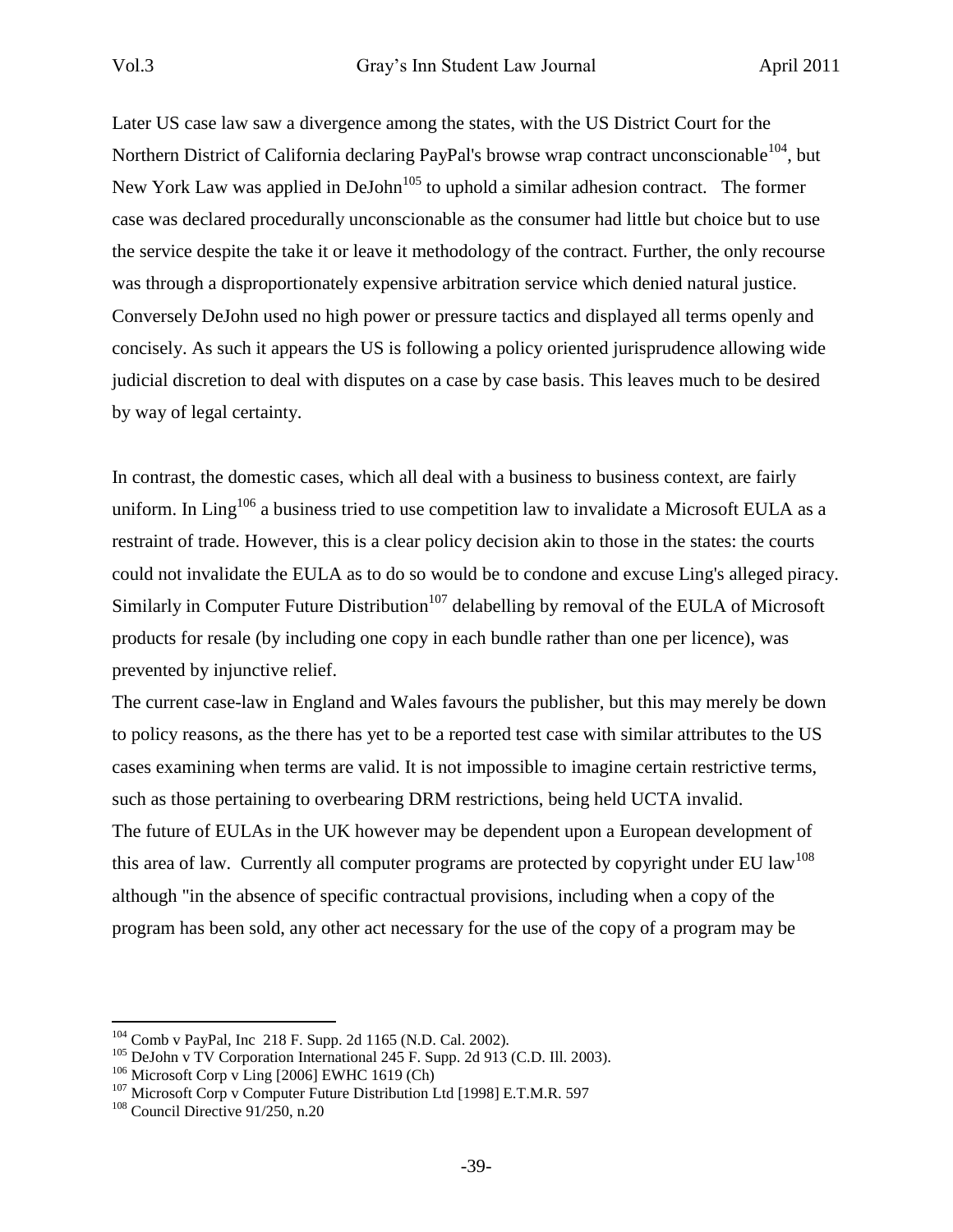performed in accordance with its intended purpose by a lawful acquirer of that  $\text{copy}^{109}$ . Thus copyright law may not entirely protect the rights of the copyright holder, and EULAs are required to absolutely prevent copying of data. Copyright may also fail when the licence is granted in perpetuity according to Pitell as it fails to clearly satisfy the requirements of copyright (Pitell, 2004) $110$ .

EULAs are therefore the key component in securing the rights of the copyright holder, combined with the use of DRM. It is submitted however that the need to protect copyright does not prevent fair and open presentation of all terms used in the EULA, nor is an active DRM methodology required beyond basic encryption. Technologies which go further, and monitor or disable other files are intrusive (e.g. the Amazon Kindle). DRM has the potential to go too far, as outlined in relation to Chinese law by Xie 2008 " it can enforce, displace, and override legal rights (para 5  $\text{IV})^{\text{m111}}.$ 

Future cases, both domestically and internationally, must ensure that DRM is used as a protectionist measure, a shield rather than a sword.

# The future of End User Licence Agreements

The real issues with End User Licence Agreements can therefore be distilled into two key problems. Firstly, contract law conceptually does not work in this area as it fails to deal with the incorporation of the post contractual terms that are incorporated by way of the EULA. Secondly users simply do not know what it is that they are agreeing to - there is no informed consent, merely a "continue" click as users rush to use the already purchased software. This is undesirable as disputes are easier to resolve if both parties entered into the agreement with equal knowledge of what that agreement would entail.

 $\overline{a}$ <sup>109</sup> Council, 2490th Council Meeting, "Competitiveness (Internal Market, Industry and Research)" (Presse 59) (2003), p.24, at http://ue.eu.int/pressData/en/intm/74752 accessed March 25th 2010

<sup>&</sup>lt;sup>110</sup> Non transferability of software licences in the European Union, Lisa R. Pitell, European Intellectual Property Review, 2004

<sup>&</sup>lt;sup>111</sup> The regulation of digital rights management in China, Huijia Xie, International Review of Intellectual Property and Competition Law, 2008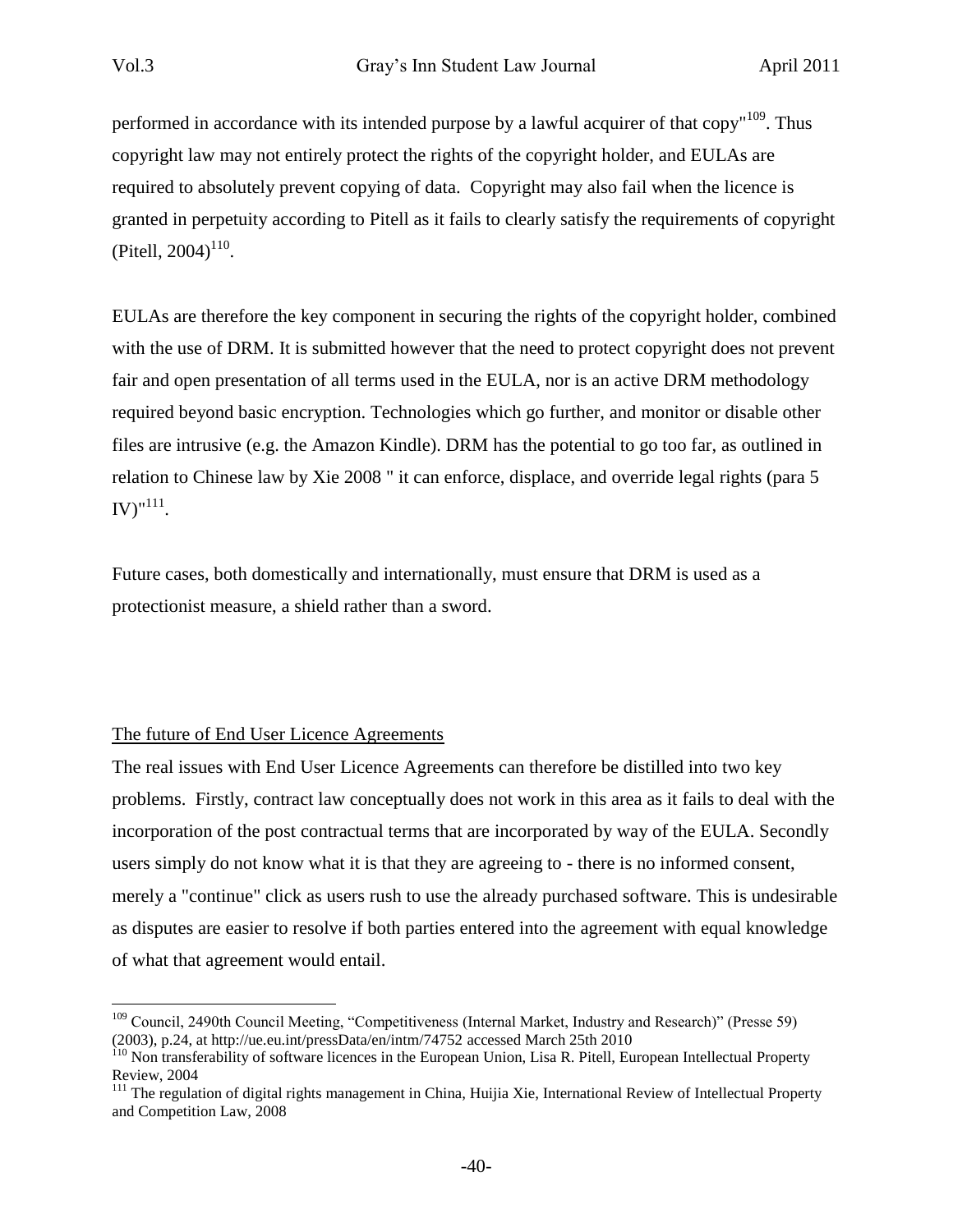Dealing with the latter issue first, it is submitted that many users simply do not treat end user licence agreements with the respect they deserve. Very few people would sign printed documentation without reading it, but clicking "I agree" (or similar) can bind the user just as effectively. This should be redressed through a combination of practical IT solutions and hard law.

In order to facilitate an IT solution being applied here, there ought to be a standard form of End User Licence Agreements - it must be emphasised that this would be a change to the layout of the contract, not forcing the contract to contain given terms. To use a standard End User Licence Agreement would be to disproportionately impinge upon privity. The ability for users to enter into any contract they wish to must be retained - thus it is only the form of the contract that must be standardised. This would be analogous to the 'T1' form used for transfer property in land law it would provide broad headings under which the terms could be categorised, plus a final box for 'other terms' so that the contract may include or exclude such terms as the contracting parties deem fit.

This would therefore give a layout such as 1. Contact details of the contracting parties. 2. Relevant Jurisdiction. 3. Digital Rights Management Technology Used. 4. Privacy Policy 5. Definitions 6. Licence Granted 7. Liability Exclusion. 8 Copyright Notice(s). Something as simple as this can make it very clear to the user what they are agreeing to, and it and of itself this legal harmonisation would benefit the consumer.

It is submitted however that in order to retain complete free movement of IT services with the European Union this has to be done on a pan-European basis. Thus a regulation would satisfy the need to maintain this standard. Once this standardised form approach is in place, information technology can be applied in several ways to make consumers more aware of what it is that they are agreeing to.

Firstly, it is submitted that the current End User Licence Agreement structure prevents users from retaining a copy of what it is that they have agreed to - and thus if they need to litigate a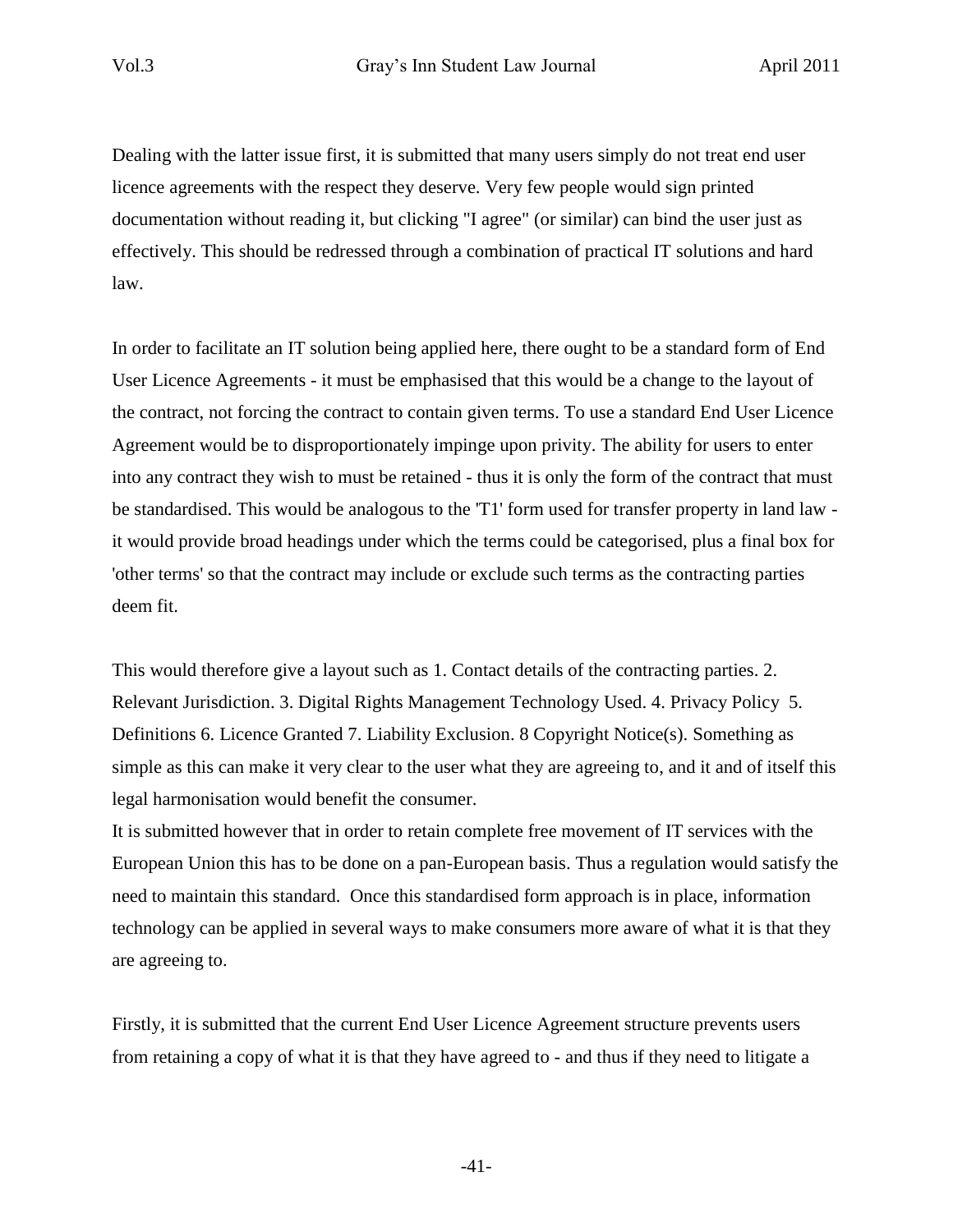dispute, they must rely on what the publisher/retailer claims they agreed to - and clearly leaving this sort of evidence in the hands of the stronger contracting party is manifestly unfair. End User Licence Agreements should therefore be retained much like the current browser cache/ history within a browser. This would give users a time stamped copy of exactly what they have agreed to. This should be an automated system that copies ALL End User Licence Agreements that are entered into, and saves them within a 'library' of agreements for future reference. An automated system will be used to compare a standard EULA with the EULA which the consumer is considering agreeing to. This will identify the different standardised subsections e.g. 2. Relevant Jurisdiction and split them up for ease of reference.

The computer program can then compare these individual sections with a 'safe' End User Licence Agreement benchmark already on file (e.g. prescribed in the regulation) in order to identify discrepancies. Thus for 2, Relevant Jurisdiction, if the Relevant Jurisdiction stated does not match the jurisdiction where the agreement is taking place it will be noted. Once this comparison has been completed, the discrepancies will be flagged up to the user "Warning: Jurisdiction is non-standard. Do you wish to proceed?" etc would be posed to the user so that they can be accepted or rejected on their merit, rather than subsumed as they currently are within the small print.

Thus consumers will be agreeing to the terms only when they wish to actively agree to them rather than passively agreeing, and a copy of the agreements made will be retained (encrypted and time stamped) for future reference. The program could also fetch the 'WHOIS' record<sup>112</sup> for the website through which the End User Licence Agreement is authenticated in order to double check and retain a copy of the publisher/ retailers contact details, in order to facilitate resolution of a dispute. This therefore leaves users in a position of choosing to give informed consent or not as appropriate, and should encourage 'fairer' End User Licence Agreements as all discrepancies will be highlighted publicly for all to see. This therefore solves the second issue.

<sup>&</sup>lt;sup>112</sup> WHOIS is the Internet Registry of Domain Ownership which is conclusive evidence of ownership of any given domain name. In essence, 'who is [?]'.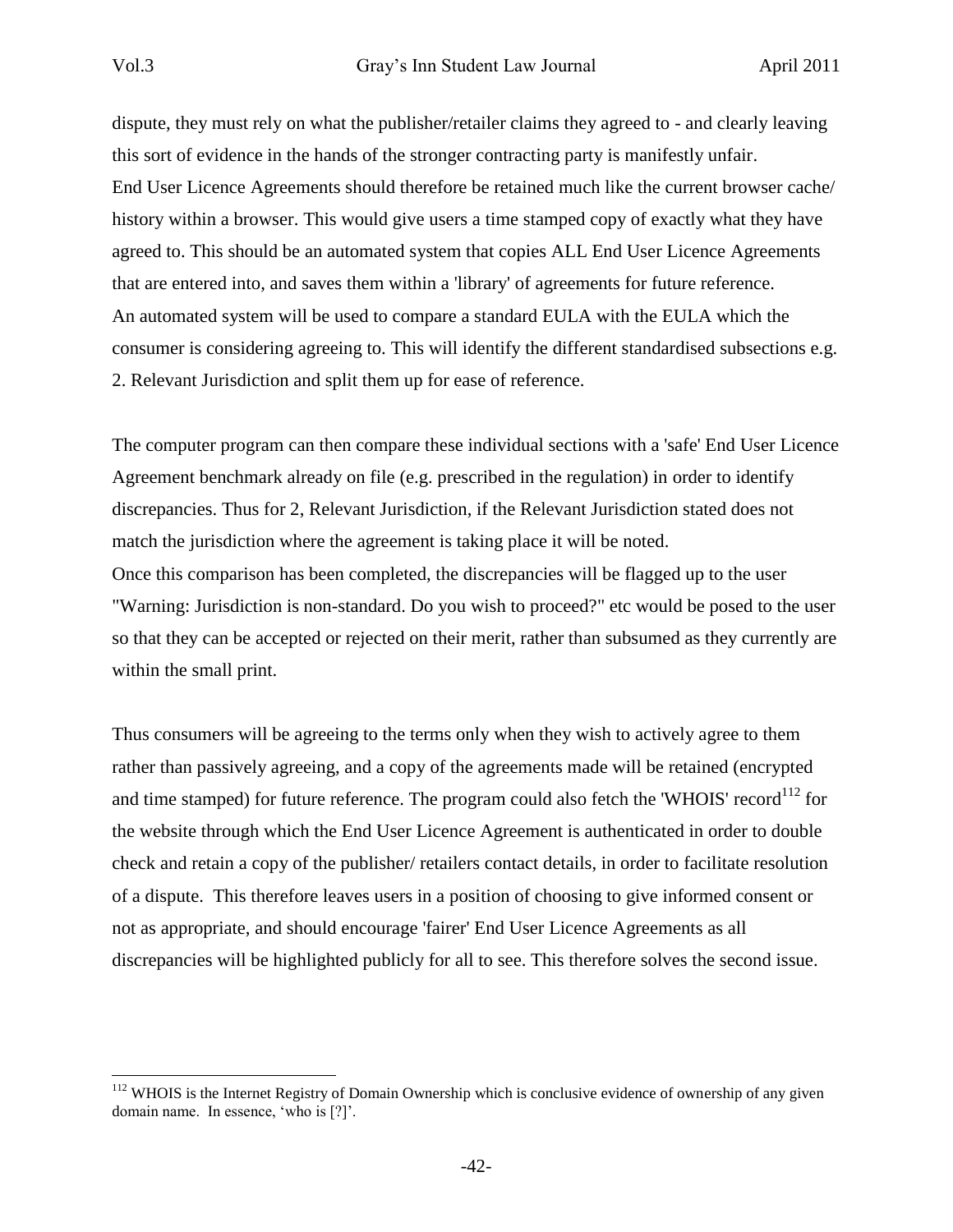Alternatively a more unusual conceptual solution may be found in Equity. It is submitted that there is not a traditional contractual relationship in respect of End User Licence Agreements. Instead, the purchase of the media is actually a contract to settle a trust of the licence in favour of the holder of the media subject to the pre-requisite of the End User Licence Agreement. This has several major benefits: Firstly, it allows for the avoidance of all consideration issues outlined above - there beneficiary need not be the purchaser (thus gifts pose no problem) and the contract is neatly separated theoretically from the installation.

Secondly, the trustee for the trust created will be the publisher. The publisher is a suitable trustee as they are legally distinct from the developer of the software, which should avoid any conflict of interest. This allows the publisher to act in the best interest of the beneficiary, and thereby allows them to re-activate the licence in the event of hardware malfunction. This gives the consumer the greatest possible access to recourse in the event of a problem as the publisher will be bound to serve their interest.

The publisher would not be paid for this work as a trustee, but would be expected to build the cost into the charge for distribution of the software. This should also ensure greater transparency in the packaging of EULAs, particularly in respect of the notion of a key facts summary being included per chapter five. It would be in the publishers interest to demonstrate informed consent, as if no such consent existed the trust would fail as the pre-requisites had not been met, and the contracting party would be due a refund.

If however the publisher is found to be insufficiently separated from the developer so as to avoid a conflict of interest, it is submitted another trustee should be found - perhaps even goings so far as to create a public office of Trustee of End User Licence Agreements for Consumers to act as a watchdog to ensure fair regulation of EULAs.

## Digital Rights Management

Digital Rights Management technology needs to reflect these changes, and be a fair enforcement of copyright holders rights. It must act equitably - DRM must be a technological shield rather than a sword. It should be used to prevent malicious use of the software, but never to prevent a